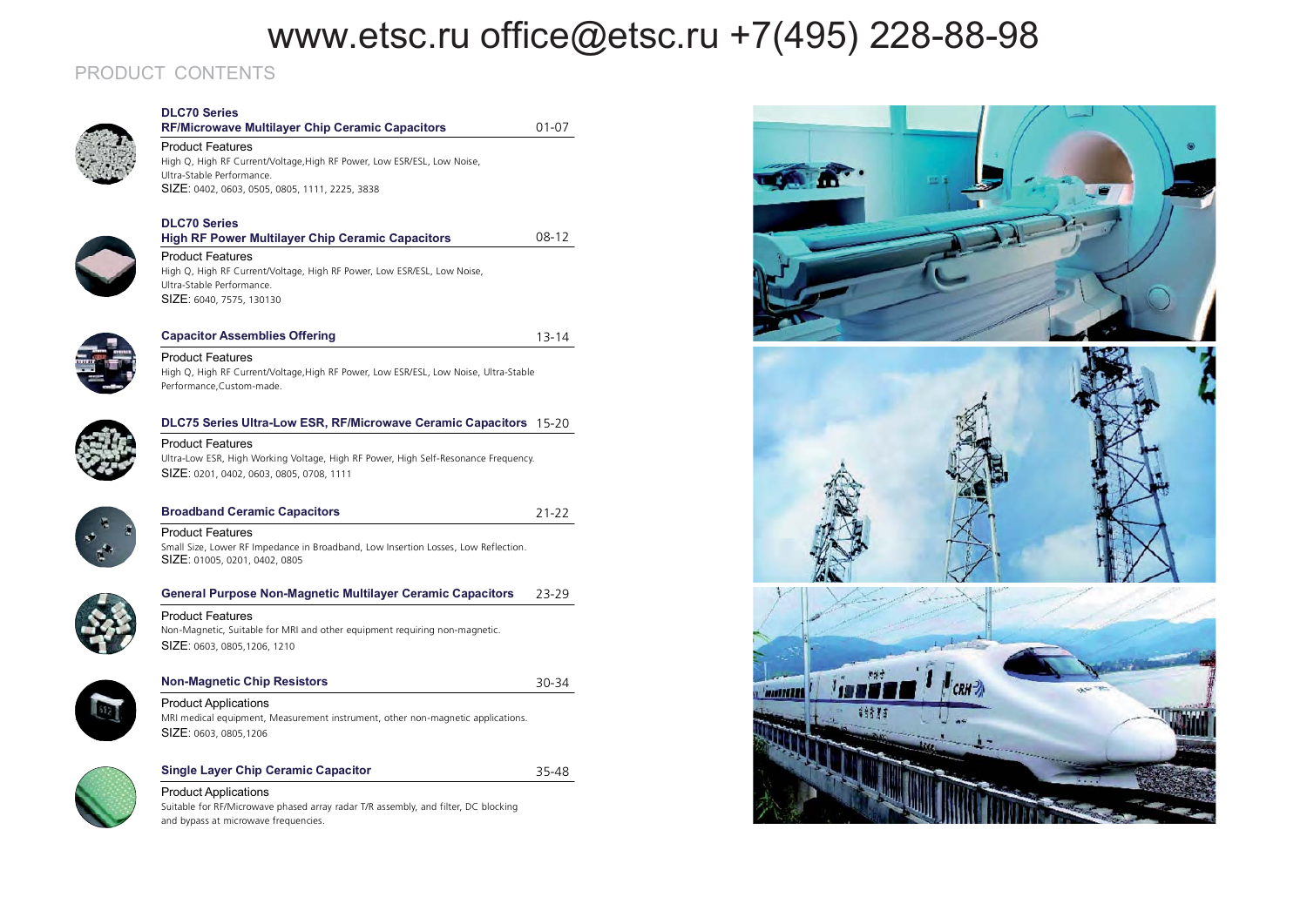

DLC70 Series **High Q. RF/Microwave Multilayer Chip Ceramic Capacitors** 

#### DLC70 Series RF/Microwave Multilayer Chip Ceramic Capacitors

#### ◆ Product Features

High Q, High RF Current/Voltage,High RF Power, Low ESR/ESL, Low Noise, Ultra-Stable Performance. Lead capacitors' surface are coated with special coating, which can prevent arc and corona from occurring at high RF voltages.

#### ◆ Product Applications

Typical Circuit Applications: High Frequency/Microwave/ RF Amplifiers, Low Noise Amplifiers, L/C Filters. Typical Applications Field: Mobile Base Stations, Repeaters, Wireless Broadcasting Equipments, Radio Stations, Radar, MRI Equipments, HSR Signal Transponders.

#### ◆ Part Numbering



**1 <b>Series:** Dalicap 70 Series High Q High Power Capacitor, Temperature Coefficient: 0• 30ppm/°C.

#### 2 Dimensions Code

01

|                  |                                                    |                                                 |                                              | unit:inch(millimeter)              |
|------------------|----------------------------------------------------|-------------------------------------------------|----------------------------------------------|------------------------------------|
|                  | DLC70H                                             | DLC70P                                          | DLC70A                                       | DLC70D                             |
| Length           | $.039 + .004$<br>$(1.00 \pm 0.10)$                 | $.063 + .006$<br>$(1.60 \pm 0.15)$              | $.055(+.015\sim-.010)$<br>$(1.40+0.38-0.25)$ | $.079 + .008$<br>$(2.00 \pm 0.20)$ |
| width            | $.020 \pm .004(0.50 \pm 0.10)$                     | $.031 \pm .006(0.80 \pm 0.15)$                  | $.055 \pm .010(1.40 \pm 0.25)$               | $.049 \pm .008(1.25 \pm 0.20)$     |
| <b>Thickness</b> | $.020 \pm .004(0.50 \pm 0.10)$                     | $.031 + .006$<br>$(0.80 \pm 0.15)$              | .057(1.45)max                                | .057(1.45)max                      |
|                  | DLC70B                                             | DLC70C                                          | DLC70E                                       |                                    |
|                  |                                                    |                                                 |                                              |                                    |
| Length           | $.110(+.020\sim-.010)$<br>$(2.79+0.51 \sim -0.25)$ | $.225(+.020--.010)$<br>$(5.72+0.51 \sim -0.25)$ | $.380(+.015--.010)$<br>$(9.65+0.38-0.25)$    |                                    |
| width            | $.110 \pm .010(2.79 \pm 0.25)$                     | $.250 \pm .015(6.35 \pm 0.38)$                  | $.380 \pm .010(9.65 \pm 0.25)$               |                                    |
| <b>Thickness</b> | $.100(2.54)$ max                                   | .150(3.81) max                                  | .170(4.32)max                                |                                    |



DLC70 Series **High Q. RF/Microwave Multilayer Chip Ceramic Capacitors** 

#### 

Capacitance is less than 10pF; for example: 1R0=1.0pF, R denote decimal point. Capacitance greater than 10pF; for example: 101=100pF, the third number is the power of 10.

#### **.**

| Code      |               |         |              |        |     |     |     |
|-----------|---------------|---------|--------------|--------|-----|-----|-----|
| Tolerance | $\pm 0.05$ pF | ± 0.1pF | $\pm$ 0.25pF | ±0.5pF | ±1% | ±2% | ±5% |

#### *S* **Termination Type**

| Code | W                                     |                         |               | P                                                      |  |                                                      |                        |  |  |
|------|---------------------------------------|-------------------------|---------------|--------------------------------------------------------|--|------------------------------------------------------|------------------------|--|--|
| Type | 100% Sn Solder over<br>Nickel Plating |                         |               | 100% Sn Solder over Copper<br>Plating (RoHS Compliant) |  | 90% Sn10%Pb Solder over<br>Nickel Plating (Tin/Lead) |                        |  |  |
|      |                                       |                         |               |                                                        |  |                                                      |                        |  |  |
| Code | MS                                    | <b>AR</b>               |               | <b>RR</b>                                              |  | <b>AW</b>                                            | <b>RW</b>              |  |  |
| Type | Microstrip                            | Axial Ribbon            | Radial Ribbon |                                                        |  | Axial Wire                                           | Radial Wire            |  |  |
|      |                                       |                         |               |                                                        |  |                                                      |                        |  |  |
| Code | <b>MN</b>                             | <b>AN</b>               |               | <b>FN</b>                                              |  | <b>BN</b>                                            | <b>RN</b>              |  |  |
| Type | Non-mag<br>Microstrip                 | Non-mag<br>Axial Ribbon |               | Non-mag<br>Radial Ribbon                               |  | Non-mag<br>Axial Wire                                | Non-mag<br>Radial Wire |  |  |

#### 

| Code | Rated Voltage(V) | Code | Rated Voltage(V) | Code | Rated Voltage(V) |
|------|------------------|------|------------------|------|------------------|
| 500  | 50               | 301  | 300              | 252  | 2500             |
| 101  | 100              | 501  | 500              | 302  | 3000             |
| 151  | 150              | 601  | 600              | 362  | 3600             |
| 201  | 200              | 102  | 1000             | 722  | 7200             |
| 251  | 250              | 152  | 1500             |      |                  |

#### $\oslash$  Laser Marking

X denotes Marking. Capacitance is less than 10pF; for example: the marking of 1.0pF is 1R0. Capacitance greater than 10pF; for example: the marking of 100pF is 101.

#### **8** Packaging Type

 $\frac{1}{1}$ 

|                      | <b>70H</b> | 70P | 70 <sub>D</sub> | 70A | 70 <sub>B</sub> | 70C | 70E |
|----------------------|------------|-----|-----------------|-----|-----------------|-----|-----|
| T: Horizontal Taping |            |     |                 |     |                 |     |     |
| TV: Vertical Taping  |            |     |                 |     |                 |     |     |
| B: Plastic Bag       |            |     |                 |     |                 |     |     |
| C: Waffle Box        |            |     |                 |     |                 |     |     |

#### ◆ Performance Requirements

Capacitors are designed and manufactured to meet the requirements of MIL-PRF-55681 and MIL-PRF-123.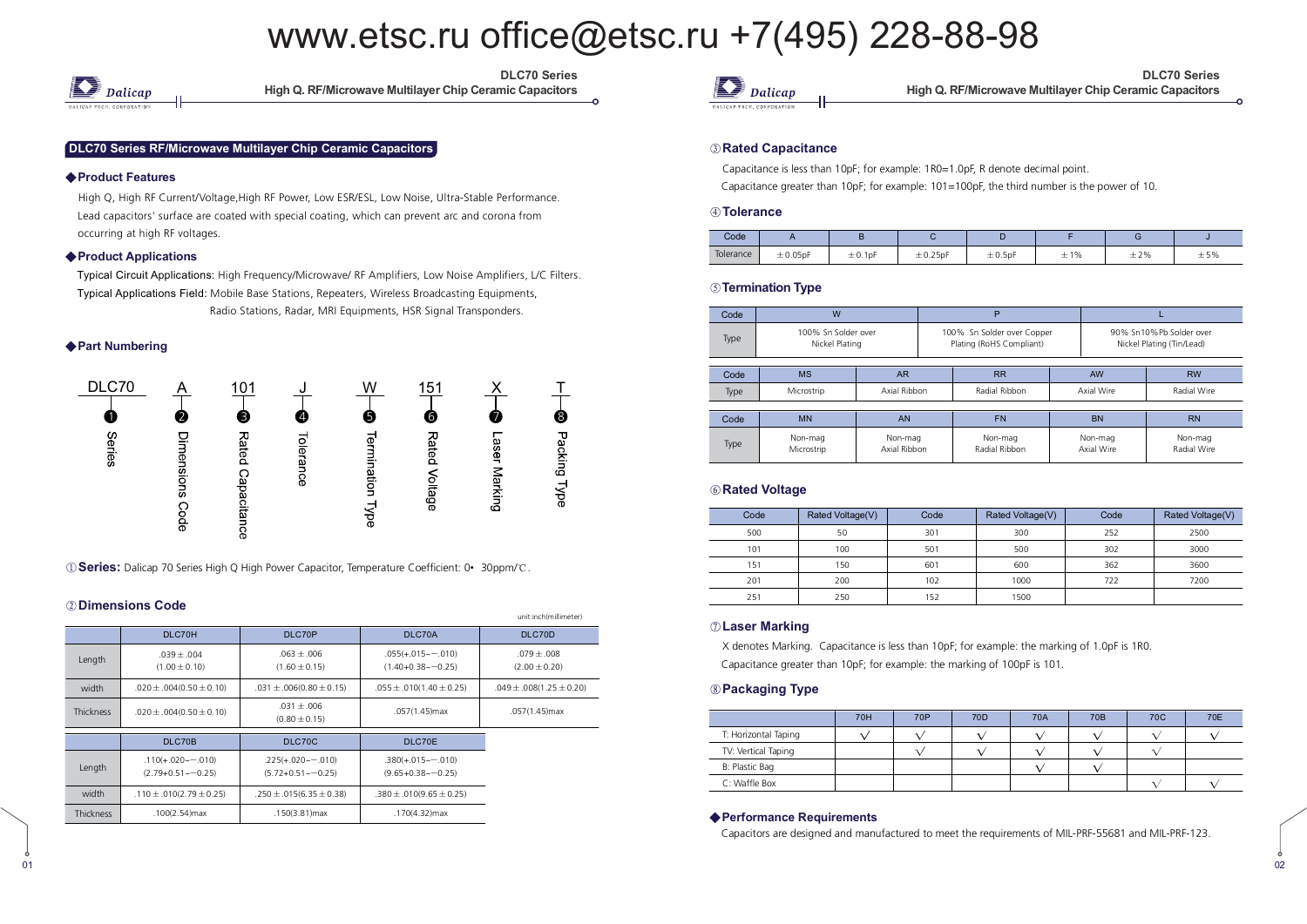

DLC70 Series **High Q. RF/Microwave Multilayer Chip Ceramic Capacitors** 

#### ◆ Capacitance & Rated Voltage Table

|            | Rated                    |            |                 |      |                      |            |               |      | Size(inch)           |      |              |           |               |            |               |      |               |
|------------|--------------------------|------------|-----------------|------|----------------------|------------|---------------|------|----------------------|------|--------------|-----------|---------------|------------|---------------|------|---------------|
|            | <b>WVDC</b>              |            | DLC70H          |      | DLC70P               |            | DLC70A        |      | DLC70D               |      | DLC70R       |           | DLC70B        |            | DLC70C        |      | DLC70E        |
| Cap.pF     |                          |            | (0402)          |      | (0603)               |            | (0505)        |      | (0805)               |      | (0710)       |           | (1111)        |            | (2225)        |      | (3838)        |
| Cap.pF     | Code                     | Tol.       | Rated<br>WVDC   | Tol. | Rated<br><b>WVDC</b> | Tol.       | Rated<br>WVDC | Tol. | Rated<br><b>WVDC</b> | Tol. | Rated<br>WDC | Tol.      | Rated<br>WVDC | Tol.       | Rated<br>WVDC | Tol. | Rated<br>WVDC |
| 0.1        | OR1                      |            |                 |      |                      |            |               |      |                      |      |              |           |               |            |               |      |               |
| 0.2        | OR <sub>2</sub>          |            |                 |      |                      |            |               |      |                      |      |              |           |               |            |               |      |               |
| 0.3<br>0.4 | OR3<br>OR4               |            |                 |      |                      |            |               |      |                      |      |              |           |               |            |               |      |               |
| 0.5        | OR5                      |            |                 |      |                      |            |               |      |                      |      |              |           |               |            |               |      |               |
| 0.6        | OR6                      |            |                 |      |                      |            |               |      |                      |      |              |           |               |            |               |      |               |
| 0.7        | OR7                      |            |                 |      |                      |            |               |      |                      |      |              |           |               |            |               |      |               |
| 0.8        | OR <sub>8</sub>          |            |                 |      |                      |            |               |      |                      |      |              |           |               |            |               |      |               |
| 0.9        | OR <sub>9</sub>          |            |                 |      |                      |            |               |      |                      |      |              |           |               |            |               |      |               |
| 1.0        | <b>1RO</b>               |            |                 |      |                      |            |               |      |                      |      |              |           |               |            |               |      |               |
| 1.1        | <b>1R1</b>               |            |                 |      |                      |            |               |      |                      |      |              |           |               |            |               |      |               |
| 1.2        | <b>1R2</b>               |            |                 |      |                      |            |               |      |                      |      |              |           |               |            |               |      |               |
| 1.3        | <b>1R3</b>               |            |                 |      |                      |            |               |      |                      |      |              |           |               |            |               |      |               |
| 1.4        | <b>1R4</b><br><b>1R5</b> | А,         |                 | A,   |                      | А,         |               | A,   |                      | B,   |              |           |               |            |               |      |               |
| 1.5        | <b>1R6</b>               | <b>B</b> , |                 | В,   |                      | <b>B</b> , |               | B,   |                      | C,   |              |           |               |            |               |      |               |
| 1.6<br>1.7 | <b>1R7</b>               | C,         |                 | C,   |                      | c,         |               | C,   |                      | D.   |              |           |               |            |               |      |               |
| 1.8        | <b>1R8</b>               | D.         |                 | D.   |                      | D.         |               | D.   |                      |      |              | A,        |               |            |               |      |               |
| 1.9        | <b>1R9</b>               |            |                 |      |                      |            |               |      |                      |      |              | <b>B.</b> |               |            |               |      |               |
| 2.0        | 2R0                      |            |                 |      |                      |            |               |      |                      |      |              | C,        |               |            |               |      |               |
| 2.1        | 2R1                      |            |                 |      |                      |            |               |      |                      |      |              | D.        |               |            |               |      |               |
| 2.2        | 2R2                      |            | 200V            |      |                      |            |               |      |                      |      |              |           |               | <b>B</b> , |               | B,   |               |
| 2.4        | 2R4                      |            | Code            |      |                      |            |               |      |                      |      |              |           |               | C,         |               | C,   |               |
| 2.7        | 2R7                      |            | 201             |      |                      |            |               |      |                      |      |              |           |               | D.         |               | D.   | 3600V         |
| 3.0        | 3RO                      |            |                 |      |                      |            | <b>150V</b>   |      |                      |      |              |           | 500V          |            | 2500V         |      |               |
| 3.3        | 3R3                      |            |                 |      |                      |            | Code          |      |                      |      |              |           | Code          |            | Code          |      | Code          |
| 3.6        | 3R6                      |            |                 |      | 250V                 |            | 151           |      | 250V                 |      | 500V         |           | 501           |            | 252           |      | 362           |
| 3.9        | 3R9                      |            |                 |      | Code                 |            | or            |      | Code                 |      | Code         |           | or            |            | or            |      | or            |
| 4.3        | 4R3                      |            |                 |      | 251                  |            | 300V          |      | 251                  |      | 501          |           | 1500V         |            | 3600V         |      | 7200V         |
| 4.7<br>5.1 | 4R7<br>5R1               |            |                 |      |                      |            | Code          |      |                      |      |              |           | Code          |            | Code          |      | Code          |
| 5.6        | <b>5R6</b>               |            |                 |      |                      |            | 301           |      |                      |      |              |           | 152           |            | 362           |      | 722           |
| 6.2        | 6R2                      |            |                 |      |                      |            |               |      |                      |      |              |           |               |            |               |      |               |
| 6.8        | 6R8                      |            |                 |      |                      |            |               |      |                      |      |              |           |               |            |               |      |               |
| 7.5        | 7R5                      |            |                 |      |                      |            |               |      |                      |      |              |           |               |            |               |      |               |
| 8.2        | 8R2                      |            |                 |      |                      |            |               |      |                      |      |              |           |               |            |               |      |               |
| 9.1        | <b>9R1</b>               |            |                 |      |                      |            |               |      |                      |      |              |           |               |            |               |      |               |
| 10         | 100                      |            |                 |      |                      |            |               |      |                      |      |              |           |               |            |               |      |               |
| 11         | 110                      |            |                 |      |                      |            |               |      |                      |      |              |           |               |            |               |      |               |
| 12         | 120                      |            |                 |      |                      |            |               |      |                      |      |              |           |               |            |               |      |               |
| 13         | 130                      |            |                 |      |                      |            |               |      |                      |      |              |           |               |            |               |      |               |
| 15         | 150<br>160               |            |                 |      |                      |            |               |      |                      |      |              |           |               |            |               |      |               |
| 16<br>18   | 180                      | F,         |                 | F,   |                      | F,         |               | F,   |                      | G,   |              | F,        |               | F,         |               | F,   |               |
| 20         | 200                      | G,         |                 | G,   |                      | G,         |               | G,   |                      | J.   |              | G,        |               | G,         |               | G,   |               |
| 22         | 220                      | J.         |                 | J.   |                      | J.         |               | J.   |                      |      |              | J.        |               | J.         |               | J.   |               |
| 24         | 240                      |            |                 |      |                      |            |               |      |                      |      |              |           |               |            |               |      |               |
| 27         | 270                      |            |                 |      |                      |            |               |      |                      |      |              |           |               |            |               |      |               |
| 30         | 300                      |            | 50 <sub>y</sub> |      |                      |            |               |      |                      |      |              |           |               |            |               |      |               |
| 33         | 330                      |            | $Code$<br>500   |      |                      |            |               |      |                      |      |              |           |               |            |               |      |               |
| 36         | 360                      |            |                 |      |                      |            |               |      |                      |      |              |           |               |            |               |      |               |
| 39         | 390                      |            |                 |      |                      |            |               |      |                      |      |              |           |               |            |               |      |               |
| 43         | 430                      |            |                 |      |                      |            |               |      |                      |      |              |           |               |            |               |      |               |
| 47         | 470                      |            |                 |      |                      |            |               |      |                      |      |              |           |               |            |               |      |               |

 $\sum$  Dalicap

DLC70 Series **High Q. RF/Microwave Multilayer Chip Ceramic Capacitors** 

#### $\bullet$  -  $\bullet$  -  $\bullet$  -  $\bullet$  -  $\bullet$  -  $\bullet$  -  $\bullet$  -  $\bullet$  -  $\bullet$  -  $\bullet$  -  $\bullet$  -  $\bullet$  -  $\bullet$  -  $\bullet$  -  $\bullet$  -  $\bullet$  -  $\bullet$  -  $\bullet$  -  $\bullet$  -  $\bullet$  -  $\bullet$  -  $\bullet$  -  $\bullet$  -  $\bullet$  -  $\bullet$  -  $\bullet$  -  $\bullet$  -  $\bullet$  -  $\bullet$  -  $\bullet$  -  $\bullet$  -  $\bullet$ **Capacitance & Rated Voltage Table**

|            | Rated       |      |               |      |               |      |                    |      | Size(inch)       |      |                  |      |                    |      |               |      |               |
|------------|-------------|------|---------------|------|---------------|------|--------------------|------|------------------|------|------------------|------|--------------------|------|---------------|------|---------------|
| Cap.pF     | <b>WVDC</b> |      | DLC70H        |      | DLC70P        |      | DLC70A<br>(0505)   |      | DLC70D<br>(0805) |      | DLC70R<br>(0710) |      | DLC70B             |      | DLC70C        |      | DLC70E        |
|            |             |      | (0402)        |      | (0603)        |      |                    |      |                  |      |                  |      | (1111)             |      | (2225)        |      | (3838)        |
| Cap.pF     | Code        | Tol. | Rated<br>WVDC | Tol. | Rated<br>WVDC | Tol. | Rated<br>WVDC      | Tol. | Rated<br>WVDC    | Tol. | Rated<br>WVDC    | Tol. | Rated<br>WVDC      | Tol. | Rated<br>WVDC | Tol. | Rated<br>WVDC |
| 51         | 510         |      |               | F,   | 250V          |      |                    |      |                  |      |                  |      | 500V               |      | 2500V         |      |               |
| 56         | 560         |      |               | G,   | Code          |      |                    |      |                  |      |                  |      | Code               |      | Code          |      |               |
| 62<br>68   | 620         |      |               | J.   | 251           |      |                    |      |                  | G,   | 500V             |      | 501                |      | 252           |      |               |
| 75         | 680<br>750  |      |               |      |               |      |                    |      |                  | J.   | Code             |      | or                 |      | or            |      | 3600V         |
| 82         | 820         |      |               |      |               |      |                    | F,   | <b>250V</b>      |      | 501              |      | 1500V              |      | 3600V         |      | Code          |
| 91         | 910         |      |               |      |               |      | <b>150V</b>        | G,   | Code             |      |                  |      | Code               |      | Code          |      | 362<br>or     |
| 100        | 101         |      |               |      |               |      | Code               | J.   | 251              |      |                  |      | 152                |      | 362           |      | 7200V         |
| 110        | 111         |      |               |      |               |      | 151                |      |                  |      |                  |      |                    |      |               |      | Code          |
| 120        | 121         |      |               |      |               |      | or                 |      |                  |      |                  |      | 300V<br>Code       |      | 2500V         |      | 722           |
| 130        | 131         |      |               |      |               |      | 200V               |      |                  |      |                  |      | 301                |      | Code          |      |               |
| 150        | 151         |      |               |      |               |      | Code               |      |                  |      |                  |      | or                 |      | 252           |      |               |
| 160        | 161         |      |               |      |               |      | 201                |      |                  |      |                  |      | 1000V              |      | or            |      |               |
| 180        | 181         |      |               |      |               | F,   |                    |      |                  |      |                  |      | Code               |      | 3000V         |      |               |
| 200        | 201         |      |               |      |               | G,   |                    |      |                  |      |                  | F,   | 102                | F,   | Code          | F,   |               |
| 220        | 221         |      |               |      |               | J,   |                    |      |                  |      |                  | G,   |                    | G,   | 302           | G,   |               |
| 240        | 241         |      |               |      |               |      |                    |      |                  |      |                  | J.   | 200V               | J.   |               | J.   | 3600V         |
| 270        | 271         |      |               |      |               |      |                    |      |                  |      |                  |      | Code               |      |               |      | Code          |
| 300        | 301         |      |               |      |               |      |                    |      |                  |      |                  |      | 201                |      |               |      | 362           |
| 330        | 331         |      |               |      |               |      |                    |      |                  |      |                  |      | or                 |      | 1500V         |      |               |
| 360        | 361         |      |               |      |               |      |                    |      |                  |      |                  |      | 600V<br>Code       |      | Code<br>152   |      |               |
| 390        | 391         |      |               |      |               |      | <b>150V</b>        |      |                  |      |                  |      | 601                |      | or<br>2000V   |      |               |
| 430        | 431         |      |               |      |               |      | Code               |      |                  |      |                  |      |                    |      | Code          |      |               |
| 470        | 471         |      |               |      |               |      | 151                |      |                  |      |                  |      |                    |      | 202           |      |               |
| 510        | 511         |      |               |      |               |      |                    |      |                  |      |                  |      | 100V               |      |               |      | 2500V<br>Code |
| 560        | 561         |      |               |      |               |      |                    |      |                  |      |                  |      | Code               |      | 1000V         |      | 252           |
| 620<br>680 | 621<br>681  |      |               |      |               |      | 50V                |      |                  |      |                  |      | 101                |      | Code          |      |               |
| 750        | 751         |      |               |      |               |      | $\frac{Code}{500}$ |      |                  |      |                  |      | or                 |      | 102           |      |               |
| 820        | 821         |      |               |      |               |      | or                 |      |                  |      |                  |      | 200V               |      | or            |      |               |
| 910        | 911         |      |               |      |               |      | 100V               |      |                  |      |                  |      | Code               |      | 1500V         |      |               |
| 1000       | 102         |      |               |      |               |      | Code<br>101        |      |                  |      |                  |      | 201                |      | Code          |      |               |
| 1100       | 112         |      |               |      |               |      |                    |      |                  |      |                  |      |                    |      | 152           |      | 1000V         |
| 1200       | 122         |      |               |      |               |      |                    |      |                  |      |                  |      | 200V               |      |               |      | Code          |
| 1500       | 152         |      |               |      |               |      |                    |      |                  |      |                  |      | Code<br>201        |      |               |      | 102           |
| 1800       | 182         |      |               |      |               |      |                    |      |                  |      |                  |      |                    |      | 500V          |      |               |
| 2200       | 222         |      |               |      |               |      |                    |      |                  |      |                  |      |                    |      | Code          |      |               |
| 2400       | 242         |      |               |      |               |      |                    |      |                  |      |                  |      |                    |      | 501           |      |               |
| 2700       | 272         |      |               |      |               |      |                    |      |                  |      |                  |      |                    |      |               |      |               |
| 3000       | 302         |      |               |      |               |      |                    |      |                  |      |                  | G,   | 100V               |      |               |      |               |
| 3300       | 332         |      |               |      |               |      |                    |      |                  |      |                  | J.   | Code               |      |               |      | 500V          |
| 3600       | 362         |      |               |      |               |      |                    |      |                  |      |                  |      | 101                |      |               |      | Code          |
| 3900       | 392         |      |               |      |               |      |                    |      |                  |      |                  |      |                    |      |               |      | 501           |
| 4300       | 432         |      |               |      |               |      |                    |      |                  |      |                  |      |                    |      |               |      |               |
| 4700       | 472         |      |               |      |               |      |                    |      |                  |      |                  |      |                    |      |               |      |               |
| 5100       | 512         |      |               |      |               |      |                    |      |                  |      |                  |      |                    |      |               |      |               |
| 5600       | 562         |      |               |      |               |      |                    |      |                  |      |                  |      | 50V<br>Code<br>500 |      |               |      |               |
| 10000      | 103         |      |               |      |               |      |                    |      |                  |      |                  |      |                    |      |               |      |               |
|            |             |      |               |      |               |      |                    |      |                  |      |                  |      |                    |      |               |      |               |
|            |             |      |               |      |               |      |                    |      |                  |      |                  |      |                    |      |               |      |               |
|            |             |      |               |      |               |      |                    |      |                  |      |                  |      |                    |      |               |      |               |
|            |             |      |               |      |               |      |                    |      |                  |      |                  |      |                    |      |               |      |               |
|            |             |      |               |      |               |      |                    |      |                  |      |                  |      |                    |      |               |      |               |
|            |             |      |               |      |               |      |                    |      |                  |      |                  |      |                    |      |               |      |               |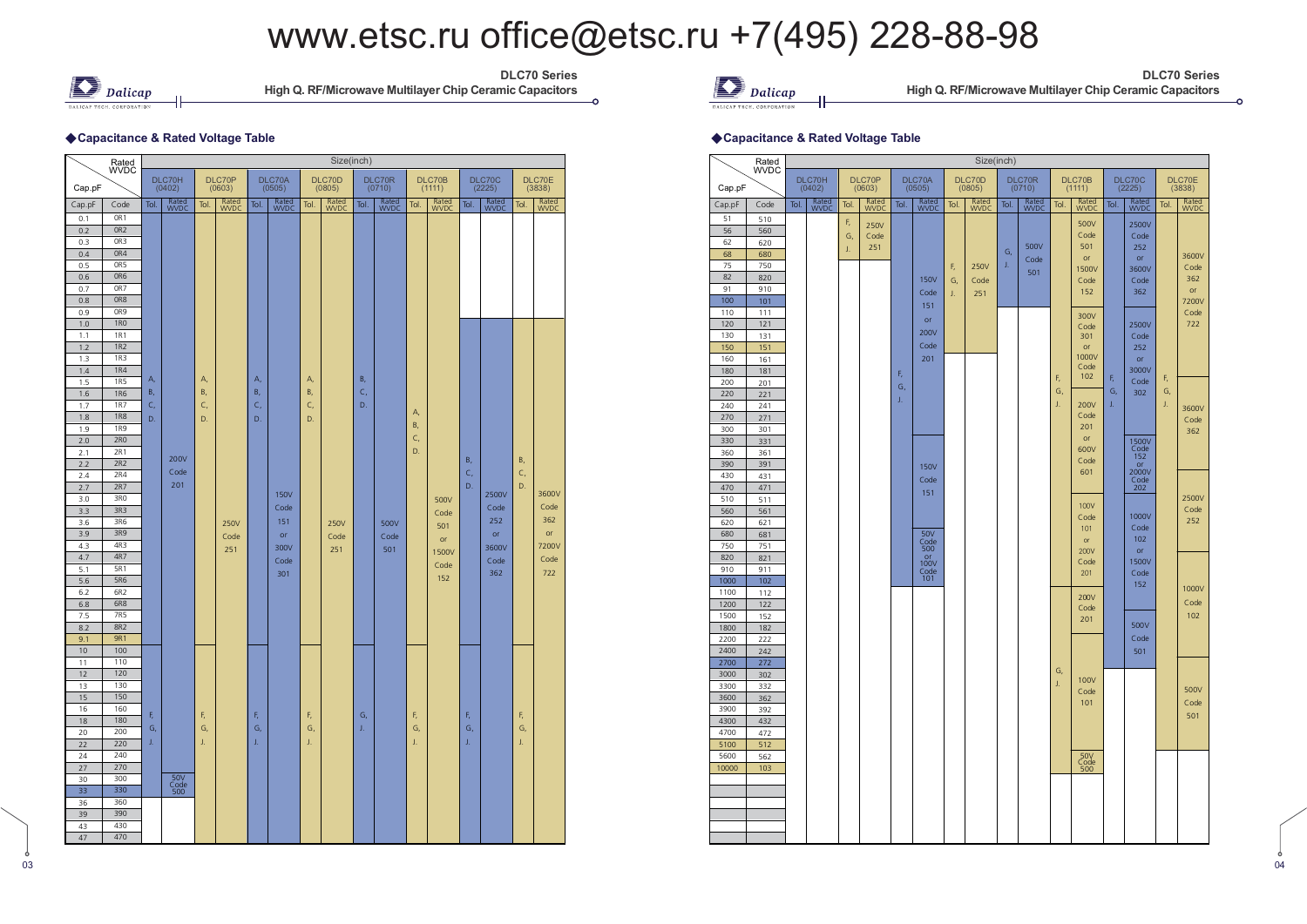

DLC70 Series **High Q. RF/Microwave Multilayer Chip Ceramic Capacitors** 

#### ◆ DLC70 Lead Type and Dimensions



|               | Term.          |                                      | <b>Capacitor Dimensions</b>          |                      |                                  |                             | <b>Lead Dimensions</b>               |                                       |                             |
|---------------|----------------|--------------------------------------|--------------------------------------|----------------------|----------------------------------|-----------------------------|--------------------------------------|---------------------------------------|-----------------------------|
| <b>Series</b> | Code           | Length<br>$($ Lc $)$                 | Width<br>(Wc)                        | Thick.<br>(Tc)       | Overlap<br>(B)                   | Length<br>(L <sub>L</sub> ) | Width<br>(W <sub>L</sub> )           | <b>Thickness</b><br>(T <sub>L</sub> ) | Plated<br>Material          |
| DLC70B        | MS/MN          | $.135 \pm .015$<br>$(3.43 \pm 0.38)$ | $.110 \pm .010$<br>$(2.79 \pm 0.25)$ | .100<br>$(2.54)$ max | $.016 - .039$<br>$(0.40 - 1.00)$ | .250<br>$(6.35)$ min        | $.093 \pm .005$<br>$(2.36 \pm 0.13)$ | $.004 \pm .001$<br>$(0.10 \pm .025)$  | 100% Ag                     |
|               | MS/MN<br>AR/AN |                                      |                                      |                      |                                  | .500<br>(12.70)<br>min      | $.240 + .005$<br>$(6.10 \pm 0.13)$   | $.008 \pm .001$<br>$(0.20 \pm 0.025)$ | Silver-<br>plated<br>Copper |
| DLC70C        | RR/FN          | $.245 \pm .025$<br>$(6.22 \pm 0.64)$ | $.250 \pm .015$<br>$(6.35 \pm 0.38)$ | .150<br>$(4.19)$ max | $.020 - .047$<br>$(0.50 - 1.20)$ | .354<br>(9.00)<br>min       | $.118 \pm .005$<br>$(3.00 \pm 0.13)$ | $.012 \pm .001$<br>$(0.30 \pm 0.025)$ |                             |
|               | RW/RN          |                                      |                                      |                      |                                  | .709<br>(18.00)<br>min      |                                      | $Dia = 031 + 004$                     | Silver-<br>plated<br>Copper |
|               | AW/BN          |                                      |                                      |                      |                                  | .906<br>(23.00)<br>min      |                                      | $(0.80 \pm 0.10)$                     |                             |
|               | MS/MN<br>AR/AN |                                      |                                      |                      |                                  | .750<br>(19.05)<br>min      | $.350 \pm .010$<br>$(8.89 \pm 0.25)$ | $.008 \pm .001$<br>$(0.20 \pm .025)$  | Silver-<br>plated<br>Copper |
| DLC70E        | RR/FN          | .380<br>$+.015 - -.010$              | $.380 \pm .010$                      | .177                 | $.024 - .059$                    | .354<br>(9.00)<br>min       | $.118 \pm .005$<br>$(3.00 \pm 0.13)$ | $.012 \pm .001$<br>$(0.30 \pm 0.025)$ |                             |
|               | RW/RN          | (9.65)<br>$+0.38 - -0.25$            | $(9.65 \pm 0.25)$                    | $(4.50)$ max         | $(0.60 - 1.50)$                  | .709<br>(18.00)<br>min      |                                      | $Dia = .031 \pm .004$                 | Silver-<br>plated<br>Copper |
|               | AW/RN          |                                      |                                      |                      |                                  | .906<br>(23.00)<br>min      | $(0.80 \pm 0.10)$                    |                                       |                             |

 $\sum$  Dalicap

DLC70 Series **High Q. RF/Microwave Multilayer Chip Ceramic Capacitors** 

#### $\sim$  -  $\sim$  -  $\sim$  -  $\sim$  -  $\sim$  -  $\sim$  -  $\sim$  -  $\sim$  -  $\sim$  -  $\sim$  -  $\sim$  -  $\sim$  -  $\sim$  -  $\sim$  -  $\sim$  -  $\sim$  -  $\sim$  -  $\sim$  -  $\sim$  -  $\sim$  -  $\sim$  -  $\sim$  -  $\sim$  -  $\sim$  -  $\sim$  -  $\sim$  -  $\sim$  -  $\sim$  -  $\sim$  -  $\sim$  -  $\sim$  -  $\sim$ **Performance**

| Item                                  | Specifications                                                                                                                                                                                       |
|---------------------------------------|------------------------------------------------------------------------------------------------------------------------------------------------------------------------------------------------------|
| Quality Factor (Q)                    | Greater than 10,000 at $1 \pm 0.1$ MHz.                                                                                                                                                              |
| Insulation Resistance (IR)            | Test Voltage: 500V<br>10 <sup>5</sup> Megohms min. @ +25 <sup>°</sup> C at rated WVDC.<br>10 <sup>4</sup> Megohms min. @ +125°C at rated WVDC.                                                       |
| Rated Voltage                         | See Rated Voltage Table                                                                                                                                                                              |
| Dielectric Withstanding Voltage (DWV) | 250% of Rated Voltage for 5 seconds, Rated Voltage ≤ 500VDC<br>150% of Rated Voltage for 5 seconds, 500VDC < Rated Voltage ≤ 1250VDC<br>120% of Rated Voltage for 5 seconds, Rated Voltage > 1250VDC |
| Operating Temperature Range           | -55 ℃ $\sim$ +125 ℃ (70B 0.1pF $\sim$ 1000pF can reach to -55 ℃ $\sim$ +175 ℃)<br>Notes: For higher temperature, please contact with Dalicap.                                                        |
| Temperature Coefficient (TC)          | $0 \pm 30$ ppm/°C; $(-55^{\circ}\text{C} \sim +175^{\circ}\text{C}$ , $0 \pm 60$ ppm/°C)                                                                                                             |
| Capacitance Drift                     | $\pm$ 0.2% or $\pm$ 0.05pF, whichever is greater.                                                                                                                                                    |
| Piezoelectric Effects                 | None                                                                                                                                                                                                 |
| Termination Type                      | See Termination Type Table                                                                                                                                                                           |

Capacitors are designed and manufactured to meet the requirements of MIL-PRF-55681 and MIL-PRF-123.

#### $\triangle$  Environmental Tests

| <b>Item</b>                | Specifications                                                                                                                         | Method                                                                                                                                                                                                                                                        |
|----------------------------|----------------------------------------------------------------------------------------------------------------------------------------|---------------------------------------------------------------------------------------------------------------------------------------------------------------------------------------------------------------------------------------------------------------|
| Thermal<br>Shock           | DWV: the initial value<br>IR: Shall not be less than 30%<br>of the initial value<br>Capacitance change:<br>no more than 0.5% or 0.5pF. | MIL-STD-202, Method 107, Condition A.<br>At the maximum rated temperature stay 15 minutes.<br>The time of removing shall not be more than 5 minutes.<br>Perform the five cycles.                                                                              |
| Moisture<br>Resistance     | whichever is greater.                                                                                                                  | MIL-STD-202, Method 106.                                                                                                                                                                                                                                      |
| Humidity<br>(steady state) | DWV: the initial value<br>IR: the initial value<br>Capacitance change:<br>no more than 0.3% or 0.3pF.<br>whichever is greater.         | MIL-STD-202, Method 103, Condition A, with 1.5 Volts D.C. applied while<br>subjected to an environment of 85°C with 85% relative humidity for 240<br>hours minimum.                                                                                           |
| <b>Life</b>                | IR: Shall not be less than 30%<br>of the initial value<br>Capacitance change:<br>no more than 2.0% or 0.5pF.<br>whichever is greater.  | MIL-STD-202, Method 108, for 2000 hours, at 125 °C.<br>200% of Rated Voltage for Capacitors, Rated Voltage ≤500VDC<br>120% of Rated Voltage for Capacitors, 500VDC < Rated Voltage ≤ 1250VDC<br>100% of Rated Voltage for Capacitors, Rated Voltage > 1250VDC |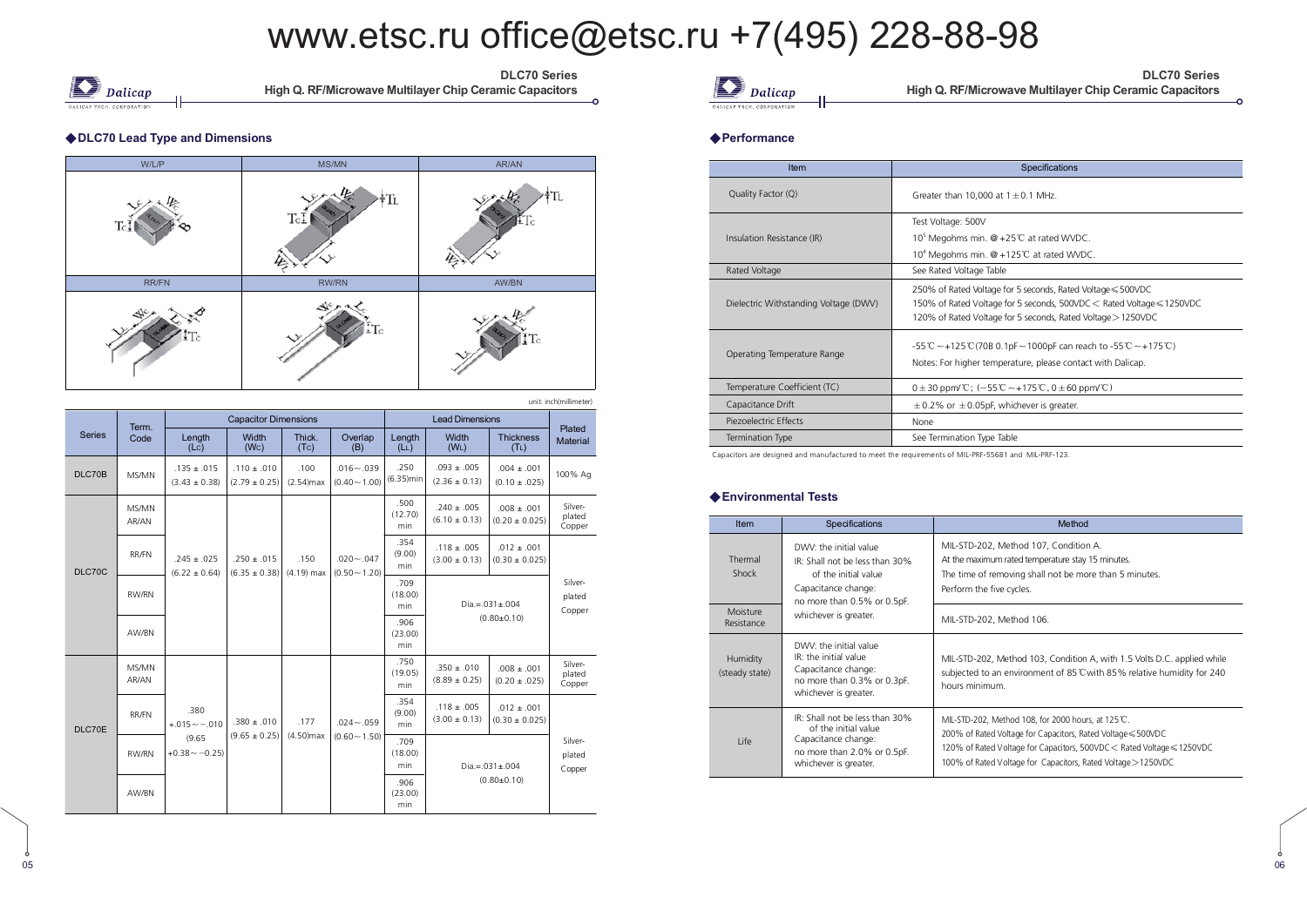

DLC70 Series High Q. RF/Microwave Multilayer Chip Ce

#### ◆ Tape & Reel Specifications

|            | A <sub>0</sub><br>(mm) | <b>B0</b><br>(mm) | $K0$<br>(mm) | W<br>(mm) | P <sub>0</sub><br>(mm) | P <sub>1</sub><br>(mm) | Ŧ<br>(mm) | F<br>(mm) | Qty/min | Qty/reel | Tape<br>Material |
|------------|------------------------|-------------------|--------------|-----------|------------------------|------------------------|-----------|-----------|---------|----------|------------------|
| 0505-H     | 1.50                   | 1.75              | 1.15         | 8.00      | 4.00                   | 4.00                   | 0.22      | 3.50      | 500     | 3000     | Plastic          |
| 0505-H     | 1.40                   | 1.80              | 0.95         | 8.00      | 4.00                   | 4.00                   | 0.25      | 3.50      | 500     | 3000     | Plastic          |
| 0505-H     | 1.50                   | 1.75              | 1.30         | 8.00      | 4.00                   | 4.00                   | 0.22      | 3.50      | 500     | 3000     | Plastic          |
| 0505-V     | 1.10                   | 1.60              | 1.40         | 8.00      | 4.00                   | 4.00                   | 0.30      | 3.50      | 500     | 1000     | Plastic          |
| $1111 - H$ | 2.85                   | 3.50              | 1.95         | 8.00      | 4.00                   | 4.00                   | 0.25      | 3.50      | 500     | 2000     | Plastic          |
| $1111 - H$ | 2.85                   | 3.60              | 2.40         | 8.00      | 4.00                   | 4.00                   | 0.25      | 3.50      | 500     | 2000     | Plastic          |
| $1111 - V$ | 2.30                   | 3.55              | 2.70         | 12.00     | 4.00                   | 4.00                   | 0.40      | 5.50      | 500     | 1500     | Plastic          |
| 2225-H     | 6.70                   | 6.20              | 3.40         | 16.00     | 4.00                   | 12.00                  | 0.30      | 7.50      | 100     | 500      | Plastic          |
| 2225-V     | 4.10                   | 6.15              | 6.55         | 16.00     | 4.00                   | 8.00                   | 0.40      | 7.50      | 100     | 300      | Plastic          |
| 3838-H     | 10.10                  | 10.10             | 3.30         | 16.00     | 4.00                   | 16.00                  | 0.30      | 7.50      | 50      | 300      | Plastic          |
| 3838-H     | 10.10                  | 10.10             | 4.30         | 16.00     | 4.00                   | 16.00                  | 0.40      | 7.50      | 50      | 200      | Plastic          |

**Horizontal Orientation** 

n **Contract Contract Contract Contract Contract Contract Contract Contract Contract Contract Contract Contract Contract Contract Contract Contract Contract Contract Contract Contract Contract Contract Contract Contract Con** 







07





unit:inch(millimeter)

#### DLC70 Series High RF Power Multilayer Chip Ceramic Capacitors

#### ◆ Product Features

 High Q, High RF Current/Voltage, High RF Power, Low ESR/ESL, Low Noise, Ultra-Stable Performance.

#### ◆ Product Applications

High RF Power Amplifiers, High Power Filter Networks, Wireless Demodulation.

#### ◆ Part Numbering



**1 Series:** Dalicap 70 Series High RF Power Capacitor, Temperature Coefficient: 0• 30ppm/<sup>.</sup>C.

#### ② Dimensions Code

|                  |                                                   |                                                    | ------------------------------                    |  |  |
|------------------|---------------------------------------------------|----------------------------------------------------|---------------------------------------------------|--|--|
|                  | DLC70F                                            | DLC70G                                             | DLC70L                                            |  |  |
| Length           | $.614(+.015\sim-.010)$<br>$(15.60 + 0.38 - 0.25)$ | $.760(+.015\sim-.010)$<br>$(19.30+0.38\sim -0.25)$ | $1.30(+.015\sim-.010)$<br>$(33.02 + 0.38 - 0.25)$ |  |  |
| width            | $.433 \pm .010(11.0 \pm 0.25)$                    | $.760 \pm .010(19.30 \pm 0.25)$                    | $1.30 \pm .010(33.02 \pm 0.25)$                   |  |  |
| <b>Thickness</b> | .197(5.00) max                                    | .197(5.00) max                                     | .197(5.00)max                                     |  |  |

#### 

Capacitance is less than 10pF; for example: 1R0=1.0pF, R denotes decimal point.

Capacitance is not less than 10pF; for example: 101=100pF, the third number is the power of 10.

#### **.**

 $\frac{1}{2}$ 

| Code      |         |               |              |                      |     |     |  |
|-----------|---------|---------------|--------------|----------------------|-----|-----|--|
| Tolerance | ± 0.1pF | $\pm 0.25$ pF | $\pm 0.5$ pF | 1%<br><b>__</b><br>ᆂ | ±2% | ±5% |  |

#### **<b>S** Termination Type

| Code | W                                     |                                                        |                                                      |  |  |
|------|---------------------------------------|--------------------------------------------------------|------------------------------------------------------|--|--|
| Type | 100% Sn Solder over<br>Nickel Plating | 100% Sn Solder over Copper<br>Plating (RoHS Compliant) | 90% Sn10%Pb Solder over<br>Nickel Plating (Tin/Lead) |  |  |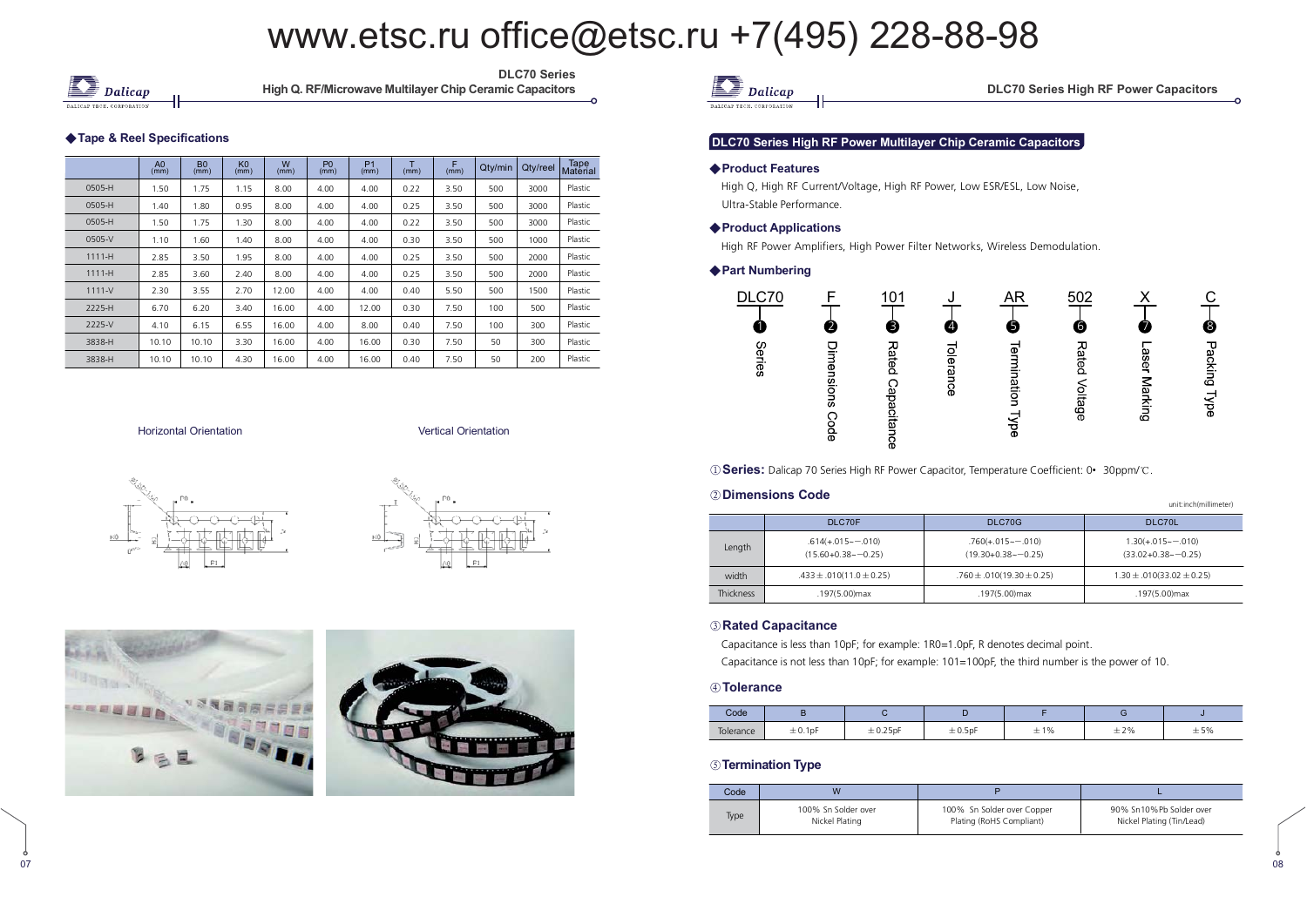

**DLC70 Series High RF Powe** 

#### $\circledcirc$  Termination Type

| Code | <b>MS</b> | <b>AR</b>    | AW         | RW          |  |
|------|-----------|--------------|------------|-------------|--|
| Type | icrostrin | Axial Ribbon | Axial Wire | Radial Wire |  |

| Code | <b>MN</b>  | AN           | <b>BN</b>  | <b>RN</b>   |
|------|------------|--------------|------------|-------------|
| Type | Non-mag    | Non-mag      | Non-mag    | Non-mag     |
|      | Microstrip | Axial Ribbon | Axial Wire | Radial Wire |

#### **6** Rated Voltage

| Code | Rated Voltage(V) | Code | Rated Voltage(V) |
|------|------------------|------|------------------|
| 301  | 300              | 302  | 3000             |
| 501  | 500              | 362  | 3600             |
| 102  | 1000             | 502  | 5000             |
| 152  | 1500             | 802  | 8000             |
| 202  | 2000             | 103  | 10000            |
| 252  | 2500             |      |                  |

#### $\oslash$  Laser Marking

 X denotes Marking. Capacitance is less than 10pF; for example: the marking of 1.0pF is 1R0. Capacitance is not less than 10pF; for example: the marking of 100pF is 101.

#### **-**

|                          | 70F                  | 70G |  |  |  |  |
|--------------------------|----------------------|-----|--|--|--|--|
| C: Waffle Tray packaging |                      |     |  |  |  |  |
| I: Special packaging     | Consult with DALICAP |     |  |  |  |  |

#### ◆ Performance Requirements

Capacitors are designed and manufactured to meet the requirements of MIL-PRF-55681 and MIL-PRF-123.







#### ries High RF Power Capacitors

DLC70L<br>(130130)

Tol. Rated

5KV Code 502

3000V Code 302

1000V Code----<br>102

#### ◆Capacitance & Rated Voltage Table

|        | Rated<br>WVDC |      |                     |      | Size(inch)       |      |                      |        | Rated<br><b>WVDC</b> |      |                  |      | Size(inch)          |  |
|--------|---------------|------|---------------------|------|------------------|------|----------------------|--------|----------------------|------|------------------|------|---------------------|--|
| Cap.   |               |      | DLC70F<br>(6040)    |      | DLC70G<br>(7575) |      | DLC70L<br>(130130)   | Cap.   |                      |      | DLC70F<br>(6040) |      | DLC70G<br>(7575)    |  |
| Cap.pF | Code          | Tol. | Rated<br>WVDC       | Tol. | Rated<br>WVDC    | Tol. | Rated<br><b>WVDC</b> | Cap.pF | Code                 | Tol. | Rated<br>WVDC    | Tol. | Rated<br>WVDC       |  |
| 1.0    | <b>1RO</b>    |      |                     |      |                  |      |                      |        |                      |      | 1000V            |      | 3000V               |  |
| 1.2    | <b>1R2</b>    |      |                     |      |                  |      |                      | 2700   | 272                  |      | Code102          |      | Code302             |  |
| 1.5    | <b>1R5</b>    |      |                     |      |                  |      |                      | 3300   | 332                  | F,   | Extended         |      | Extended<br>Voltage |  |
| 1.6    | <b>1R6</b>    |      |                     |      |                  |      |                      | 4700   | 472                  | G,   | Voltage          |      | 5000V               |  |
| 1.8    | <b>1R8</b>    |      |                     |      |                  |      |                      | 5100   | 512                  | J.   | 2000V            |      | Code502             |  |
| 2.2    | 2R2           |      |                     |      |                  |      |                      | 5600   | 562                  |      | Code202          |      | 1000V               |  |
| 2.7    | 2R7           |      |                     |      |                  |      |                      | 6800   | 682                  |      |                  | G,   | Code102             |  |
| 3.3    | 3R3           |      |                     |      |                  |      |                      | 7500   | 752                  |      |                  | J.   | Extended<br>Voltage |  |
| 3.6    | 3R6           | В,   |                     |      |                  |      |                      | 8200   | 822                  |      |                  |      | 3000V               |  |
| 3.9    | 3R9           | C,   |                     | B,   |                  |      |                      | 10000  | 103                  |      |                  |      | Code302             |  |
| 4.7    | 4R7           | D.   |                     | C,   |                  |      |                      | 12000  | 123                  |      |                  |      |                     |  |
| 5.6    | 5R6           |      |                     | D.   |                  |      |                      | 15000  | 153                  |      |                  |      | 2000V               |  |
| 6.8    | 6R8           |      |                     |      |                  |      |                      | 18000  | 183                  |      |                  |      | Code<br>202         |  |
| 8.2    | <b>8R2</b>    |      | 5000V               |      |                  |      |                      | 20000  | 203                  |      |                  |      |                     |  |
| 10     | 100           |      | Code502             |      |                  |      |                      | 22000  | 223                  |      |                  |      |                     |  |
| 12     | 120           |      | Extended            |      | 5000V            |      |                      | 33000  | 333                  |      |                  |      |                     |  |
| 15     | 150           |      | Voltage             |      | Code502          |      |                      | 47000  | 473                  |      |                  |      |                     |  |
| 18     | 180           |      | 8000V               |      | Extended         |      |                      | 56000  | 563                  |      |                  |      |                     |  |
| 22     | 220           |      | Code802             |      | Voltage          |      |                      | 68000  | 683                  |      |                  |      |                     |  |
| 27     | 270           |      |                     |      | 8000V            |      |                      | 82000  | 823                  |      |                  |      |                     |  |
| 33     | 330           |      |                     |      | Code802          |      |                      | 100000 | 104                  |      |                  |      |                     |  |
| 39     | 390           |      |                     |      |                  |      |                      | 120000 | 124                  |      |                  |      |                     |  |
| 47     | 470           |      |                     |      |                  |      |                      |        |                      |      |                  |      |                     |  |
| 56     | 560           |      |                     |      |                  |      |                      |        |                      |      |                  |      |                     |  |
| 68     | 680           |      |                     | F,   |                  |      |                      |        |                      |      |                  |      |                     |  |
| 82     | 820           |      |                     | G,   |                  |      |                      |        |                      |      |                  |      |                     |  |
| 100    | 101           |      |                     |      |                  |      |                      |        |                      |      |                  |      |                     |  |
| 120    | 121           | F,   |                     | J.   |                  |      |                      |        |                      |      |                  |      |                     |  |
| 150    | 151           |      |                     |      |                  |      |                      |        |                      |      |                  |      |                     |  |
| 180    | 181           | G,   | 3000V               |      |                  |      |                      |        |                      |      |                  |      |                     |  |
| 200    | 201           | J.   | Code302             |      |                  |      |                      |        |                      |      |                  |      |                     |  |
| 220    | 221           |      | Extended            |      |                  |      |                      |        |                      |      |                  |      |                     |  |
| 270    | 271           |      |                     |      |                  |      |                      |        |                      |      |                  |      |                     |  |
| 300    | 301           |      | Voltage             |      |                  |      |                      |        |                      |      |                  |      |                     |  |
| 330    | 331           |      | 5000V               |      |                  |      |                      |        |                      |      |                  |      |                     |  |
| 390    | 391           |      | Code502             |      | 3000V            |      |                      |        |                      |      |                  |      |                     |  |
| 470    | 471           |      |                     |      | Code302          | G,   | 10KV                 |        |                      |      |                  |      |                     |  |
| 560    | 561           |      |                     |      |                  | J.   | Code                 |        |                      |      |                  |      |                     |  |
| 680    | 681           |      |                     |      | Extended         |      | 103                  |        |                      |      |                  |      |                     |  |
| 820    | 821           |      |                     |      | Voltage          |      |                      |        |                      |      |                  |      |                     |  |
| 1000   | 102           |      | 2000V               |      | 5000V            |      |                      |        |                      |      |                  |      |                     |  |
| 1200   | 122           |      | Code202<br>Extended |      | Code502          |      |                      |        |                      |      |                  |      |                     |  |
| 1500   | 152           |      |                     |      |                  |      |                      |        |                      |      |                  |      |                     |  |
| 1800   | 182           |      | Voltage<br>3000V    |      |                  |      |                      |        |                      |      |                  |      |                     |  |
| 2200   | 222           |      | Code302             |      |                  |      |                      |        |                      |      |                  |      |                     |  |
|        |               |      |                     |      |                  |      |                      |        |                      |      |                  |      |                     |  |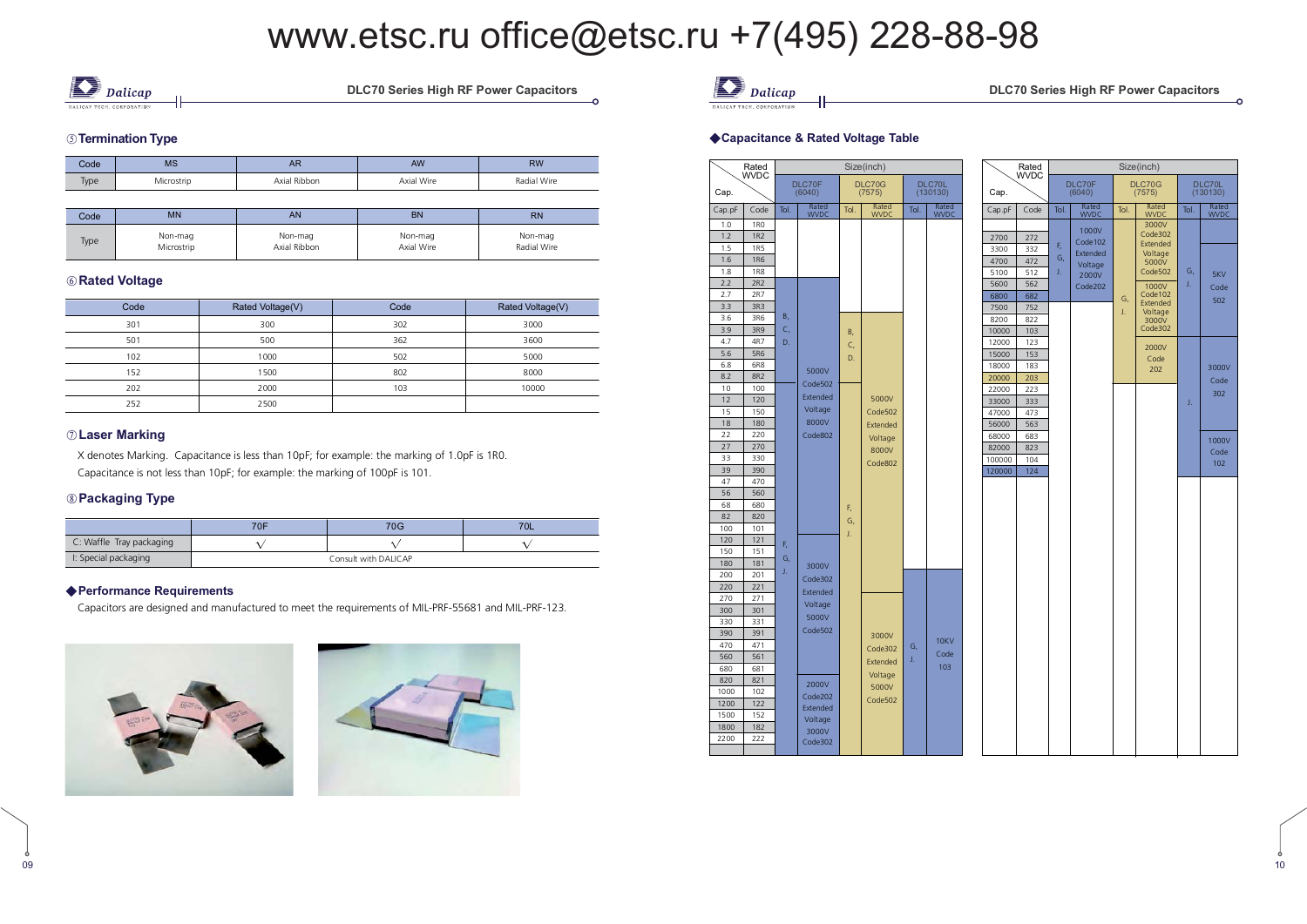$\frac{1}{2}$ 



))

**DLC70 Series High RF Powe** 

#### ◆ DLC70 Lead Type and Dimensions



unit: inch(millimeter)

|               | Term.          |                                               | <b>Capacitor Dimensions</b>           |                       |                                  |                                  | <b>Lead Dimensions</b>                        |                                       |                           |  |
|---------------|----------------|-----------------------------------------------|---------------------------------------|-----------------------|----------------------------------|----------------------------------|-----------------------------------------------|---------------------------------------|---------------------------|--|
| <b>Series</b> | Code           | Length<br>(Lc)                                | Width<br>(Wc)                         | Thick.<br>(Tc)        | Overlap<br>(B)                   | Length<br>(L <sub>L</sub> )      | Width<br>(W <sub>L</sub> )                    | <b>Thickness</b><br>(T <sub>L</sub> ) | Plated<br><b>Material</b> |  |
|               | MS/MN<br>AR/AN | .614                                          |                                       |                       |                                  | .748<br>(19.00)<br>min.          | $.350 \pm .010$<br>$(8.89 \pm 0.25)$          | $.008 \pm .001$<br>$(0.20 \pm 0.025)$ | Silver-                   |  |
| DLC70F        | RW/RN          | $+.015 - -.010$<br>(15.60)<br>$+0.38 - -0.25$ | $.433 \pm .010$<br>$(11.00 \pm 0.25)$ | .197<br>(5.00)<br>max |                                  | $.024 - .059$<br>$(0.60 - 1.50)$ | .748<br>(19.00)<br>$Dia = 030 \pm 004$<br>min |                                       | plated<br>Coppe           |  |
|               | AW/BN          |                                               |                                       |                       |                                  | .906<br>(23.00)<br>min           |                                               | $(0.76 \pm 0.10)$                     |                           |  |
|               | MS/MN<br>AR/AN | .760                                          |                                       | .197<br>(5.00)<br>max |                                  | .748<br>(19.00)<br>min           | $.591 \pm .010$<br>$(15.00 \pm 0.25)$         | $.008 \pm .001$<br>$(0.20 \pm 0.025)$ |                           |  |
| DLC70G        | RW/RN          | $+.015 - .010$<br>(19.30)<br>$+0.38 - -0.25$  | $.760 \pm .010$<br>$(19.30 \pm 0.25)$ |                       | $.024 - .059$<br>$(0.60 - 1.50)$ | .748<br>(19.00)<br>min           | $Dia = 0.030 \pm 0.004$                       | Silver-<br>plated<br>Coppe            |                           |  |
|               | AW/BN          |                                               |                                       |                       |                                  | .906<br>(23.00)<br>min           |                                               | $(0.76 \pm 0.10)$                     |                           |  |
| DLC70L        | MN/AN          | 1.300<br>$+.015 - .010$<br>(33.02)            | $1.300 \pm .010$                      | .197<br>(5.00)        | $.039 - .071$                    | .748<br>(19.00)<br>min           | $1.299 \pm .020$<br>$(33.00 \pm 0.50)$        | $.012 \pm .001$<br>$(0.30 \pm 0.025)$ | Silver-<br>plated         |  |
|               | <b>FN</b>      | $+0.38 - -0.25$                               | $(33.02 \pm 0.25)$                    | max                   | $(1.00 - 1.80)$                  | .669<br>(17.00)<br>min           | $.157 \pm .008$<br>$(4.00 \pm 0.20)$          | $.012 \pm .001$<br>$(0.30 \pm 0.025)$ | Coppe                     |  |

*Dalicap* 

#### ries High RF Power Capacitors

ċ

#### ◆ Performance

| <b>Item</b>                           | <b>Specifications</b>                                                                                                                                                                                |
|---------------------------------------|------------------------------------------------------------------------------------------------------------------------------------------------------------------------------------------------------|
| Quality Factor (Q)                    | less than 1000pF, Q value more than 2000, Test frequency 1MHz;<br>More than 1000pF, Q value more than 2000, Test frequency 1KHz;                                                                     |
| Insulation Resistance (IR)            | Test Voltage: 500V<br>10 <sup>5</sup> Megohms min. @ +25°C at rated WVDC.<br>10 <sup>4</sup> Megohms min. @ +125 °C at rated WVDC.                                                                   |
| Rated Voltage                         | See Rated Voltage Table                                                                                                                                                                              |
| Dielectric Withstanding Voltage (DWV) | 250% of Rated Voltage for 5 seconds, Rated Voltage ≤ 500VDC<br>150% of Rated Voltage for 5 seconds, 500VDC < Rated Voltage ≤ 1250VDC<br>120% of Rated Voltage for 5 seconds, Rated Voltage > 1250VDC |
| Operating Temperature Range           | $-55^{\circ}$ C to $+125^{\circ}$ C<br>Notes: For higher temperature, please contact with Dalicap.                                                                                                   |
| TemperatureCoefficient (TC)           | $0 \pm 30$ ppm/°C                                                                                                                                                                                    |
| Capacitance Drift                     | $\pm$ 0.2% or $\pm$ 0.05pF, whichever is greater.                                                                                                                                                    |
| Piezoelectric Effects                 | None                                                                                                                                                                                                 |
|                                       |                                                                                                                                                                                                      |

Capacitors are designed and manufactured to meet the requirements of MIL-PRF-55681 and MIL-PRF-123.

#### $\blacklozenge$  Environmental Tests

| Item                       | Specifications                                                                                                                         | Method                                                                                                                                                                                                                                                         |
|----------------------------|----------------------------------------------------------------------------------------------------------------------------------------|----------------------------------------------------------------------------------------------------------------------------------------------------------------------------------------------------------------------------------------------------------------|
| Thermal<br>Shock           | DWV: the initial value<br>IR: Shall not be less than 30%<br>of the initial value<br>Capacitance change:<br>no more than 0.5% or 0.5pF. | MIL-STD-202, Method 107, Condition A.<br>At the maximum rated temperature stay 15 minutes. The time of removing<br>shall not be more than 5 minutes.<br>Perform the five cycles.                                                                               |
| Moisture<br>Resistance     | whichever is greater.                                                                                                                  | MIL-STD-202, Method 106.                                                                                                                                                                                                                                       |
| Humidity<br>(steady state) | DWV: the initial value<br>IR: the initial value<br>Capacitance change:<br>no more than 0.3% or 0.3pF.<br>whichever is greater.         | MIL-STD-202, Method 103, Condition A, with 1.5 Volts D.C. applied<br>while subjected to an environment of 85 °C with 85% relative humidity<br>for 240 hours minimum.                                                                                           |
| I ife                      | IR: Shall not be less than 30%<br>of the initial value<br>Capacitance change:<br>no more than 2.0% or 0.5pF.<br>whichever is greater.  | MIL-STD-202, Method 108, for 2000 hours, at 125 °C.<br>200% of Rated Voltage for Capacitors, Rated Voltage ≤ 500VDC<br>120% of Rated Voltage for Capacitors, 500VDC < Rated Voltage ≤ 1250VDC<br>100% of Rated Voltage for Capacitors, Rated Voltage > 1250VDC |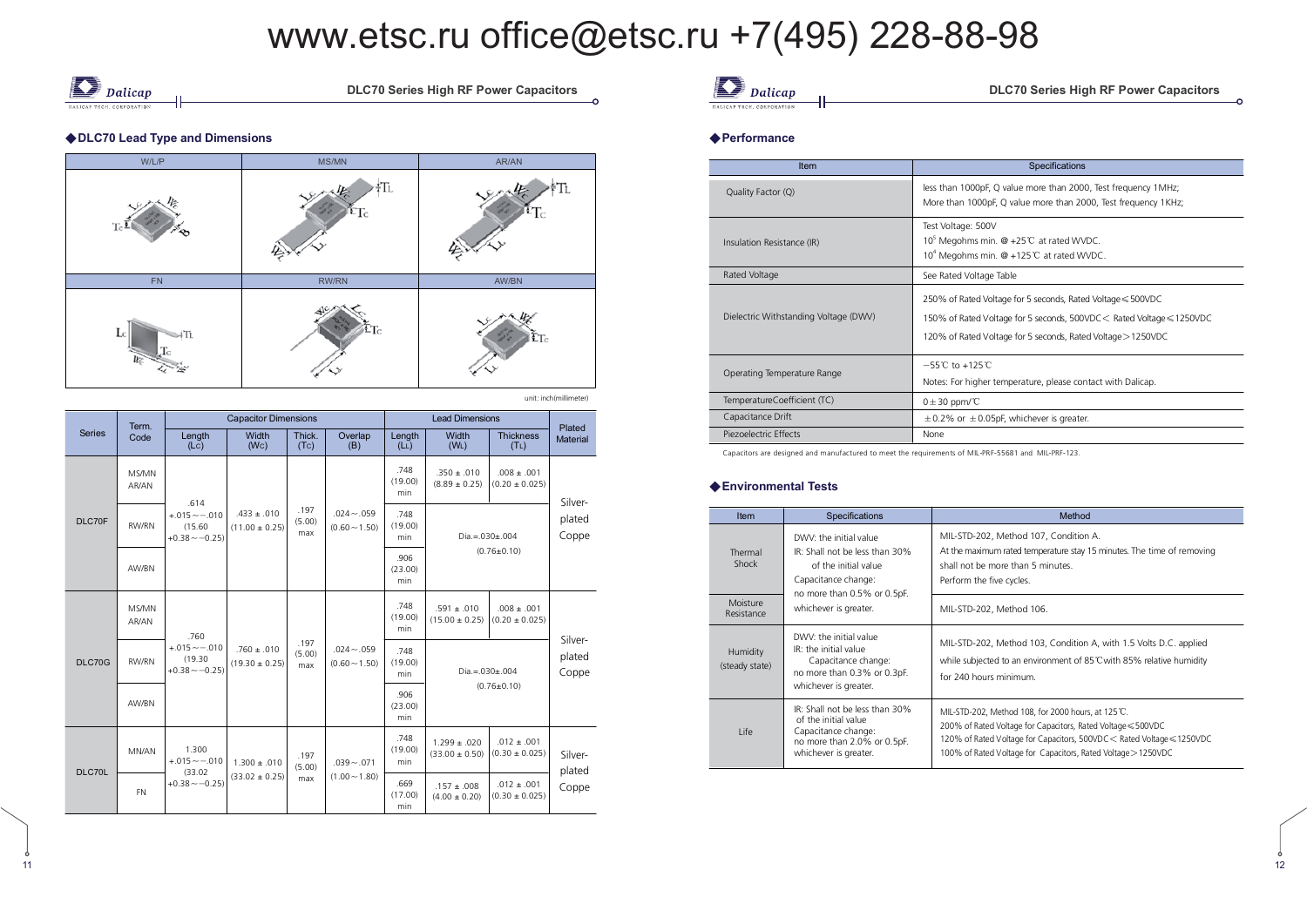

**Capacitor Assemblies Offe** 

#### **Capacitor Assemblies Offering**

#### ◆ Product Features

High Operating Voltage, High Operating Current, Extended Capacitance, Tighter Tolerances, High Reliability, High Q, Ultra-low ESR, Non-Magnetic.

#### Typical Applications Field

 High Power RF, Medical Electronics, Broadcast, Semiconductor Manufacturing, High Magnetic Environments, Inductive Heating.

#### ◆ Part Numbering



Capacitance: For capacitor values requiring 3 significant digits,

e.g. 1222.5pF =1222R5

e.g. DLCV66PC101F252X

Silver bracket assembly with six 2225C pieces in parallel, Capacitance is 100pF,

Capacitance tolerance is  $\pm 1\%$ , WVDC is 2500 V and Laser marking.

e.g. DLCY26PG1222R5G203X

Silver bracket assembly with two 2225C pieces in series, Capacitance is 1222.5pF,

Capacitance tolerance is  $\pm 2\%$ , WVDC is 20,000V and Laser marking.

#### ◆ Capacitance and Voltage

)/

By Buyer's requirements using existing drawings, mechanical sketches, or we can help with capable modeling of assemblies thermal rise predictions.

**12** Dalicap

mblies Offering

unit: inch(millimeter)

#### ◆ Typical Assembly Configurations

#### $\textcircled{\scriptsize{1}}$  Parallel Assemblies

|                         | 70 <sub>B</sub>            | 70 <sub>C</sub>                | 70E                                                  | 70F       | 70G |  |  |  |
|-------------------------|----------------------------|--------------------------------|------------------------------------------------------|-----------|-----|--|--|--|
| I ead Material          |                            | Silver-plated Copper or silver |                                                      |           |     |  |  |  |
| <b>Lead Thickness</b>   | .004 or .010 (0.1 or 0.25) |                                | .010 or .020 (0.25 or 0.51)                          |           |     |  |  |  |
| Lead Length (max.)      | .50(12.7)                  | .75(19.1)                      |                                                      | 2.0(50.8) |     |  |  |  |
| Capacitor Spacer (typ.) | .050 to .078 (1.3 to 2)    |                                | .06 to .10 (1.5 to 2.5)<br>.078 to .197 (2.0 to 5.0) |           |     |  |  |  |
| Mtg Configuration       | Horizontal/Vertical        |                                |                                                      |           |     |  |  |  |



| 2 Series Assemblies<br>unit: inch(millimeter) |                 |                                |     |  |  |  |  |  |  |  |
|-----------------------------------------------|-----------------|--------------------------------|-----|--|--|--|--|--|--|--|
|                                               | 70 <sub>C</sub> | 70F                            | 70G |  |  |  |  |  |  |  |
| Lead Type                                     |                 | L-Bracket                      |     |  |  |  |  |  |  |  |
| l ead Material                                |                 | Silver-plated Copper or silver |     |  |  |  |  |  |  |  |
| <b>Lead Thickness</b>                         | .010(0.25)      | .010 or .020 (0.25 or 0.51)    |     |  |  |  |  |  |  |  |
| Lead Length (max.)                            | .75(19.1)       | 1.0(25.4)                      |     |  |  |  |  |  |  |  |
| Capacitor Spacer (typ.)                       |                 | 0 to .157 (0 to 4)             |     |  |  |  |  |  |  |  |
| Mtg Configuration                             |                 | Horizontal                     |     |  |  |  |  |  |  |  |
|                                               |                 |                                |     |  |  |  |  |  |  |  |

#### **(3) Epoxy Molding**

 $\frac{1}{3}$ 



**)! .
 11 .2. .**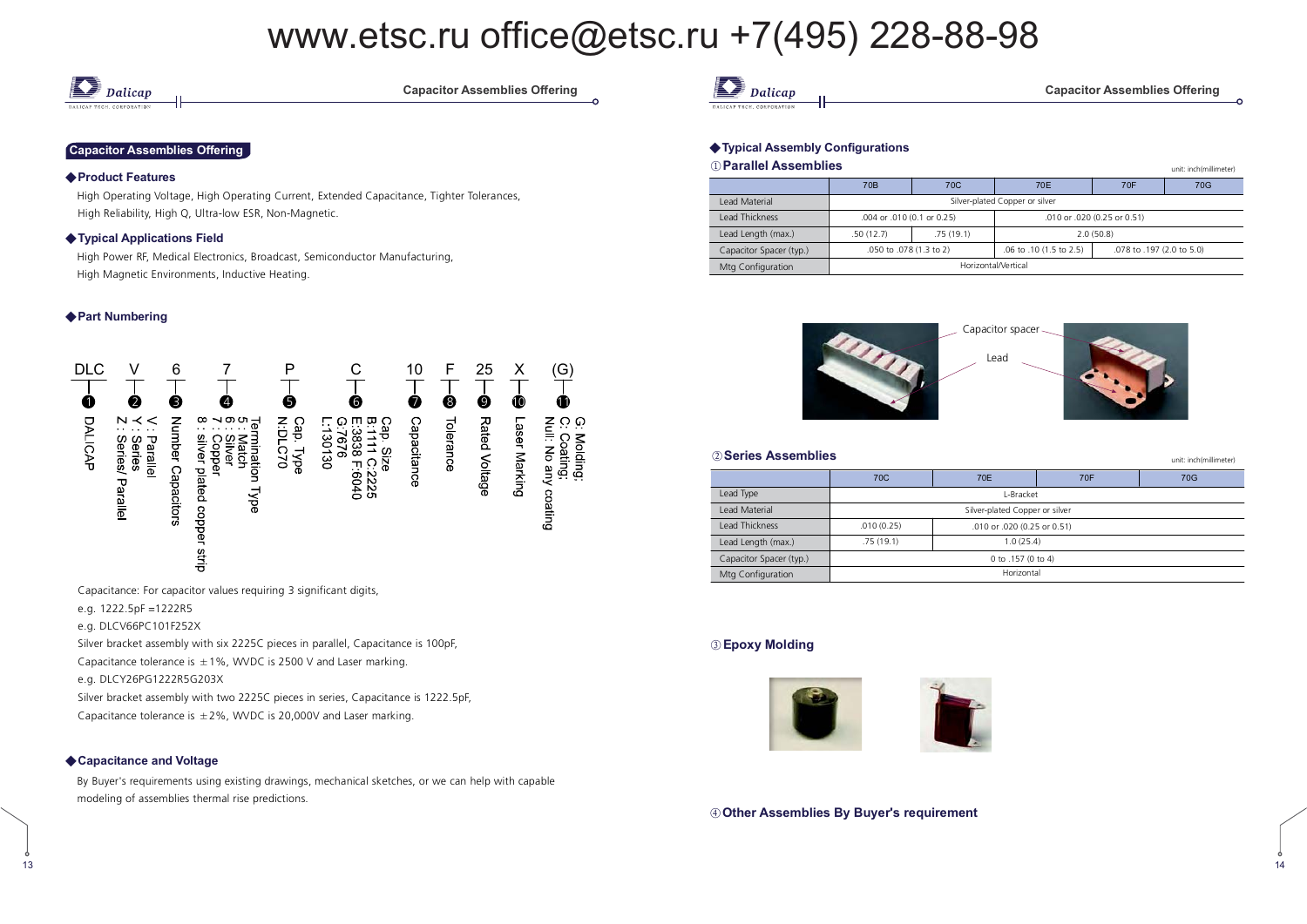

**/4 . /%(.%& . /4** 

#### DLC75 Series Ultra-Low ESR, RF/Microwave Ceramic Capacitors

#### ◆ Product Features

Ultra-Low ESR, High Working Voltage, High RF Power, High Self-Resonance Frequency.



#### ◆ Product Applications

Typical Circuit Applications: High Power Filter Networks,Mixers, Couplers, Matching Networks, Output Coupling, Antenna Coupling, DC blocking, Bypass.

Typical Applications Field: VHA/UHF/Microwave Communication Systems,Mobile Base Stations, Repeaters, Wireless Broadcasting Equipments, Radio Stations, Radar,WiMAX, Satellite Communications.

◆ Part Numbering



**1 Dividence:** Dalicap 75 Series Low ESR Microwave Capacitor, Temperature Coefficient: 0• 30ppm/°C.

#### 2 Dimensions Code

|                  |                                      |                                      |                                      |                                    |                                                    | unit:inch(millimeter)              |
|------------------|--------------------------------------|--------------------------------------|--------------------------------------|------------------------------------|----------------------------------------------------|------------------------------------|
|                  | DLC75N                               | DLC75H                               | DLC75P                               | DLC75D                             | DLC75B                                             | DLC75R                             |
| Length           | $.024 \pm .001$<br>$(0.60 \pm 0.03)$ | $.040 + .004$<br>$(1.02 \pm 0.10)$   | $.063 + .006$<br>$(1.60 \pm 0.15)$   | $.078 + .010$<br>$(2.00 \pm 0.25)$ | $.110(+.020\sim-.010)$<br>$(2.79+0.51 \sim -0.25)$ | $.070 + .006$<br>$(1.78 \pm 0.15)$ |
| width            | $.012 + .001$<br>$(0.30 \pm 0.03)$   | $.020 \pm .004$<br>$(0.51 \pm 0.10)$ | $.031 + .006$<br>$(0.80 \pm 0.15)$   | $.049 + .010$<br>$(1.20 \pm 0.25)$ | $.110 + .010$<br>$(2.79 \pm 0.25)$                 | $.080 + .006$<br>$(2.03 \pm 0.15)$ |
| <b>Thickness</b> | $.012 + .001$<br>$(0.30 \pm 0.03)$   | $.020 + .004$<br>$(0.51 \pm 0.10)$   | $.031 \pm .006$<br>$(0.80 \pm 0.15)$ | $.057(1.45)$ max                   | $.102(2.60)$ max                                   | .120(3.04) max                     |

#### 

Capacitance is less than 10pF; for example: 1R0=1.0pF, R denote decimal point.

Capacitance greater than 10pF; for example: 101=100pF, the third number is the power of 10.

| n<br>,,,,,,,, |
|---------------|
|               |

ries Low ESR Microwave Capacitors

#### **A** Tolerance

| Code      | $\cdots$      |            |              |              |     |     |     |  |
|-----------|---------------|------------|--------------|--------------|-----|-----|-----|--|
| Tolerance | $\pm 0.05$ pF | $± 0.1$ pF | $\pm$ 0.25pF | $\pm 0.5$ pF | ±1% | ±2% | ±5% |  |

#### **5** Termination Type

| Code |                              |
|------|------------------------------|
|      | Nickel, Plated 100% Sn(RoHS) |

#### **6** Rated Voltage

| Code | Rated Voltage(V) |
|------|------------------|
| 250  | 25               |
| 500  | 50               |
| 251  | 250              |
| 501  | 500              |

#### $\oslash$  Laser Marking

 X denotes Marking. Capacitance is less than 10pF; for example: the marking of 1.0pF is 1R0. Capacitance is not less than 10pF; for example: the marking of 100pF is 101.

#### **-**

|                            | 75N | 75H | 75P | 75D | 75B | <b>75R</b> |
|----------------------------|-----|-----|-----|-----|-----|------------|
| T: Horizontal Taping       |     |     |     |     |     |            |
| B: Bulk packaging in a bag |     |     |     |     |     |            |
| TV: Vertical Taping        |     |     |     |     |     |            |

#### ◆ Performance Requirements

Capacitors are designed and manufactured to meet the requirements of MIL-PRF-55681 and MIL-PRF-123.

#### All products are in compliance with RoHS instruction.

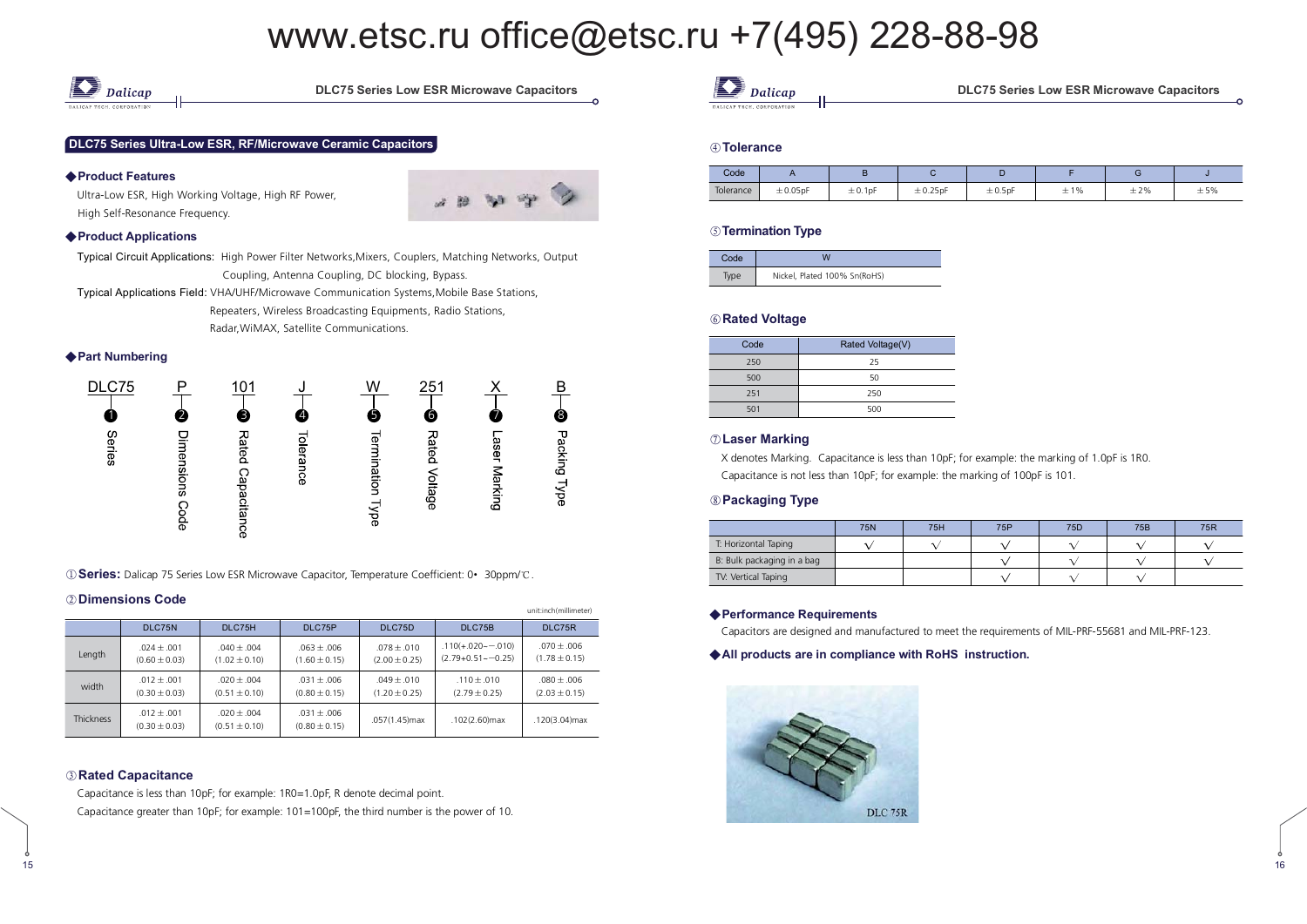$\frac{1}{2}$ 



)

-6

**DLC75 Series Low ESR Microwave** 

### ◆ Capacitance & Rated Voltage Table

|            | Rated           |                                      |               |      |                                      |            |               | Size(inch) |                  |                  |               |                  |               |            |               |
|------------|-----------------|--------------------------------------|---------------|------|--------------------------------------|------------|---------------|------------|------------------|------------------|---------------|------------------|---------------|------------|---------------|
|            | <b>WVDC</b>     | DLC75N<br>DLC75H<br>(0201)<br>(0402) |               |      | DLC75P<br>DLC75A<br>(0603)<br>(0505) |            |               |            | DLC75D<br>(0805) | DLC75R<br>(0708) |               | DLC75B<br>(1111) |               |            |               |
| Cap.pF     |                 |                                      |               |      |                                      |            |               |            |                  |                  |               |                  |               |            |               |
| Cap.pF     | Code            | Tol.                                 | Rated<br>WVDC | Tol. | Rated<br>WVDC                        | Tol.       | Rated<br>WVDC | Tol.       | Rated<br>WVDC    | Tol.             | Rated<br>WVDC | Tol.             | Rated<br>WVDC | Tol.       | Rated<br>WVDC |
| 0.1        | OR1             |                                      |               |      |                                      |            |               |            |                  |                  |               |                  |               |            |               |
| 0.2<br>0.3 | OR <sub>2</sub> |                                      |               |      |                                      |            |               |            |                  |                  |               |                  |               |            |               |
| 0.4        | OR3             |                                      |               |      |                                      |            |               |            |                  |                  |               |                  |               |            |               |
| 0.5        | OR4<br>OR5      |                                      |               |      |                                      |            |               |            |                  |                  |               |                  |               |            |               |
| 0.6        | OR6             |                                      |               |      |                                      |            |               |            |                  |                  |               |                  |               |            |               |
| 0.7        | OR7             |                                      |               |      |                                      |            |               |            |                  |                  |               |                  |               |            |               |
| 0.8        | OR <sub>8</sub> |                                      |               |      |                                      |            |               |            |                  |                  |               |                  |               |            |               |
| 0.9        | OR9             |                                      |               |      | 50V                                  |            |               |            |                  |                  |               |                  |               |            |               |
| 1.0        | <b>1RO</b>      |                                      |               |      | Code                                 |            |               |            |                  |                  |               |                  |               |            |               |
| 1.1        | 1R1             |                                      |               |      | 500                                  |            |               |            |                  |                  |               |                  |               |            |               |
| 1.2        | <b>1R2</b>      |                                      |               |      | 200V                                 |            |               |            |                  |                  |               |                  |               |            |               |
| 1.3        | <b>1R3</b>      |                                      |               |      |                                      |            |               |            |                  |                  |               |                  |               |            |               |
| 1.4        | <b>1R4</b>      |                                      |               |      | or                                   |            |               |            |                  |                  |               |                  |               |            |               |
| 1.5        | <b>1R5</b>      | А,                                   |               | А,   | 201                                  | А,         |               | А,         |                  | А,               |               |                  |               |            |               |
| 1.6        | <b>1R6</b>      | B,                                   |               | B,   | <b>250V</b>                          | <b>B</b> , |               | B,         |                  | B,               |               |                  |               |            |               |
| 1.7        | <b>1R7</b>      | C,                                   |               | C,   | Code                                 | C,         |               | C,         |                  | C,               |               |                  |               | <b>B</b> , |               |
| 1.8        | <b>1R8</b>      | D.                                   |               | D.   | 251                                  | D.         |               | D.         |                  | D.               |               |                  |               | C,         |               |
| 1.9        | <b>1R9</b>      |                                      |               |      |                                      |            |               |            |                  |                  |               |                  |               | D.         |               |
| 2.0        | 2R0             |                                      |               |      |                                      |            |               |            |                  |                  |               |                  |               |            |               |
| 2.1        | 2R1             |                                      |               |      |                                      |            |               |            |                  |                  |               | B,               |               |            |               |
| 2.2        | 2R2             |                                      |               |      |                                      |            |               |            | <b>150V</b>      |                  |               | C,               |               |            |               |
| 2.4        | 2R4             |                                      | 25V           |      |                                      |            |               |            | Code             |                  |               | D.               |               |            |               |
| 2.7<br>3.0 | 2R7<br>3RO      |                                      | Code          |      |                                      |            |               |            | 151              |                  |               |                  |               |            |               |
| 3.3        | 3R3             |                                      |               |      |                                      |            |               |            |                  |                  |               |                  |               |            |               |
| 3.6        | 3R6             |                                      | 250           |      |                                      |            | <b>250V</b>   |            | or               |                  | 250V          |                  |               |            |               |
| 3.9        | 3R9             |                                      | or            |      |                                      |            |               |            | 300V             |                  |               |                  | 500V          |            |               |
| 4.3        | 4R3             |                                      | 50V           |      |                                      |            | Code          |            | Code             |                  | Code          |                  | Code          |            |               |
| 4.7        | 4R7             |                                      | Code          |      |                                      |            | 251           |            | 301              |                  | 251           |                  | 501           |            | 500V          |
| 5.1        | 5R1             |                                      | 500           |      |                                      |            |               |            |                  |                  |               |                  |               |            | Code          |
| 5.6        | <b>5R6</b>      |                                      |               |      |                                      |            |               |            |                  |                  |               |                  |               |            | 501           |
| 6.2        | 6R <sub>2</sub> |                                      |               |      |                                      |            |               |            |                  |                  |               |                  |               |            | or            |
| 6.8        | 6R8             |                                      |               | А,   | 50V                                  | А,         |               | B,         |                  |                  |               |                  |               |            | 1000V         |
| 7.5        | 7R5             | Β,                                   |               | Β,   | Code                                 | <b>B</b> , |               |            |                  | В,               |               |                  |               |            | Code          |
| 8.2        | 8R2             | C.                                   |               | C.   | 500                                  | C.         |               | C,         |                  | C.               |               |                  |               |            | 102           |
| 9.1        | <b>9R1</b>      |                                      |               |      | or                                   |            |               | J.         |                  |                  |               |                  |               |            |               |
| 10         | 100             |                                      |               |      | 200V                                 |            |               |            |                  |                  |               |                  |               |            |               |
| 11         | 110             |                                      |               |      |                                      |            |               |            |                  |                  |               |                  |               |            |               |
| 12         | 120             |                                      |               |      | Code                                 |            |               |            |                  |                  |               |                  |               |            |               |
| 13         | 130             |                                      |               |      | 201                                  |            |               |            |                  |                  |               |                  |               |            |               |
| 15<br>16   | 150             |                                      |               | F,   |                                      |            |               |            |                  |                  |               |                  |               |            |               |
| 18         | 160<br>180      | F,                                   |               | G,   |                                      | F,         |               | F,         |                  | F,               |               | G,               |               | F,         |               |
| 20         | 200             | G,                                   |               | J.   |                                      | G,         |               | G,         |                  | G,               |               | J.               |               | G,         |               |
| 22         | 220             | J.                                   |               |      |                                      | J,         |               | J.         |                  | J.               |               |                  |               | J.         |               |
| 24         | 240             |                                      |               |      |                                      |            |               |            |                  |                  |               |                  |               |            |               |
| 27         | 270             |                                      |               |      |                                      |            |               |            |                  |                  |               |                  |               |            |               |
| 30         | 300             |                                      |               |      | 50V                                  |            |               |            |                  |                  |               |                  |               |            |               |
| 33         | 330             |                                      |               |      | Code<br>500                          |            |               |            |                  |                  |               |                  |               |            |               |
| 36         | 360             |                                      |               |      |                                      |            |               |            |                  |                  |               |                  |               |            |               |
| 39         | 390             |                                      |               |      |                                      |            |               |            |                  |                  |               |                  |               |            |               |
| 43         | 430             |                                      |               |      |                                      |            |               |            |                  |                  |               |                  |               |            |               |
| 47         | 470             |                                      |               |      |                                      |            |               |            |                  |                  |               |                  |               |            |               |



ries Low ESR Microwave Capacitors

ċ

#### ◆Capacitance & Rated Voltage Table

|            | Rated       |      |                  |      |                  |      |                  | Size(inch) |                  |      |                  |      |                  |      |                      |
|------------|-------------|------|------------------|------|------------------|------|------------------|------------|------------------|------|------------------|------|------------------|------|----------------------|
| Cap.pF     | <b>WVDC</b> |      | DLC75N<br>(0201) |      | DLC75H<br>(0402) |      | DLC75P<br>(0603) |            | DLC75A<br>(0505) |      | DLC75D<br>(0805) |      | DLC75R<br>(0708) |      | DLC75B<br>(1111)     |
| Cap.pF     | Code        | Tol. | Rated<br>WVDC    | Tol. | Rated<br>WVDC    | Tol. | Rated<br>WVDC    | Tol.       | Rated<br>WVDC    | Tol. | Rated<br>WVDC    | Tol. | Rated<br>WVDC    | Tol. | Rated<br>WVDC        |
| 51         | 510         |      |                  |      |                  |      |                  |            |                  |      |                  |      |                  |      | 500V                 |
| 56         | 560         |      | <b>25V</b>       |      |                  |      |                  |            |                  |      |                  |      |                  |      | Code                 |
| 62         | 620         | F,   | Code<br>250      |      |                  | F,   | 250V             |            |                  |      |                  |      | 500V             |      | 501                  |
| 68<br>75   | 680         | G,   | <b>50V</b>       |      |                  | G,   | Code<br>251      |            |                  |      |                  | G,   | Code             |      | 1000V                |
| 82         | 750<br>820  | J.   | Code             |      |                  | J.   |                  |            | <b>150V</b>      | F,   | <b>250V</b>      | J.   | 501              |      | Code<br>102          |
| 91         | 910         |      | 500              |      |                  |      |                  |            | Code             | G,   | Code             |      |                  |      |                      |
| 100        | 101         |      |                  |      |                  |      |                  |            | 151              | J.   | 251              |      |                  |      |                      |
| 110        | 111         |      |                  |      |                  |      |                  |            | or<br>200V       |      |                  |      |                  |      | 300V<br>Code         |
| 120        | 121         |      |                  |      |                  |      |                  |            | Code             |      |                  |      |                  |      | 301                  |
| 130        | 131         |      |                  |      |                  |      |                  |            | 201              |      |                  |      |                  | F,   | 600V                 |
| 150<br>160 | 151<br>161  |      |                  |      |                  |      |                  | F,         |                  |      |                  |      |                  | G,   | Code                 |
| 180        | 181         |      |                  |      |                  |      |                  | G,         |                  |      |                  |      |                  | J.   | 601                  |
| 200        | 201         |      |                  |      |                  |      |                  | J.         |                  |      |                  |      |                  |      |                      |
| 220        | 221         |      |                  |      |                  |      |                  |            |                  |      |                  |      |                  |      |                      |
| 240        | 241         |      |                  |      |                  |      |                  |            |                  |      |                  |      |                  |      | 200V                 |
| 270<br>300 | 271<br>301  |      |                  |      |                  |      |                  |            |                  |      |                  |      |                  |      | Code                 |
| 330        | 331         |      |                  |      |                  |      |                  |            |                  |      |                  |      |                  |      | 201<br>500V          |
| 360        | 361         |      |                  |      |                  |      |                  |            |                  |      |                  |      |                  |      | Code                 |
| 390        | 391         |      |                  |      |                  |      |                  |            | <b>150V</b>      |      |                  |      |                  |      | 501                  |
| 430        | 431         |      |                  |      |                  |      |                  |            | Code             |      |                  |      |                  |      |                      |
| 470        | 471         |      |                  |      |                  |      |                  |            | 151              |      |                  |      |                  |      |                      |
| 510<br>560 | 511<br>561  |      |                  |      |                  |      |                  |            |                  |      |                  |      |                  |      | 100V<br>Code<br>500V |
| 620        | 621         |      |                  |      |                  |      |                  |            |                  |      |                  |      |                  | G,   | -99e<br>501          |
| 680        | 681         |      |                  |      |                  |      |                  |            | <b>50V</b>       |      |                  |      |                  | J.   |                      |
| 750        | 751         |      |                  |      |                  |      |                  |            | Code             |      |                  |      |                  |      | 50V                  |
| 820        | 821         |      |                  |      |                  |      |                  |            | 500<br>100V      |      |                  |      |                  |      | Code                 |
| 910        | 911         |      |                  |      |                  |      |                  |            | Code             |      |                  |      |                  |      | 500                  |
| 1000       | 102         |      |                  |      |                  |      |                  |            | 101              |      |                  |      |                  |      |                      |
|            |             |      |                  |      |                  |      |                  |            |                  |      |                  |      |                  |      |                      |
|            |             |      |                  |      |                  |      |                  |            |                  |      |                  |      |                  |      |                      |
|            |             |      |                  |      |                  |      |                  |            |                  |      |                  |      |                  |      |                      |
|            |             |      |                  |      |                  |      |                  |            |                  |      |                  |      |                  |      |                      |
|            |             |      |                  |      |                  |      |                  |            |                  |      |                  |      |                  |      |                      |
|            |             |      |                  |      |                  |      |                  |            |                  |      |                  |      |                  |      |                      |
|            |             |      |                  |      |                  |      |                  |            |                  |      |                  |      |                  |      |                      |
|            |             |      |                  |      |                  |      |                  |            |                  |      |                  |      |                  |      |                      |
|            |             |      |                  |      |                  |      |                  |            |                  |      |                  |      |                  |      |                      |
|            |             |      |                  |      |                  |      |                  |            |                  |      |                  |      |                  |      |                      |
|            |             |      |                  |      |                  |      |                  |            |                  |      |                  |      |                  |      |                      |
|            |             |      |                  |      |                  |      |                  |            |                  |      |                  |      |                  |      |                      |
|            |             |      |                  |      |                  |      |                  |            |                  |      |                  |      |                  |      |                      |
|            |             |      |                  |      |                  |      |                  |            |                  |      |                  |      |                  |      |                      |
|            |             |      |                  |      |                  |      |                  |            |                  |      |                  |      |                  |      |                      |
|            |             |      |                  |      |                  |      |                  |            |                  |      |                  |      |                  |      |                      |
|            |             |      |                  |      |                  |      |                  |            |                  |      |                  |      |                  |      |                      |
|            |             |      |                  |      |                  |      |                  |            |                  |      |                  |      |                  |      |                      |
|            |             |      |                  |      |                  |      |                  |            |                  |      |                  |      |                  |      |                      |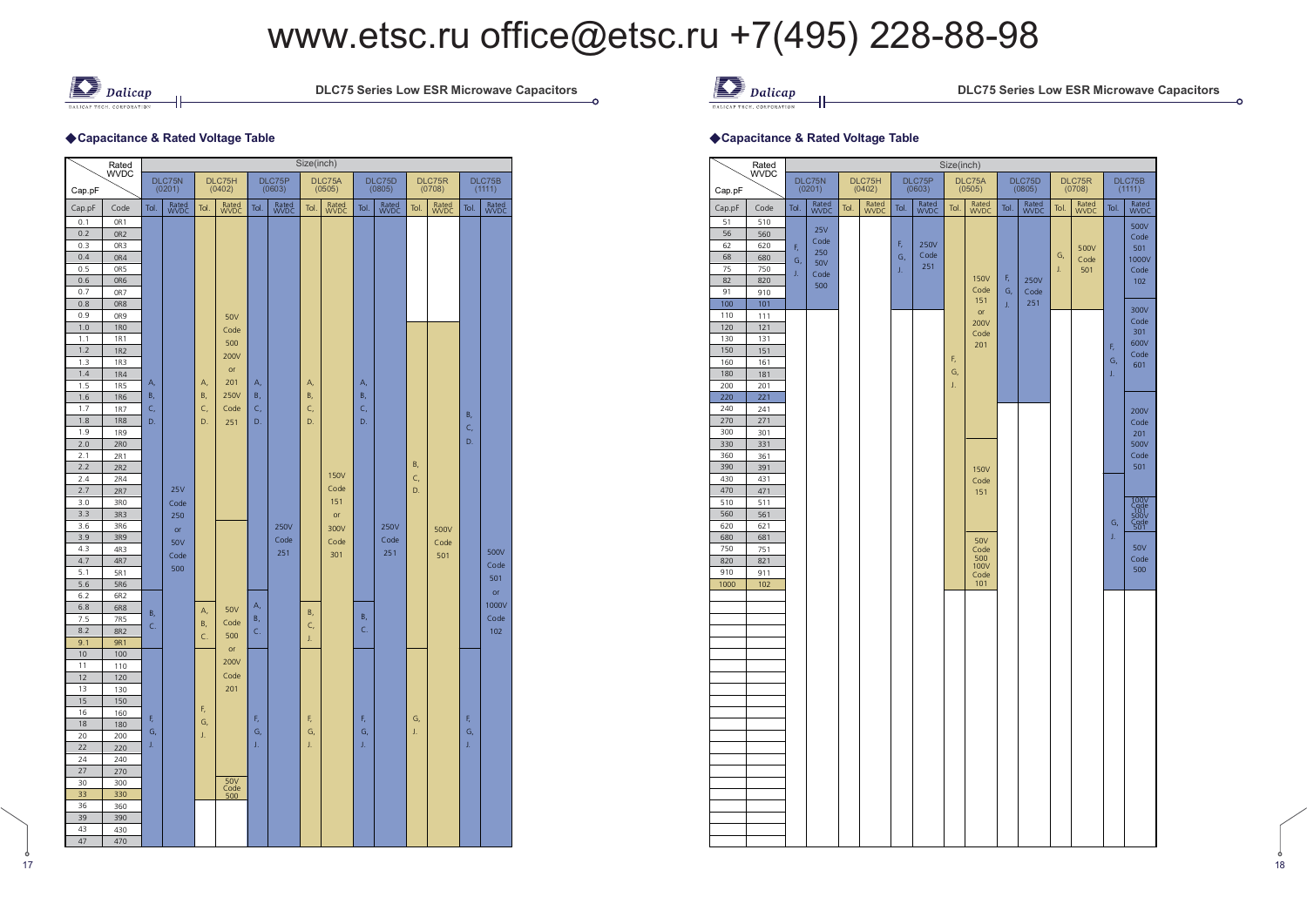$\frac{9}{20}$ 



**DLC75 Series Low ESR Microwave** 

#### ◆ Performance

| Item                                  | Specifications                                                                                             |
|---------------------------------------|------------------------------------------------------------------------------------------------------------|
| Quality Factor (Q)                    | Greater than 2.000 at $1 \pm 0.1$ MHz                                                                      |
| Insulation Resistance (IR)            | 10 <sup>5</sup> Megohms min. @ +25℃ at rated WVDC.<br>10 <sup>4</sup> Megohms min. @ +125°C at rated WVDC. |
| Rated Voltage                         | See Rated Voltage Table                                                                                    |
| Dielectric Withstanding Voltage (DWV) | 250% of rated voltage for 5 seconds.                                                                       |
| Operating Temperature Range           | $-55^{\circ}$ C to $+150^{\circ}$ C<br>Notes: For higher temperature, please contact with Dalicap.         |
| Temperature Coefficient (TC)          | $0 \pm 30$ ppm/°C                                                                                          |
| Capacitance Drift                     | $\pm$ 0.2% or $\pm$ 0.05pF, whichever is greater.                                                          |
| Piezoelectric Effects                 | None                                                                                                       |

#### $\blacklozenge$  Environmental Tests

)=

| <b>Item</b>                | <b>Specifications</b>                                                                                                                  | Method                                                                                                                                                                                                                                                         |  |  |  |  |  |
|----------------------------|----------------------------------------------------------------------------------------------------------------------------------------|----------------------------------------------------------------------------------------------------------------------------------------------------------------------------------------------------------------------------------------------------------------|--|--|--|--|--|
| Thermal<br>Shock           | DWV: the initial value<br>IR: Shall not be less than 30%<br>of the initial value<br>Capacitance change:<br>no more than 0.5% or 0.5pF. | MIL-STD-202, Method 107, Condition A.<br>At the maximum rated temperature stay 15 minutes.<br>The time of removing shall not be more than 5 minutes.<br>Perform the five cycles.                                                                               |  |  |  |  |  |
| Moisture<br>Resistance     | whichever is greater.                                                                                                                  | MIL-STD-202, Method 106.                                                                                                                                                                                                                                       |  |  |  |  |  |
| Humidity<br>(steady state) | DWV: the initial value<br>IR: the initial value<br>Capacitance change:<br>no more than 0.3% or 0.3pF.<br>whichever is greater.         | MIL-STD-202, Method 103, Condition A, with 1.5 Volts D.C. applied while<br>subjected to an environment of 85 °C with 85% relative humidity for 240<br>hours minimum.                                                                                           |  |  |  |  |  |
| I ife                      | IR: Shall not be less than 30%<br>of the initial value<br>Capacitance change:<br>no more than 2.0% or 0.5pF.<br>whichever is greater.  | MIL-STD-202, Method 108, for 2000 hours, at 125 °C.<br>200% of Rated Voltage for Capacitors, Rated Voltage ≤ 500VDC<br>120% of Rated Voltage for Capacitors, 500VDC < Rated Voltage ≤ 1250VDC<br>100% of Rated Voltage for Capacitors, Rated Voltage > 1250VDC |  |  |  |  |  |



ries Low ESR Microwave Capacitors

#### ◆ Tape & Reel Specifications

|            | A <sub>0</sub><br>(mm) | <b>B0</b><br>(mm) | K <sub>0</sub><br>(mm) | W<br>(mm) | P <sub>0</sub><br>(mm) | P <sub>1</sub><br>(mm) | T<br>(mm) | F<br>(mm) | Qty/min | Qty/reel | Tape<br>Material |
|------------|------------------------|-------------------|------------------------|-----------|------------------------|------------------------|-----------|-----------|---------|----------|------------------|
| 0201-H     | 0.40                   | 0.70              | ٠                      | 8.00      | 4.00                   | 2.00                   | 0.42      | 3.50      | 1000    | 15000    | Paper            |
| 0402-H     | 0.70                   | 1.20              | ٠                      | 8.00      | 4.00                   | 2.00                   | 0.65      | 3.50      | 1000    | 10000    | Paper            |
| 0603-H     | 1.05                   | 1.80              | ٠                      | 8.00      | 4.00                   | 4.00                   | 0.95      | 3.50      | 500     | 4000     | Paper            |
| 0708-H     | 1.90                   | 2.65              | 2.20                   | 8.00      | 4.00                   | 4.00                   | 0.25      | 3.50      | 500     | 1000     | Plastic          |
| 0805-H     | 1.45                   | 2.30              | 0.95                   | 8.00      | 4.00                   | 4.00                   | 0.22      | 3.50      | 500     | 3000     | Plastic          |
| 0805-H     | 1.37                   | 2.20              | 1.20                   | 8.00      | 4.00                   | 4.00                   | 0.22      | 3.50      | 500     | 3000     | Plastic          |
| 0805-V     | 1.35                   | 2.25              | 1.35                   | 8.00      | 4.00                   | 4.00                   | 0.22      | 3.50      | 500     | 1000     | Plastic          |
| $1111 - H$ | 2.85                   | 3.50              | 1.95                   | 8.00      | 4.00                   | 4.00                   | 0.25      | 3.50      | 500     | 2000     | Plastic          |
| $1111 - H$ | 2.85                   | 3.60              | 2.40                   | 8.00      | 4.00                   | 4.00                   | 0.25      | 3.50      | 500     | 2000     | Plastic          |
| $1111-V$   | 2.30                   | 3.55              | 2.70                   | 12.00     | 4.00                   | 4.00                   | 0.40      | 5.50      | 500     | 1500     | Plastic          |

Horizontal Orientation

n Vertical Orientation







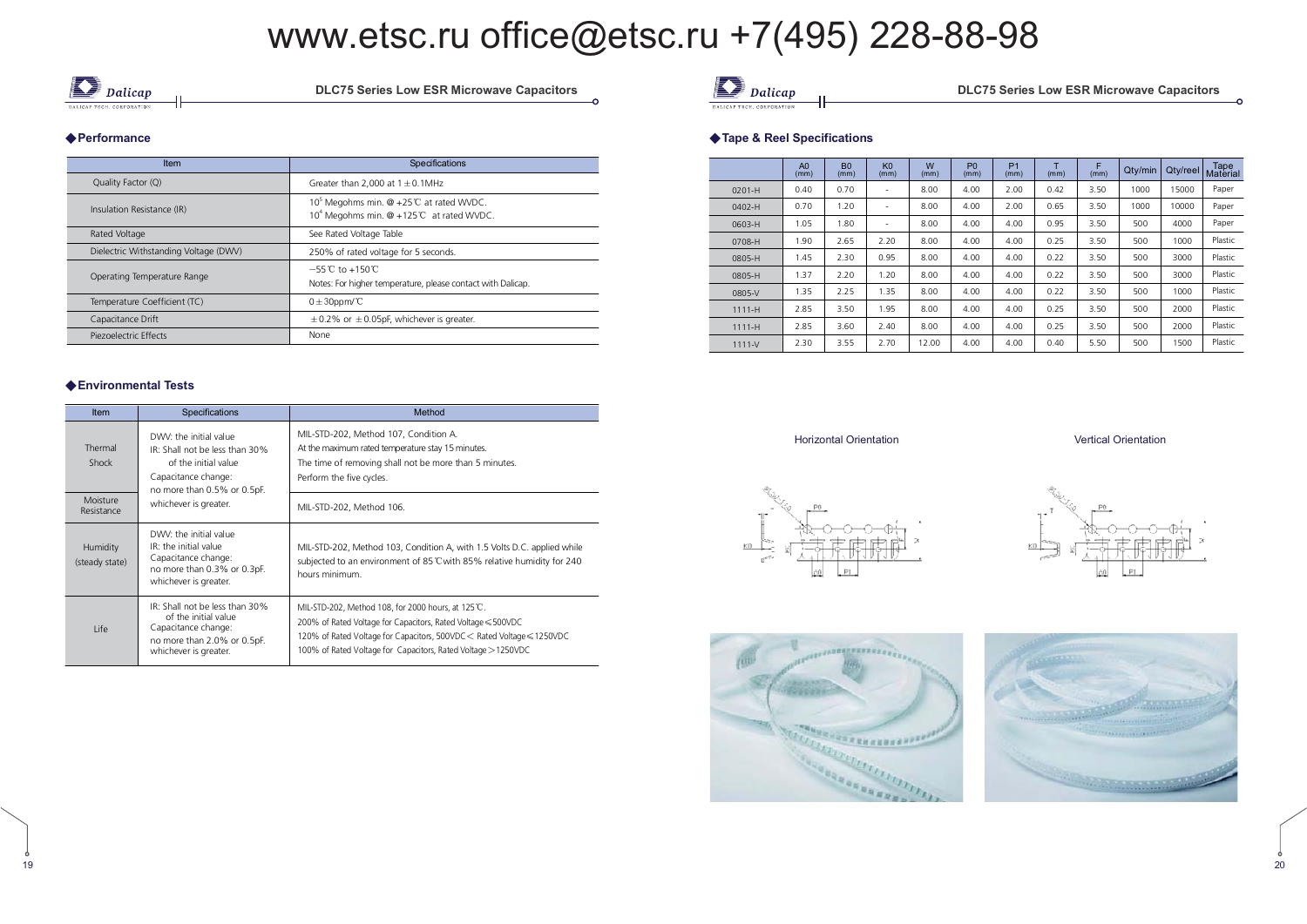Dalican

### **18** Broadband Capacitors

#### ◆ Product Features

| <b>Series</b>                         | Typical operating<br><b>Insertion Loss</b><br>frequency range |                  | <b>Plated Material</b> | Packaging Type                                |
|---------------------------------------|---------------------------------------------------------------|------------------|------------------------|-----------------------------------------------|
| $(.010" \times .005")01005BB104MW4R0$ | 16KHz(-3dB) to >67GHz                                         | <1dB,typical     |                        | 40K pcs/reel,<br>lower quantities in cut tape |
| 020" × .010")0201BB104KW160           | 16KHz(-3dB) to >40GHz                                         | <1dB,typical     |                        | 15K pcs/reel,                                 |
| 020" × .010")0201BB103KW250           | 16KHz(-3dB) to >32GHz                                         | <1dB,typical     | Au/Sn (RoHS)           | lower quantities in cut tape                  |
| 040" × .020")0402BB103KW500           | 16KHz(-3dB) to 40GHz                                          | <1dB,typical     | Au/Sn (RoHS)           | 10K pcs/reel,                                 |
| 040" × .020")0402BB104KW500           | 16KHz(-3dB) to 50GHz                                          | <1.2dB, typical  |                        | lower quantities in cut tape                  |
| $(.080" \times .050")0805B8103KW101$  | 16KHz(-3dB) to 3GHz                                           | <0.25dB, typical | Ni/Sn(RoHS)            |                                               |

| ◆Mechanical Dimensions |       |                                      |                                      |                                    | unit:inch(millimeter) |  |  |  |  |  |
|------------------------|-------|--------------------------------------|--------------------------------------|------------------------------------|-----------------------|--|--|--|--|--|
|                        |       | <b>Capacitor Dimensions</b>          |                                      |                                    |                       |  |  |  |  |  |
| <b>Outlines</b>        | Code  | Lenath<br>(L)                        | Width<br>(W)                         | Thick.<br>(T)                      | (S)                   |  |  |  |  |  |
|                        | 01005 | $.016 + .001$<br>$(0.40 \pm 0.03)$   | $.008 + .001$<br>$(0.20 \pm 0.03)$   | $.008 + .001$<br>$(0.20 \pm 0.03)$ | .005(0.13)min         |  |  |  |  |  |
|                        | 0201  | $.023 + .001$<br>$(0.58 \pm 0.03)$   | $.012 + .001$<br>$(0.30 \pm 0.03)$   | .0118(0.30)max                     | .0078(0.20)min        |  |  |  |  |  |
|                        | 0402  | $.040 + .004$<br>$(1.016 \pm 0.102)$ | $.020 + .004$<br>$(0.508 \pm 0.102)$ | $.024(0.61)$ max                   | .016(0.406)min        |  |  |  |  |  |
|                        | 0805  | $.080 + .006$<br>$(2.03 \pm 0.15)$   | $.050 + .006$<br>$(1.27 \pm 0.15)$   | $.040(1.02)$ max                   | .044(1.12)min         |  |  |  |  |  |

#### ◆Electrical Specifications

| Item                                  | <b>Series</b>                                                              |                    |                    |                    |                    |                    |  |  |  |  |
|---------------------------------------|----------------------------------------------------------------------------|--------------------|--------------------|--------------------|--------------------|--------------------|--|--|--|--|
| Rated Voltage                         | 01005BB104<br>MW4R0                                                        | 0201BB104<br>KW160 | 0201BB103<br>KW250 | 0402BB103<br>KW500 | 0402BB104<br>KW500 | 0805BB103<br>KW101 |  |  |  |  |
|                                       | 4WVDC                                                                      | 16WVDC             | 25WVDC             | 50WVDC             | 50WVDC             | 100WVDC            |  |  |  |  |
| Capacitance                           | 100nF                                                                      | 100 <sub>n</sub> F | 10nF               | 10nF               | 100nF              | 10nF               |  |  |  |  |
| Operating Temperature Range.          | $-55^{\circ}$ C to $+85^{\circ}$ C<br>$-55^{\circ}$ C to +125 $^{\circ}$ C |                    |                    |                    |                    |                    |  |  |  |  |
| Insulation Resistance (IR)            | $10^{11}$ Q min. @ +25°C @ rated WVDC                                      |                    |                    |                    |                    |                    |  |  |  |  |
| Dielectric Withstanding Voltage (DWV) | 250% of rated voltage for 5 seconds.                                       |                    |                    |                    |                    |                    |  |  |  |  |
| Temperature Coefficient (TC)          | $+15%$                                                                     |                    |                    |                    |                    |                    |  |  |  |  |

### ◆ Part Numbering

,)





#### **◆Introduction**

There are a number of circuits that require coupling RF signals or bypassing them to ground while blocking DC over extraordinarily large RF bandwidths. The applications for which they are intended typically require small, surface-mountable (SMT) units with low insertion losses, reflections, and impedances across RF frequencies extending from the tens of KHz to the tens of GHz. and temperatures typically ranging from -55 to +85°C. This note focuses on a particular implementation of these devices -- multilayer ceramic capacitors (MLCCs)- and how to obtain the best performance when they're used on various substrates.

Broadband capacitors are used in the "signal integrity" market -- optoelectronics/high-speed data; ROSA/TOSA (Transmit/Receive optical subassemblies); SONET (Synchronous Optical Networks); broadband test equipment as well as in broadband microwave and millimeter wave amplifiers (MMICs, GaN transistors) and oscillators. The basic requirement in the former is to produce an output waveform that closely replicates an input waveform, typically a train of digital pulses, as shown in Fig.1.



While RF and microwave devices are typically measured in the frequency domain, digital systems are usually characterized in the time domain, and so it is necessary to make a connection between the two (Fig.2).

> FREQUENCY DOMAIN - Insertion loss - Reflection

- Rise and fall times - Eye opening - Jitter

**TIME DOMAIN** 



**Fig.2 Frequency domain and time domain parameters** 



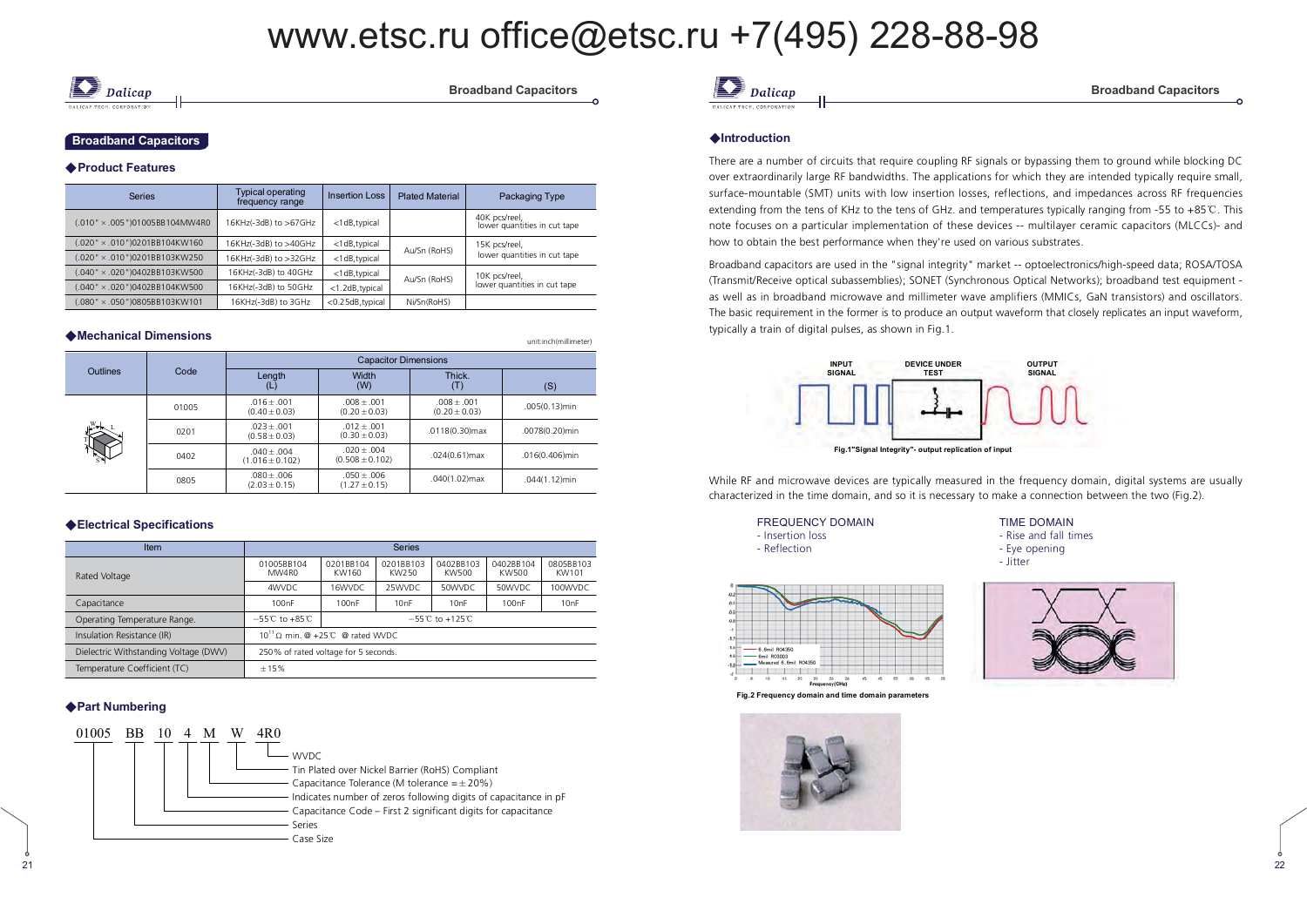

**8 .-. 6 . .. 8** 

#### **General Purpose Non-Magnetic Multilayer Ceramic Capacitors**

#### ◆Product Features

Non-Magnetic, Suitable for MRI and other equipment requiring non-magnetic.

#### ◆ Part Numbering



**(1) C:** General Purpose Non-Magnetic Multilayer Ceramic Capacitors

#### 2 Dimensions

|               |                 |                 |                 |        | unit: millimeter |
|---------------|-----------------|-----------------|-----------------|--------|------------------|
| <b>Series</b> |                 | W               |                 | B(Min) | B(Max)           |
| 0603          | $1.60 \pm 0.10$ | $0.80 \pm 0.10$ | $0.80 \pm 0.10$ | 0.20   | 0.50             |
| 0805          | $2.00 \pm .020$ | $1.20 \pm .020$ | 1.40            | 0.25   | 0.60             |
| 1206          | $3.20 \pm .020$ | $1.60 \pm .020$ | 1.40            | 0.25   | 0.60             |
| 1210          | $3.20 \pm .020$ | $2.50 \pm .020$ | 2.00            | 0.25   | 0.70             |

#### **.. 00**

CG: 0• 30ppm/°C X: • 15%

#### 

Capacitance is less than 10pF; for example: 1R0=1.0pF, R denote decimal point. Capacitance greater than 10pF; for example: 101=100pF, the third number is the power of 10.

#### **.**

| Code      |         |      |              |     |     | . . |
|-----------|---------|------|--------------|-----|-----|-----|
| lolerance | ± 0.1pF | 25nF | $\pm 0.5$ pF | ±2% | ±5% | 10% |



neral Purpose Non-Magnetic Multilayer Ceramic Capacitors

#### 

| Code | Rated Voltage(V) | Code | Rated Voltage(V) |  |  |
|------|------------------|------|------------------|--|--|
| 250  | 25               | 25   | 250              |  |  |
| 500  | 50               | 501  | 500              |  |  |
| 101  | 100              | 102  | 1000             |  |  |
| 201  | 200              | 202  | 2000             |  |  |

### $\oslash$  Laser Marking

100% Sn Solder over Copper Plating (RoHS Compliant)

#### **-**

T: Tape carrier packing

|      | A <sub>0</sub><br>(mm) | B <sub>0</sub><br>(mm) | K <sub>0</sub><br>(mm) | W<br>(mm) | P <sub>0</sub><br>(mm) | P <sub>1</sub><br>(mm) | (mm) | (mm) | Qty/min | Qty/reel | Tape<br>Material |
|------|------------------------|------------------------|------------------------|-----------|------------------------|------------------------|------|------|---------|----------|------------------|
| 0603 | 1.05                   | .80                    | 0.90                   | 8.00      | 4.00                   | 4.00                   | 0.90 | 3.50 | 1000    | 4000     | Paper            |
| 0805 | .40                    | 2.20                   | .20                    | 8.00      | 4.00                   | 4.00                   | 0.22 | 3.50 | 1000    | 3000     | Plastic          |
| 1206 | . 91                   | 3.51                   | .30                    | 8.00      | 4.00                   | 4.00                   | 0.25 | 3.50 | 1000    | 3000     | Plastic          |
| 1210 | 2.85                   | 3.50                   | .95                    | 8.00      | 4.00                   | 4.00                   | 0.25 | 3.50 | 1000    | 3000     | Plastic          |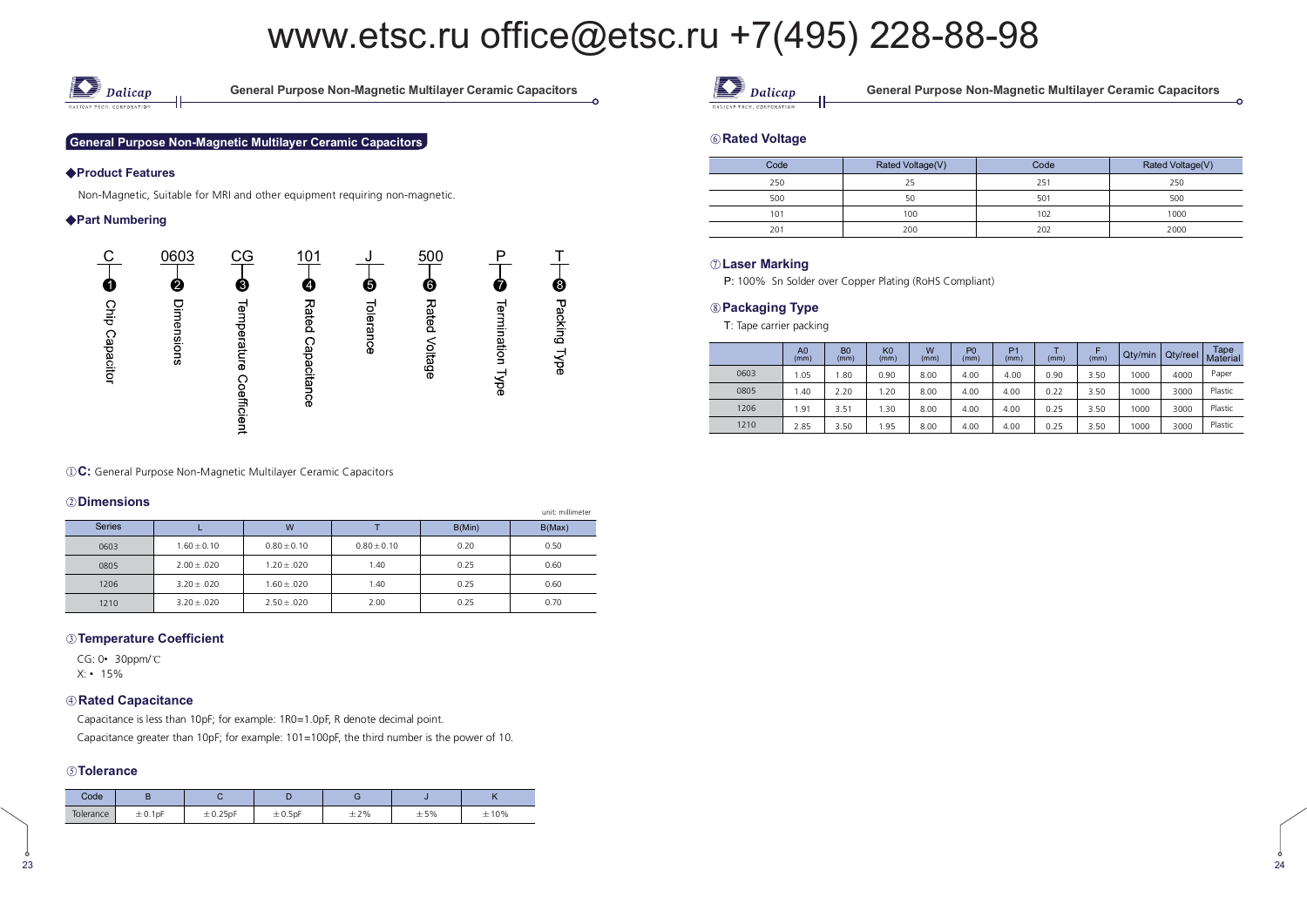

 **.-. 6 . .. 8** 

#### ◆ Capacitance & Rated Voltage Table

|            |    |    |      |     |     |    |     |      |     |    |     |      |     |     |    |     |     |      |     | unit: V |
|------------|----|----|------|-----|-----|----|-----|------|-----|----|-----|------|-----|-----|----|-----|-----|------|-----|---------|
| CG         |    |    | 0603 |     |     |    |     | 0805 |     |    |     | 1206 |     |     |    |     |     | 1210 |     |         |
| Code.      | 25 | 50 | 100  | 200 | 250 | 50 | 100 | 200  | 250 | 50 | 100 | 200  | 250 | 500 | 50 | 100 | 200 | 250  | 500 | 1000    |
| <b>1RO</b> |    |    |      |     |     |    |     |      |     |    |     |      |     |     |    |     |     |      |     |         |
| 1R2        |    |    |      |     |     |    |     |      |     |    |     |      |     |     |    |     |     |      |     |         |
| <b>1R5</b> |    |    |      |     |     |    |     |      |     |    |     |      |     |     |    |     |     |      |     |         |
| <b>1R8</b> |    |    |      |     |     |    |     |      |     |    |     |      |     |     |    |     |     |      |     |         |
| 2R2        |    |    |      |     |     |    |     |      |     |    |     |      |     |     |    |     |     |      |     |         |
| 2R7        |    |    |      |     |     |    |     |      |     |    |     |      |     |     |    |     |     |      |     |         |
| 3R3        |    |    |      |     |     |    |     |      |     |    |     |      |     |     |    |     |     |      |     |         |
| 3R9        |    |    |      |     |     |    |     |      |     |    |     |      |     |     |    |     |     |      |     |         |
| 4R7        |    |    |      |     |     |    |     |      |     |    |     |      |     |     |    |     |     |      |     |         |
| <b>5R6</b> |    |    |      |     |     |    |     |      |     |    |     |      |     |     |    |     |     |      |     |         |
| 6R8        |    |    |      |     |     |    |     |      |     |    |     |      |     |     |    |     |     |      |     |         |
| <b>8R2</b> |    |    |      |     |     |    |     |      |     |    |     |      |     |     |    |     |     |      |     |         |
| 100        |    |    |      |     |     |    |     |      |     |    |     |      |     |     |    |     |     |      |     |         |
| 120        |    |    |      |     |     |    |     |      |     |    |     |      |     |     |    |     |     |      |     |         |
| 150        |    |    |      |     |     |    |     |      |     |    |     |      |     |     |    |     |     |      |     |         |
| 180        |    |    |      |     |     |    |     |      |     |    |     |      |     |     |    |     |     |      |     |         |
| 220        |    |    |      |     |     |    |     |      |     |    |     |      |     |     |    |     |     |      |     |         |
| 270        |    |    |      |     |     |    |     |      |     |    |     |      |     |     |    |     |     |      |     |         |
| 330        |    |    |      |     |     |    |     |      |     |    |     |      |     |     |    |     |     |      |     |         |
| 390        |    |    |      |     |     |    |     |      |     |    |     |      |     |     |    |     |     |      |     |         |
| 470        |    |    |      |     |     |    |     |      |     |    |     |      |     |     |    |     |     |      |     |         |
| 560        |    |    |      |     |     |    |     |      |     |    |     |      |     |     |    |     |     |      |     |         |
| 680        |    |    |      |     |     |    |     |      |     |    |     |      |     |     |    |     |     |      |     |         |
| 820        |    |    |      |     |     |    |     |      |     |    |     |      |     |     |    |     |     |      |     |         |
| 101        |    |    |      |     |     |    |     |      |     |    |     |      |     |     |    |     |     |      |     |         |
| 121        |    |    |      |     |     |    |     |      |     |    |     |      |     |     |    |     |     |      |     |         |
| 151        |    |    |      |     |     |    |     |      |     |    |     |      |     |     |    |     |     |      |     |         |
| 181        |    |    |      |     |     |    |     |      |     |    |     |      |     |     |    |     |     |      |     |         |
| 221        |    |    |      |     |     |    |     |      |     |    |     |      |     |     |    |     |     |      |     |         |
| 271        |    |    |      |     |     |    |     |      |     |    |     |      |     |     |    |     |     |      |     |         |
| 331        |    |    |      |     |     |    |     |      |     |    |     |      |     |     |    |     |     |      |     |         |
| 391        |    |    |      |     |     |    |     |      |     |    |     |      |     |     |    |     |     |      |     |         |
| 471        |    |    |      |     |     |    |     |      |     |    |     |      |     |     |    |     |     |      |     |         |
| 561        |    |    |      |     |     |    |     |      |     |    |     |      |     |     |    |     |     |      |     |         |
| 681        |    |    |      |     |     |    |     |      |     |    |     |      |     |     |    |     |     |      |     |         |
| 821        |    |    |      |     |     |    |     |      |     |    |     |      |     |     |    |     |     |      |     |         |
| 102        |    |    |      |     |     |    |     |      |     |    |     |      |     |     |    |     |     |      |     |         |
|            |    |    |      |     |     |    |     |      |     |    |     |      |     |     |    |     |     |      |     |         |
|            |    |    |      |     |     |    |     |      |     |    |     |      |     |     |    |     |     |      |     |         |
|            |    |    |      |     |     |    |     |      |     |    |     |      |     |     |    |     |     |      |     |         |
|            |    |    |      |     |     |    |     |      |     |    |     |      |     |     |    |     |     |      |     |         |



neral Purpose Non-Magnetic Multilayer Ceramic Capacitors

#### $\bullet$  -  $\bullet$  -  $\bullet$  -  $\bullet$  -  $\bullet$  -  $\bullet$  -  $\bullet$  -  $\bullet$  -  $\bullet$  -  $\bullet$  -  $\bullet$  -  $\bullet$  -  $\bullet$  -  $\bullet$  -  $\bullet$  -  $\bullet$  -  $\bullet$  -  $\bullet$  -  $\bullet$  -  $\bullet$  -  $\bullet$  -  $\bullet$  -  $\bullet$  -  $\bullet$  -  $\bullet$  -  $\bullet$  -  $\bullet$  -  $\bullet$  -  $\bullet$  -  $\bullet$  -  $\bullet$  -  $\bullet$ **Capacitance & Rated Voltage Table**



ċ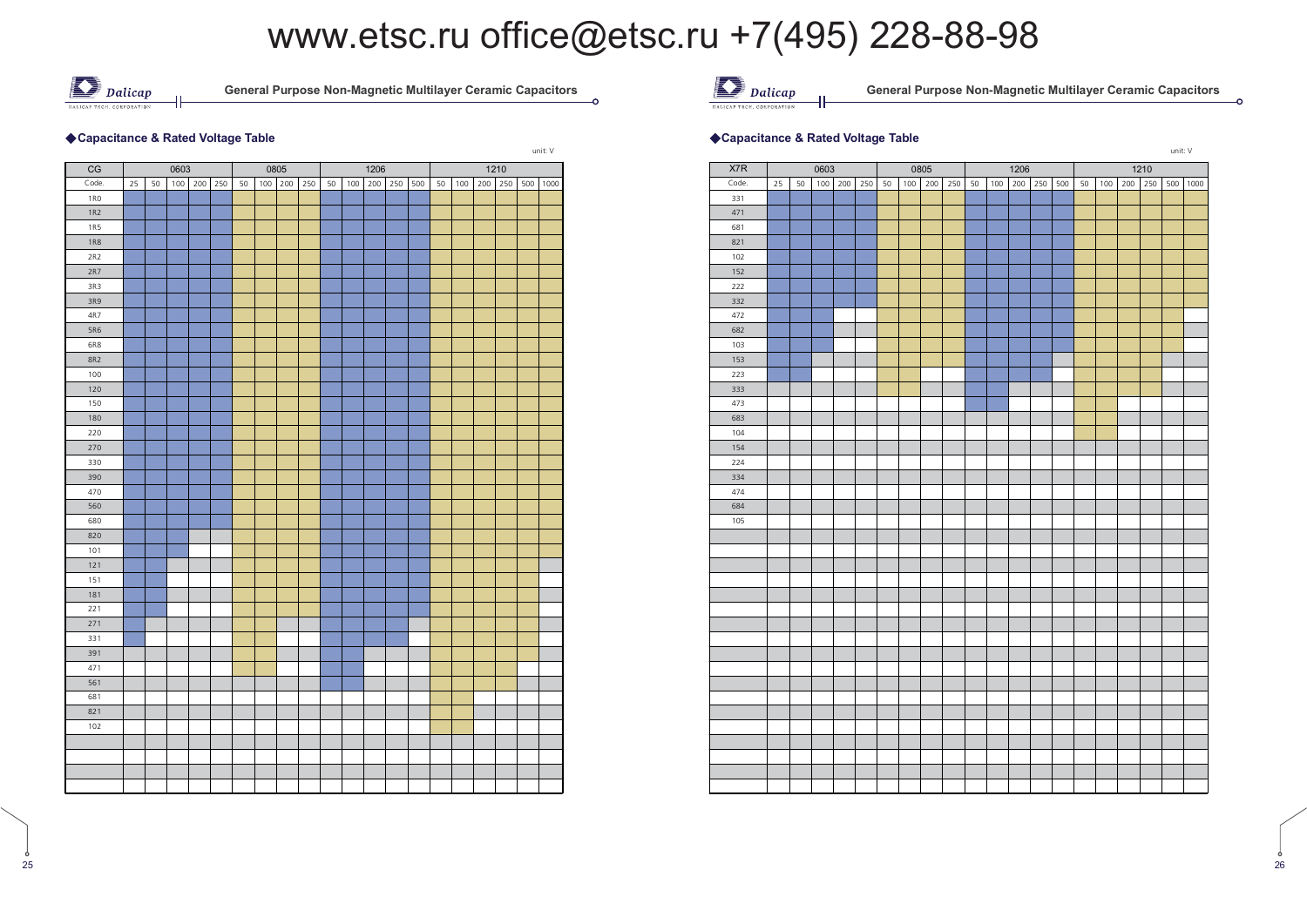

**8 .-. 6 . .. 8** 

#### ◆ Specifications and Test Methods

| No.                     | Item                                                  | Specification                                                                                                                                                                                                                                                                                                                                                                                                                                                                                                                                                                                                                                                                                                                                                                                                                                                                                                                       | <b>Test Method</b>                                                                                                                                                                                                                                                                                                                                                                                                                                                                  |  |  |  |  |
|-------------------------|-------------------------------------------------------|-------------------------------------------------------------------------------------------------------------------------------------------------------------------------------------------------------------------------------------------------------------------------------------------------------------------------------------------------------------------------------------------------------------------------------------------------------------------------------------------------------------------------------------------------------------------------------------------------------------------------------------------------------------------------------------------------------------------------------------------------------------------------------------------------------------------------------------------------------------------------------------------------------------------------------------|-------------------------------------------------------------------------------------------------------------------------------------------------------------------------------------------------------------------------------------------------------------------------------------------------------------------------------------------------------------------------------------------------------------------------------------------------------------------------------------|--|--|--|--|
| $\mathbf{1}$            | Operating<br>Temperature                              | $COG: -55^{\circ}C \sim +125^{\circ}C$<br>$X7R: -55C \sim +125C$                                                                                                                                                                                                                                                                                                                                                                                                                                                                                                                                                                                                                                                                                                                                                                                                                                                                    |                                                                                                                                                                                                                                                                                                                                                                                                                                                                                     |  |  |  |  |
| $\overline{2}$          | Appearance                                            | No defects or abnormality                                                                                                                                                                                                                                                                                                                                                                                                                                                                                                                                                                                                                                                                                                                                                                                                                                                                                                           | Visual inspection: × 10 microscope.                                                                                                                                                                                                                                                                                                                                                                                                                                                 |  |  |  |  |
| 3                       | <b>Dimensions</b>                                     | See the previous pages                                                                                                                                                                                                                                                                                                                                                                                                                                                                                                                                                                                                                                                                                                                                                                                                                                                                                                              | Callipers inspection                                                                                                                                                                                                                                                                                                                                                                                                                                                                |  |  |  |  |
| $\overline{\mathbf{4}}$ | Capacitance                                           | Shall be Within the applicable tolerance specified.                                                                                                                                                                                                                                                                                                                                                                                                                                                                                                                                                                                                                                                                                                                                                                                                                                                                                 |                                                                                                                                                                                                                                                                                                                                                                                                                                                                                     |  |  |  |  |
| 5                       | D.F.                                                  | COG:<br>$Cap \geqslant 30pF, Q \geqslant 1000;$<br>Cap < 30pF, $Q \ge 400+20C$<br>X7R:<br>D.F.<br>Exception of D.F.<br>Voltage<br>0201 (50V) : 0603≥0, 047 µ F<br>$\geqslant$<br>$\leq 2.5\% \leq 3\%$<br>$0805 \ge 0.18 \,\mu\text{F}$ ; 1206 ≥ 0.47 $\mu\text{F}$<br>50V<br>1210≥0.47µF;1812≥0.47µF<br>$0805 \ge 1 \mu F$ : 1210 ≥ 10 µ F<br>≤5%<br>$0402 \ge 0.1 \,\mu\text{F}$ : $0603 \ge 0.33 \,\mu\text{F}$<br>$\leq 7\%$<br>$0805 \ge 2.2 \mu F$ ; 1206 ≥4.7 $\mu F$<br>$\leq 3.5\%$<br>25V<br>$0603 \ge 0.68 \,\mu\text{F}$ : 0805 $\ge 4.7 \,\mu\text{F}$<br>$\leq 10\%$<br>$1206 \ge 6.8 \,\mu\text{F}$<br>$0201 \ge 4.7 \,\mu\text{F}$ : 0402 $\ge 0.033 \,\mu\text{F}$<br>$\leqslant$ 5%<br>$0603 \ge 0.15 \,\mu\text{F}$ : 0805 $\ge 0.68 \,\mu\text{F}$<br>1206≥2.2µF;1210≥4.7µF<br>$\leq 3.5\%$<br><b>16V</b><br>$0603 \ge 0.68 \,\mu\text{F}$ :0805 $\ge 2.2 \,\mu\text{F}$<br>$\leq 10\%$<br>1206≥6.8µF:1210≥22µF | Capacitance<br><b>Test Voltage</b><br><b>Test Frequency</b><br><b>Type</b><br>$\leqslant$ 1000pF<br>$1.0 \pm 0.2$ Vrms<br>$1$ MHz $\pm$ 10%<br>Class 1<br>(C0G)<br>>1000pF<br>$1.0 \pm 0.2$ Vms<br>$1$ KHz $\pm$ 10%<br>$\leqslant$ 10 µ F<br>$1.0 \pm 0.2$ Vms<br>$1$ KHz $\pm$ 10%<br>Class 2<br>(X7R)<br>$>10 \mu F$<br>$0.5 \pm 0.2$ Vms<br>$120Hz + 20%$<br>Before initial measurement (X7R only) to apply de-<br>aging at 150°C for 1hr then set for 24±2hrs at<br>room temp. |  |  |  |  |
| 6                       | Insulation<br>Resistance<br>$(\mathsf{IR})$           | No less than 10G $\Omega$ or 500M $\Omega$ µF, whichever is smaller.                                                                                                                                                                                                                                                                                                                                                                                                                                                                                                                                                                                                                                                                                                                                                                                                                                                                | Voltage: DC Rated Voltage<br>Charging Time: 1~2 min<br>Charge/discharge current: 50mA max.<br>Measurement Temperature: 25°C<br>Measurement Humidity: 75%                                                                                                                                                                                                                                                                                                                            |  |  |  |  |
| $\overline{7}$          | <b>Dielectric</b><br>withstanding<br>voltage<br>(DWV) | Shall be no evidence of breakdown or visible evidence<br>of arcing or damage.                                                                                                                                                                                                                                                                                                                                                                                                                                                                                                                                                                                                                                                                                                                                                                                                                                                       | 1. Test Voltage:<br>250% of Rated Voltage, Rated Voltage ≤ 500VDC<br>150% of Rated Voltage, 500VDC <rated voltage="" ≤<br="">1250VDC<br/>120% of Rated Voltage, Rated Voltage &gt; 1250VDC<br/>2. Applied Time: 1s to 5 s<br/>3. Charge/discharge current: 50mA max.</rated>                                                                                                                                                                                                        |  |  |  |  |



neral Purpose Non-Magnetic Multilayer Ceramic Capacitors

#### $\sim$  -  $\sim$  -  $\sim$  -  $\sim$  -  $\sim$  -  $\sim$  -  $\sim$  -  $\sim$  -  $\sim$  -  $\sim$  -  $\sim$  -  $\sim$  -  $\sim$  -  $\sim$  -  $\sim$  -  $\sim$  -  $\sim$  -  $\sim$  -  $\sim$  -  $\sim$  -  $\sim$  -  $\sim$  -  $\sim$  -  $\sim$  -  $\sim$  -  $\sim$  -  $\sim$  -  $\sim$  -  $\sim$  -  $\sim$  -  $\sim$  -  $\sim$ Specifications and Test Methods

| No. | Item                                | Specification                                                                                                                        | <b>Test Method</b>                                                                                                                                                                                                                                                                                                                                                                                                                                      |
|-----|-------------------------------------|--------------------------------------------------------------------------------------------------------------------------------------|---------------------------------------------------------------------------------------------------------------------------------------------------------------------------------------------------------------------------------------------------------------------------------------------------------------------------------------------------------------------------------------------------------------------------------------------------------|
| 8   | Temperature<br>Coefficient          | Temperature coefficient<br>Type<br>ppm/°C<br>CO <sub>G</sub><br>$0 \pm 30$<br>Temperature<br>Type<br>Characteristics<br>± 15%<br>X7R | Conduct the five cycles according to the<br>temperatures as below.<br>Temperature(°C)<br>Step<br>$\mathbf{1}$<br>$25\pm2\,\mathrm{C}$<br>$\overline{2}$<br>$-55 \pm 3$ °C<br>$25 \pm 2^{\circ}$ C<br>$\overline{\mathbf{3}}$<br>$125 \pm 3$ °C<br>$\overline{4}$<br>5<br>$25 \pm 2^{\circ}$ C<br>COG:<br>$TC = \frac{C_x - C_3}{C_0 \times \Lambda T} \times 10^6$ (ppm/°C)<br>X7R:<br>$\label{TC} \text{TC} = \frac{C_x - C_3}{C_3} \times 100\,(\% )$ |
| 9   | Adhesive strength<br>of termination | No removal of the terminations or other defect<br>should occur.                                                                      | Pressurizing force:<br>01R5/0201: 2N; 0402/0603: 5N;<br>0805/1206/1210/1812: 10N<br>Test time: 10±1 sec.                                                                                                                                                                                                                                                                                                                                                |
| 10  | Bending<br>strength                 | No cracking shall occur.<br>Cap change:<br>C0G: within ±5% or 0.5pF whichever is larger<br>$X7R$ : within $±12.5%$                   | Solder the capacitor on test jig (glass epoxy board).<br>Then apply a force in the direction shown in below fig.<br>Flexure: 1mm; Holding time: 5±1s<br>Pressurizing<br>Speed: 1.0mm/s<br>ressurize<br>R <sub>23</sub><br>Flexure<br>ᡐᡡ<br>D4.5<br>Capacitance meter<br>45<br>45<br>Fig.2 (in mm)<br>100                                                                                                                                                |
| 11  | Solderability of<br>Termination     | Shall be at least 85 percent covered with a smooth<br>solder coating.                                                                | Immerse the capacitor in a eutectic solution requirement<br>temperature (230±5°C) for 2±0.5 seconds. Capacitor<br>shall be immersed to a depth of 10mm.                                                                                                                                                                                                                                                                                                 |

ċ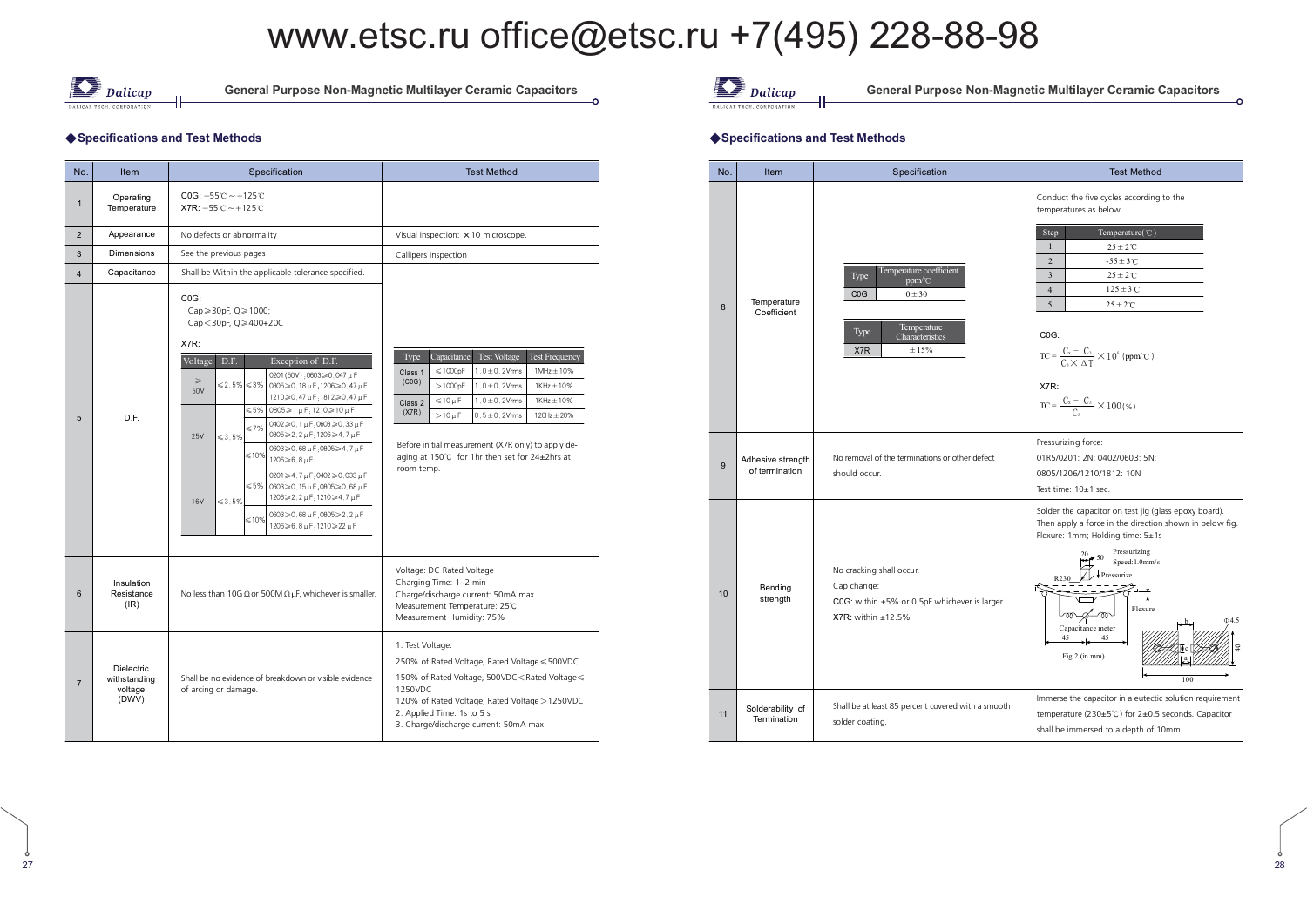

29

**General Purpose Non-Magnetic Multilayer Ceramic Capacitors** 

#### ◆ Specifications and Test Methods

| No. | <b>Item</b>          |                                  | Specification                                                                                           | <b>Test Method</b>                                                                                                                                                                                                                                          |  |  |  |  |  |  |
|-----|----------------------|----------------------------------|---------------------------------------------------------------------------------------------------------|-------------------------------------------------------------------------------------------------------------------------------------------------------------------------------------------------------------------------------------------------------------|--|--|--|--|--|--|
|     |                      | Appearance                       | No evidence of mechanical damage or<br>delamination or exposed.                                         |                                                                                                                                                                                                                                                             |  |  |  |  |  |  |
| 12  | Resistance<br>to     | Capacitance<br>Change $\Delta C$ | CO <sub>G</sub><br>Within $\pm 2.5\%$ or 0.25pF<br>(Whichever is larger)<br>X7R:<br>Within $\pm$ 12.5%. | Immerse the capacitor in a eutectic solution at<br>$265 \pm 5^{\circ}$ for 10 $\pm$ 1 seconds. Capacitor shall be                                                                                                                                           |  |  |  |  |  |  |
|     | Soldering<br>Heat    | D.F.                             | To meet initial requirement.                                                                            | immersed to a depth of 10mm.<br>And following a minimum 10 minutes to                                                                                                                                                                                       |  |  |  |  |  |  |
|     |                      | Insulation<br>Resistance         | No less than 10G $\Omega$ or 500M $\Omega$ µF,<br>Whichever is smaller.                                 | maximum 24 hours cooling period.                                                                                                                                                                                                                            |  |  |  |  |  |  |
|     |                      | Appearance                       | No evidence of mechanical damage                                                                        |                                                                                                                                                                                                                                                             |  |  |  |  |  |  |
|     |                      | Capacitance<br>Change $\Delta C$ | CO <sub>G</sub><br>Within $\pm 2.5\%$ or 0.25pF<br>(Whichever is larger)<br>X7R:<br>Within $\pm$ 7.5%.  | Fix the capacitor to the supporting jig in the same<br>manner and under the same conditions as (11).<br>Perform the five cycles according to the four heat<br>treatments listed in the following table. Set it for<br>$24 \pm 2$ hours at room temperature. |  |  |  |  |  |  |
| 13  | Temperature<br>Cycle | D.F.                             | To meet initial requirement.                                                                            | Time(minutes)<br>Step<br>Temperature( $\mathcal{C}$ )                                                                                                                                                                                                       |  |  |  |  |  |  |
|     |                      | Insulation<br>Resistance         | No less than 10G $\Omega$ or 500M $\Omega$ µF,<br>Whichever is smaller.                                 | $\mathbf{1}$<br>$-55^{\circ}$ C $(0 \sim -3^{\circ}$ C $)$<br>$30 \pm 3$<br>$\overline{2}$<br>$25^{\circ}$ C<br>$2 - 3$<br>125°C $(0 \sim -3)$<br>$30 \pm 3$<br>$\overline{3}$<br>$2 - 3$<br>$\overline{4}$<br>25°C                                         |  |  |  |  |  |  |

### $\sum$  Dalicap

#### **Non-Magnetic Chip Resistors**

#### Non-Magnetic Chip Resistors

#### ◆ Product Features

- 1. Non-Magnetic chip resistors by copper plating on middle termination.
- 2. Suited for reflow and flow solder.
- 3. Suitable for no lead soldering.
- 4. Lead free, Meet RoHS compliant.

#### ◆ Product Applications

MRI medical equipment, Measurement instrument, other non-magnetic applications.

#### ◆ Part Number





◆Dimensions

**Construction of Chip-Resistor** 

|            | <b>Size</b> |                 | W               |                 |                 |                 |
|------------|-------------|-----------------|-----------------|-----------------|-----------------|-----------------|
|            | 0603        | $1.60 \pm 0.10$ | $0.80 \pm 0.10$ | $0.30 \pm 0.20$ | $0.30 \pm 0.20$ | $0.45 \pm 0.10$ |
| W,<br>TO3T | 0805        | $2.00 \pm 0.10$ | $1.25 \pm 0.10$ | $0.40 \pm 0.20$ | $0.40 \pm 0.20$ | $0.50 + 0.10$   |
| H          | 1206        | $3.10 \pm 0.10$ | $.60 \pm 0.10$  | $0.50 \pm 0.20$ | $0.50 \pm 0.25$ | $0.55 + 0.10$   |

#### $\triangle$  Power Derating Curve



 $\frac{9}{10}$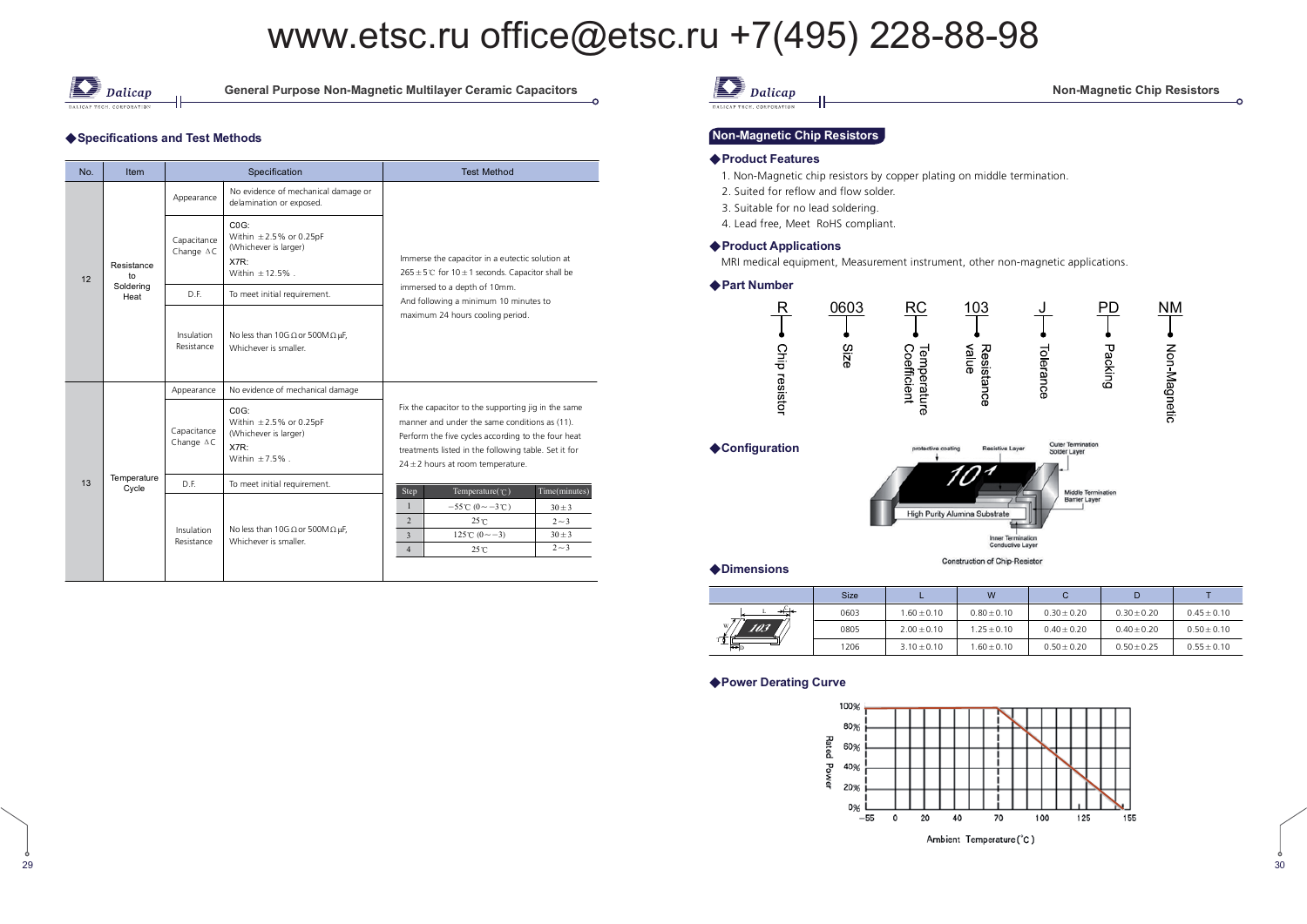

Non-Magnetic Chip Resistors

#### ◆ Rated Value

| <b>Size</b> | Rated<br>Power    | <b>RCWV</b><br>Max. | Overload<br>Voltage<br>Max. | <b>Tolerance</b> | Temperaturel<br>Coefficient | <b>Resistance Range</b> | Standard<br>Resistance |        |
|-------------|-------------------|---------------------|-----------------------------|------------------|-----------------------------|-------------------------|------------------------|--------|
|             | At $70^{\circ}$ C |                     |                             |                  | ppm/°C                      | Min.                    | Max.                   | Value  |
|             | 1/10W             | 50V                 | 100V                        | $± 1%$ (F)       | ±100                        | $1\Omega$               | $10M\Omega$            | $E-96$ |
| 0603        |                   |                     |                             | $\pm$ 5% (J)     | ±200                        | $0\Omega$ &1 $\Omega$   | $10M\Omega$            | $E-24$ |
| 0805        | 1/8W              | 150V                | 300V                        | $± 1%$ (F)       | ±100                        | $1\Omega$               | $10M\Omega$            | $E-96$ |
|             |                   |                     |                             | $\pm$ 5% (J)     | ±200                        | $0\Omega$ &1 $\Omega$   | $10M\Omega$            | $E-24$ |
| 1206        | 1/4W              | 200V                | 400V                        | $± 1%$ (F)       | ±100                        | $1\Omega$               | $10M\Omega$            | $E-96$ |
|             |                   |                     |                             | $\pm$ 5% (J)     | ±200                        | $0\Omega 81\Omega$      | $10M\Omega$            | $E-24$ |

 $\frac{1}{2}$  lumner: 0603 size maximum resistance  $\leq 50$ m $\Omega$  and rated current $\leq 1$ 

0805, 1206 size maximum resistance  $\leq 50$ m $\Omega$  and rated current  $\leq 2A$ .

 $\Omega$   $\sim$  10  $\Omega$  : Temperature Coefficient of Resistance for 0603, 0805, 1206 = -300  $\sim$  +500ppm/°C .

#### ◆ Soldering Temperature Curve





#### ◆ Resistance Marking



4 digit marking for  $\pm$  1%. For example:  $1R00 = 1 \Omega$ ; R100 =  $100 \text{ m } \Omega$ ; R047 =  $47 \text{ m } \Omega$ ;



3 digit marking for 0603  $\pm$  1%. For example:  $1R0 = 1 \Omega$ ; R10 = 100m $\Omega$ ; R50 = 500m $\Omega$ ;

#### E-24 Series



3 digit marking for  $\pm$  5% E24. For example:  $473 = 47k\Omega$ ;  $1R5 = 1.5\Omega$ ;  $0 = 0\Omega$ ;

#### E-96 Series



4 digit marking for E96. For example:  $1542 = 15k4 \Omega$ ;  $22R1 = 22.1 \Omega$ ;



3 digit marking for E96-0603. For example:  $02C = 102 \times 100 = 10.2k\Omega$ ;

| Code | E48 | E96 | Code | E48 | E96 | Code | E48 | E96 | Code | E48 | E96 |
|------|-----|-----|------|-----|-----|------|-----|-----|------|-----|-----|
| 01   | 100 | 100 | 25   | 178 | 178 | 49   | 316 | 316 | 73   | 562 | 562 |
| 02   |     | 102 | 26   |     | 182 | 50   |     | 324 | 74   |     | 576 |
| 03   | 105 | 105 | 27   | 187 | 187 | 51   | 332 | 332 | 75   | 590 | 590 |
| 04   |     | 107 | 28   |     | 191 | 52   |     | 340 | 76   |     | 604 |
| 05   | 110 | 110 | 29   | 196 | 196 | 53   | 348 | 348 | 77   | 619 | 619 |
| 06   |     | 113 | 30   |     | 200 | 54   |     | 357 | 78   |     | 634 |
| 07   | 115 | 115 | 31   | 205 | 205 | 55   | 365 | 365 | 79   | 649 | 649 |
| 08   |     | 118 | 32   |     | 210 | 56   |     | 374 | 80   |     | 665 |
| 09   | 121 | 121 | 33   | 215 | 215 | 57   | 383 | 383 | 81   | 681 | 681 |
| 10   |     | 124 | 34   |     | 221 | 58   |     | 392 | 82   |     | 698 |
| 11   | 127 | 127 | 35   | 226 | 226 | 59   | 402 | 402 | 83   | 715 | 715 |
| 12   |     | 130 | 36   |     | 232 | 60   |     | 412 | 84   |     | 732 |
| 13   | 133 | 133 | 37   | 237 | 237 | 61   | 422 | 422 | 85   | 750 | 750 |
| 14   |     | 137 | 38   |     | 243 | 62   |     | 432 | 86   |     | 768 |
| 15   | 140 | 140 | 39   | 249 | 249 | 63   | 442 | 442 | 87   | 787 | 787 |
| 16   |     | 143 | 40   |     | 255 | 64   |     | 453 | 88   |     | 806 |
| 17   | 147 | 147 | 41   | 261 | 261 | 65   | 464 | 464 | 89   | 825 | 825 |
| 18   |     | 150 | 42   |     | 267 | 66   |     | 475 | 90   |     | 845 |
| 19   | 154 | 154 | 43   | 274 | 274 | 67   | 487 | 487 | 91   | 866 | 866 |
| 20   |     | 158 | 44   |     | 280 | 68   |     | 499 | 92   |     | 887 |
| 21   | 162 | 162 | 45   | 287 | 287 | 69   | 511 | 511 | 93   | 909 | 909 |
| 22   |     | 165 | 46   |     | 294 | 70   |     | 523 | 94   |     | 931 |
| 23   | 169 | 169 | 47   | 301 | 301 | 71   | 536 | 536 | 95   | 953 | 953 |
| 24   |     | 174 | 48   |     | 309 | 72   |     | 549 | 96   |     | 976 |

tic Chip Resistors

#### Code **Mulitiplier** A $\overline{10^{\circ}}$  $\frac{B}{10^{1}}$  $rac{C}{10^2}$  $\frac{D}{10^3}$  $\frac{E}{10^4}$  $\frac{F}{10^5}$  $\frac{G}{10^6}$  $\frac{H}{10^7}$  $\frac{X}{10^{-1}}$  $\frac{Y}{10^{2}}$  $\frac{Z}{10^{-3}}$

#### $\blacklozenge$ Standard Resistance Value

◆0603 1% Marking Table

**b** Dalicap

| E <sub>3</sub> | 10               |     |     |     |     | 22<br>47 |     |     |     |     |     |     |     |     |     |     |     |
|----------------|------------------|-----|-----|-----|-----|----------|-----|-----|-----|-----|-----|-----|-----|-----|-----|-----|-----|
| E <sub>6</sub> |                  | 10  | 15  |     |     | 22       |     | 33  | 47  |     |     |     |     | 68  |     |     |     |
| E12            | 10               | 12  | 15  | 18  | 22  | 27       | 33  | 39  | 47  | 56  | 68  | 82  |     |     |     |     |     |
| E24            | 10               | 11  | 12  | 13  | 15  | 16       | 18  | 20  | 22  | 24  | 27  | 30  | 33  | 36  | 39  | 43  | 47  |
|                | 51               | 56  | 62  | 68  | 75  | 82       | 91  |     |     |     |     |     |     |     |     |     |     |
|                | 100 <sub>1</sub> | 102 | 105 | 107 | 110 | 113      | 115 | 118 | 121 | 124 | 127 | 130 | 133 | 137 | 140 | 143 | 147 |
|                | 150              | 154 | 158 | 162 | 165 | 169      | 174 | 178 | 182 | 187 | 191 | 196 | 200 | 205 | 210 | 215 | 221 |
| E96            | 226              | 232 | 237 | 243 | 249 | 255      | 261 | 267 | 274 | 280 | 287 | 294 | 301 | 309 | 316 | 324 | 332 |
|                | 340              | 348 | 357 | 365 | 374 | 383      | 392 | 402 | 412 | 422 | 432 | 442 | 453 | 454 | 475 | 487 | 499 |
|                | 511              | 523 | 536 | 549 | 562 | 576      | 590 | 604 | 619 | 634 | 649 | 665 | 681 | 698 | 715 | 732 | 750 |
|                | 768              | 787 | 806 | 825 | 845 | 866      | 887 | 909 | 931 | 953 | 975 |     |     |     |     |     |     |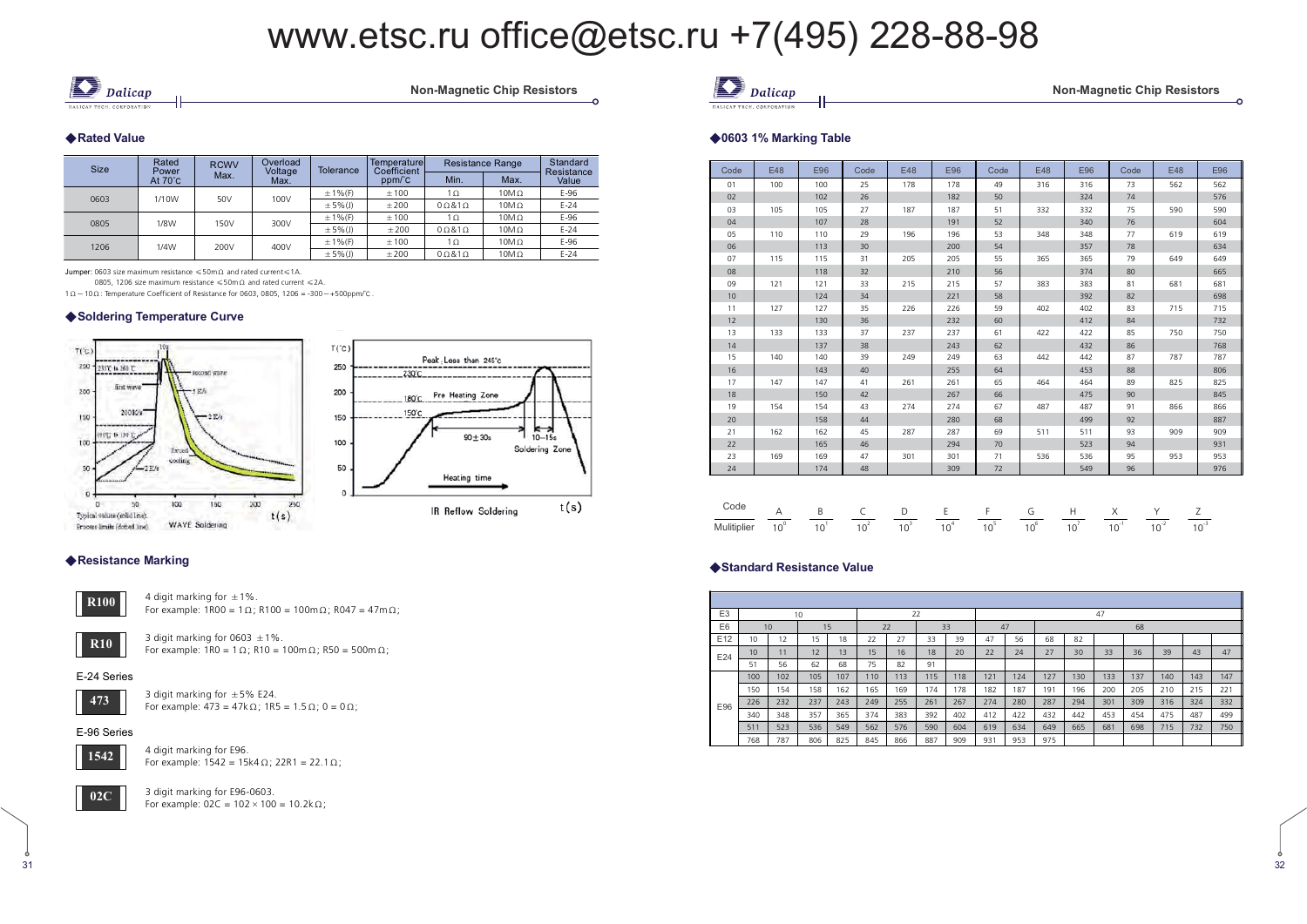

Non-Magnetic Chip Resistors

### ◆ Tape and Reel Package



unit:millimeter

|      | (mm)            | в<br>(mm)       | W<br>(mm)       | (mm)            | (mm)            | P <sub>0</sub><br>(mm) | P <sub>1</sub><br>(mm) | P <sub>2</sub><br>(mm) |
|------|-----------------|-----------------|-----------------|-----------------|-----------------|------------------------|------------------------|------------------------|
| 0603 | $1.10 \pm 0.20$ | $-90 + 0.20$    | $8.00 \pm 0.30$ | $3.50 \pm 0.05$ | $1.75 \pm 0.10$ | $4.00 \pm 0.10$        | $4.00 + 0.10$          | $2.00 + 0.05$          |
| 0805 | $1.65 + 0.20$   | $7.40 + 0.20$   | $8.00 \pm 0.30$ | $3.50 \pm 0.05$ | $1.75 + 0.10$   | $4.00 + 0.10$          | $4.00 + 0.10$          | $2.00 + 0.05$          |
| 1206 | $7.00 + 0.20$   | $3.60 \pm 0.20$ | $8.00 \pm 0.30$ | $3.50 \pm 0.05$ | $1.75 \pm 0.10$ | $4.00 + 0.10$          | $4.00 + 0.10$          | $2.00 \pm 0.05$        |



|                                | Dalicap |
|--------------------------------|---------|
| <b>JICAP TECH, CORPORATION</b> |         |

**6 ! .**

ć

#### $\bullet$  -  $\bullet$  -  $\bullet$  -  $\bullet$  -  $\bullet$  -  $\bullet$  -  $\bullet$  -  $\bullet$  -  $\bullet$  -  $\bullet$  -  $\bullet$  -  $\bullet$  -  $\bullet$  -  $\bullet$  -  $\bullet$  -  $\bullet$  -  $\bullet$  -  $\bullet$  -  $\bullet$  -  $\bullet$  -  $\bullet$  -  $\bullet$  -  $\bullet$  -  $\bullet$  -  $\bullet$  -  $\bullet$  -  $\bullet$  -  $\bullet$  -  $\bullet$  -  $\bullet$  -  $\bullet$  -  $\bullet$ Specification and Test Methods

| <b>Item</b>                                      | Specifications                                                                                                         | <b>Test Methods</b>                                                                                                                                                                                                                                                             |  |  |  |  |
|--------------------------------------------------|------------------------------------------------------------------------------------------------------------------------|---------------------------------------------------------------------------------------------------------------------------------------------------------------------------------------------------------------------------------------------------------------------------------|--|--|--|--|
| DC Resistance                                    | $F_1 \pm 1\%$ ; J <sub>: <math>\pm 5\%</math></sub> ;                                                                  | IEC 60115-1/JIS C 5201-1, Clause 4.5.<br>Measure the resistance value.                                                                                                                                                                                                          |  |  |  |  |
| Short time<br>Overload                           | $J \cdot \Delta R \leq \pm (2\% + 0.1 \Omega)$<br>$F \cdot \Delta R \leq \pm (1\% + 0.05 \Omega)$                      | IEC 60115-1/JIS C 5201-1. Clause 4.13.<br>2.5 x Rated voltage or Max. Overload Voltage for<br>5 second. Measure resistance after 30 minutes.                                                                                                                                    |  |  |  |  |
| Solderability                                    | Over 95% of termination must be<br>covered with (Sn+Aa+Cu)                                                             | IEC 60115-1/JIS C 5201-1, Clause 4.17.<br>After immersing flux, dip in the $245 \pm 2$ °C molten solder<br>bath for $3 + 0.5$ sec.                                                                                                                                              |  |  |  |  |
| Resistance to<br>Solder Heat                     | $J \cdot \Delta R \leq \pm (1\% + 0.1 \Omega)$<br>$F: \Delta R \leq \pm (0.5\% + 0.05\Omega)$<br>No mechanical damage. | IEC 60115-1/JIS C 5201-1, Clause 4.18.<br>With $260 + 5$ °C for $10 + 1$ sec.                                                                                                                                                                                                   |  |  |  |  |
| Temperature<br>Coefficient of<br>Resistance(TCR) | Refer to the rating table<br>information.                                                                              | IEC 60115-1/JIS C 5201-1, Clause 4.8.<br>Test temperature point is -55℃ and +155℃.                                                                                                                                                                                              |  |  |  |  |
| Load Life<br>Humidity                            | J: $\Delta R \le \pm (3\% + 0.1 \Omega)$<br>$F: \Delta R \leq \pm (1\% + 0.05 \Omega)$                                 | IEC 60115-1/JIS C 5201-1, Clause 4.24.<br>Maintain the temperature of the resistor at $40 \pm 2$ °C and 90%~95%<br>R.H. with the rated voltage applied.<br>Cycle ON for 1.5 hours and OFF for o.5hour for 1000(-0~+48) hours.<br>After 1-4 hours, measure the resistance value. |  |  |  |  |
| Load Life                                        | J. $\Delta R \le \pm (3\% + 0.1 \Omega)$<br>$F: \Delta R \leq \pm (1\% + 0.05 \Omega)$                                 | IEC 60115-1/JIS C 5201-1, Clause 4.25.<br>Permanent resistance change after 1000(-0~+48) hours<br>(1.5 hours ON, 0.5 hour OFF) at RCWV or Max.<br>Keep the resistor at $70 \pm 2^{\circ}$ .                                                                                     |  |  |  |  |
| Temperature<br>Cycle                             | $J_1 \Delta R \leq \pm (1\% + 0.1 \Omega)$<br>$F: \Delta R \leq \pm (0.5\% + 0.05\Omega)$<br>No mechanical damage.     | IEC 60115-1/JIS C 5201-1, Clause 4.19.<br>Repeat 5 cycles as follows<br>-55°C (30 Min.), 25°C (2-3Min.), +155°C (30Min.).                                                                                                                                                       |  |  |  |  |
| Insulation<br>Resistance                         | Between termination and coating<br>must be over $1000M\Omega$ .                                                        | IEC 60115-1/JIS C 5201-1, Clause 4.6.<br>Test voltage: $100 \pm 15$ V.                                                                                                                                                                                                          |  |  |  |  |
| <b>Bending Strength</b>                          | $J. \Delta R \leq \pm (1\% + 0.1 \Omega)$<br>$F \cdot \Delta R \leq \pm (0.5\% + 0.05\Omega)$<br>No mechanical damage. | IEC 60115-1/JIS C 5201-1, Clause 4.33.<br>Resistance change after bended on the 90mm PCB.<br>Bend: 3mm for 0603, 0805. 2mm for 1206.                                                                                                                                            |  |  |  |  |

#### unit:millimeter

|      | (mm)            | (mm)           | С<br>(mm)      | (mm)              | в<br>(mm)     | G<br>(mm)    | (mm)    | Qtv/reel |
|------|-----------------|----------------|----------------|-------------------|---------------|--------------|---------|----------|
| 0603 | $178.0 \pm 2.0$ | $60.0 \pm 0.5$ | $13.0 \pm 0.5$ | 20 <sub>min</sub> | $2.0 \pm 0.5$ | $10.0 + 1.5$ | 14.9max | 5000     |
| 0805 | $254.0 \pm 2.0$ | $100.0 + 1.0$  | $13.5 \pm 0.5$ | 20 <sub>min</sub> | $2.0 \pm 0.5$ | $10.0 + 1.5$ | 14.9max | 10000    |
| 1206 | $330.0 \pm 2.0$ | $100.0 + 1.0$  | $13.5 \pm 0.5$ | 20 <sub>min</sub> | $2.0 \pm 0.5$ | $10.0 + 1.5$ | 14.9max | 20000    |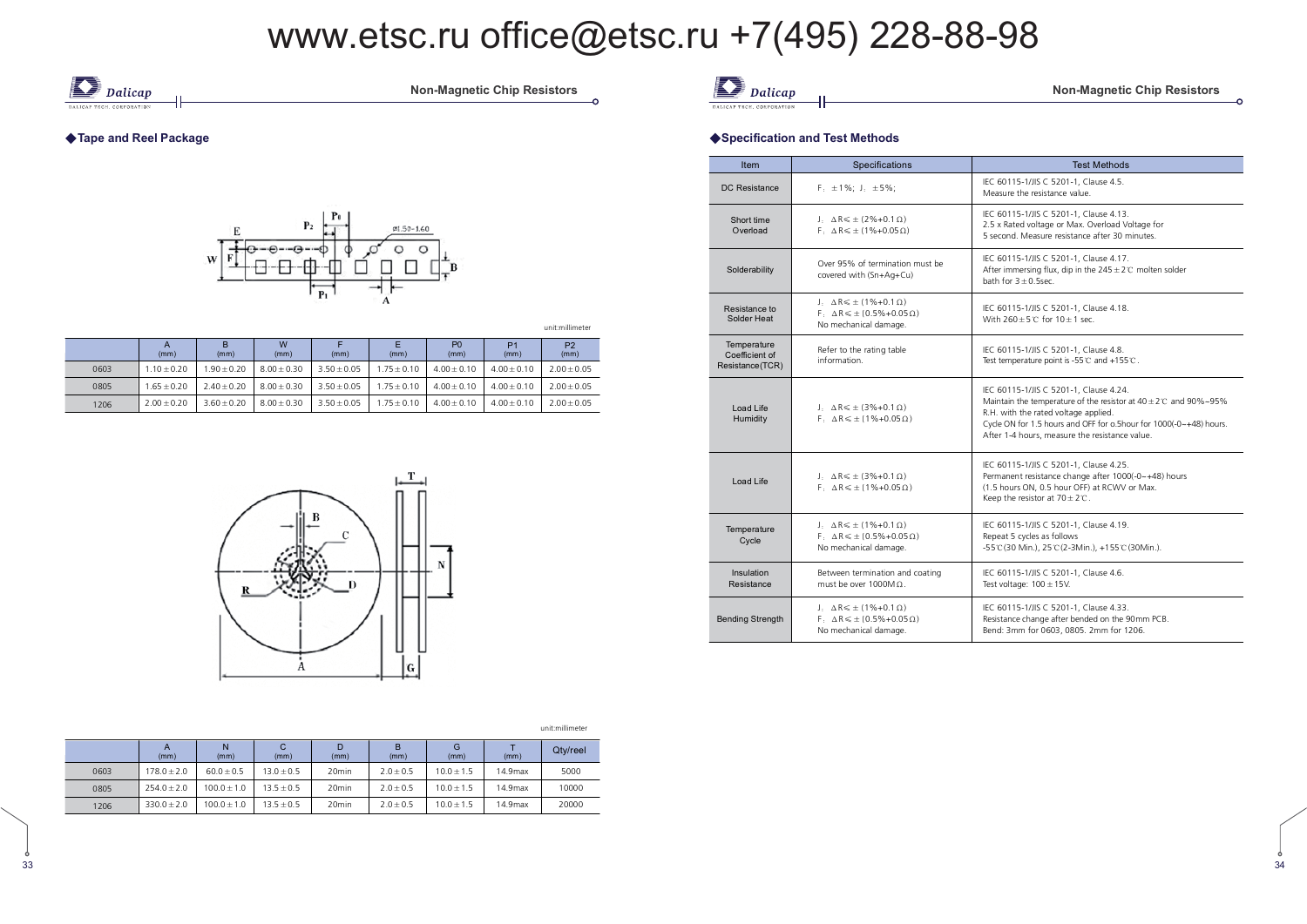

Single Layer Chip Ceramic Capacitor

#### Single Layer Chip Ceramic Capacitor(SLC)

| General SLC                                                                                                                     | Margin SLC                                                                                                                 | <b>Surface Mounting SLC</b>                        | Array SLC                                                                                                          | Multi-PAD SLC                                                                                                                               |
|---------------------------------------------------------------------------------------------------------------------------------|----------------------------------------------------------------------------------------------------------------------------|----------------------------------------------------|--------------------------------------------------------------------------------------------------------------------|---------------------------------------------------------------------------------------------------------------------------------------------|
| SG                                                                                                                              | <b>SM</b>                                                                                                                  | <b>SS</b>                                          | <b>SA</b>                                                                                                          | <b>SP</b>                                                                                                                                   |
|                                                                                                                                 |                                                                                                                            |                                                    |                                                                                                                    |                                                                                                                                             |
| Applications:<br>RF, Microwave and<br>Millimeter Wave.<br>Frequency:<br>$100MHz - 100GHz$ .<br>Capacitance:<br>$0.05 - 10000pF$ | Applications:<br>RF, Microwave and<br>Millimeter Wave.<br>Frequency:<br>100MHz~100GHz,<br>Capacitance:<br>$0.05 - 10000pF$ | High Precision<br>Single Layer<br>Series Capacitor | An array consisting of<br>multiple single-layer<br>capacitors, suitable for<br>multiple coupling and<br>bypassing. | Multiple capacitance<br>value, Binary Tunable<br>Single Layer Capacitor,<br>Suited for Tuning<br>Design or Microwave<br>Integrated Circuit. |

Meet Standard: MIL-PRF-49464C

#### ◆Inspection Item

35

| Group          | Item                                   | <b>Test Method</b>            | <b>Test Condition</b>                  |
|----------------|----------------------------------------|-------------------------------|----------------------------------------|
| A1             | Burn in                                |                               |                                        |
| A <sub>1</sub> | Capacitance                            |                               | 100%                                   |
| A <sub>1</sub> | Dissipation Factor(D.F.)               |                               | 100%                                   |
| A <sub>1</sub> | IR.                                    |                               | 100%                                   |
| A <sub>1</sub> | <b>DWV</b>                             |                               | 100%                                   |
| A3             | Visual                                 | Method 2032 of MIL-STD-883    |                                        |
| A4             | Solderability                          | Method 2022 of MIL-STD-883    |                                        |
| B <sub>1</sub> | Bond Strength                          | Method 2011 of MIL-STD-883    | D, 3 grams minimum with .001" dia wire |
| B <sub>1</sub> | Die shear Strength                     | Method 2019 of MIL-STD-883    | Limit per MIL-STD-883, Figure 2019-4   |
| B <sub>2</sub> | Temperature Coefficient                |                               |                                        |
| C <sub>1</sub> | Thermal Shock and<br>Immersion         | Method 107,104 of MIL-STD-202 | Thermal shock: A; Immersion: B         |
| C <sub>2</sub> | Resistance to Solder Heat              | Method 210 of MIL-STD-202     | C, 260℃ for 20 seconds.                |
| C <sub>2</sub> | Moisture Resistance                    | Method 106 of MIL-STD-202     |                                        |
| C <sub>4</sub> | Life                                   | Method 108 of MIL-STD-202     | Applied 200% rated voltage, 2000Hous.  |
| C <sub>3</sub> | Humidity, steady state,<br>low voltage | Method 103 of MIL-STD-202     | Condition A.                           |

### **D** Dalicap

#### ingle Layer Chip Ceramic Capacitor

6

#### ◆ Product Features

 Suited for Conducting Resin,AuSn Eutectic Soldering,Gold wire Bonding. ESD Proof, RoHS Compliant, Frequecy up to 100GHz. Rated Voltage up to 100VDC Capacitance: 0.04-10000pF

#### ◆ Product Applications

DC Blocking, RF Bypass, Active Filter, Impedance Matching at RF/Microwave Frequencies.

#### ◆ Part Number



#### **- 
-**

| <b>General SLC</b>                                                                                               | <b>Margin SLC</b>                                                                                                | <b>Surface Mounting SLC</b>                        |
|------------------------------------------------------------------------------------------------------------------|------------------------------------------------------------------------------------------------------------------|----------------------------------------------------|
| SG                                                                                                               | <b>SM</b>                                                                                                        | <b>SS</b>                                          |
|                                                                                                                  |                                                                                                                  |                                                    |
| Applications:<br>RF, Microwave and Millimeter Wave.<br>Frequency:<br>100MHz~100GHz,<br>Capacitance: 0.05~10000pF | Applications:<br>RF, Microwave and Millimeter Wave.<br>Frequency:<br>100MHz~100GHz,<br>Capacitance: 0.05~10000pF | High Precision<br>Single Layer<br>Series Capacitor |

#### 2**Size**

 $\frac{1}{3}$ 

 The first two digits is length, The second two digits is width, Unit: mil; For example: 1010, Length is 10mil (0.254mm), Width is10mil (0.254mm).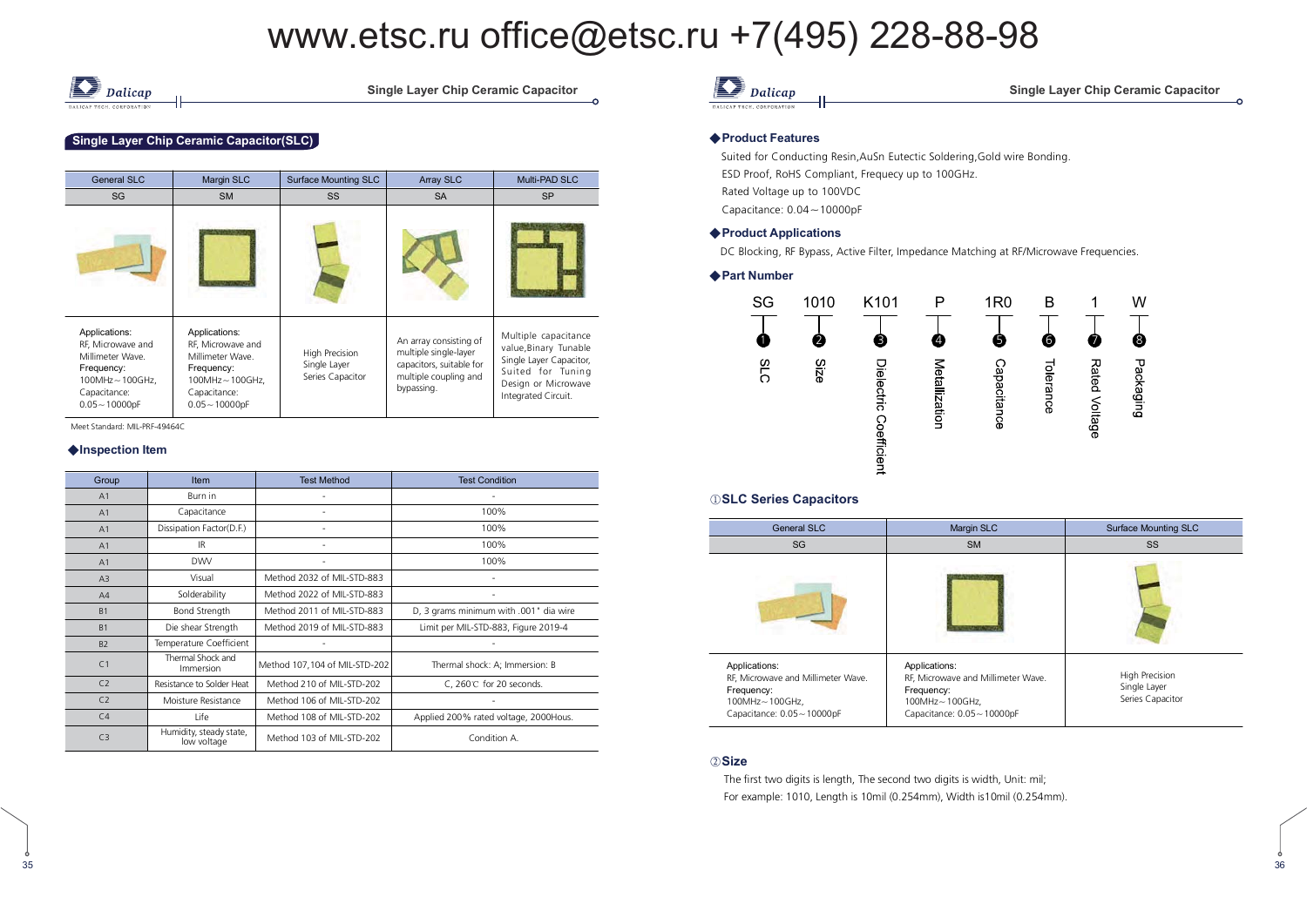$\frac{1}{2}$ 



Single Layer Chip Ceramic Capacitor

#### ③Dielectric Coefficient

Dielectric Coefficient < 10, K6R6=6.6; Dielectric Coefficient≥10, K101=100.

| <b>Dielectric</b><br>Kind | <b>Dielectric</b><br>Constant | Temperature<br>Coefficient | <b>Temperature Range</b> | Max. D. F.  | I.R. Min@ 25°c |  |
|---------------------------|-------------------------------|----------------------------|--------------------------|-------------|----------------|--|
|                           | 3.8                           | $0 \pm 15$ ppm             | $-55 - 125C$             | 0.01%@10GHz | $10^{12}$      |  |
|                           | 3.9                           | $0 \pm 15$ ppm             | $-55 - 125C$             | 0.01%@10GHz | $10^{12}$      |  |
|                           | 6.6                           | $0 \pm 15$ ppm             | $-55 - 125C$             | 0.01%@10GHz | $10^{12}$      |  |
|                           | 8.7                           | $+120 \pm 25$ ppm          | $-55 - 125C$             | 0.01%@10GHz | $10^{12}$      |  |
|                           | 9.6                           | $+180 \pm 50$ ppm          | $-55 - 125C$             | 0.06%@10GHz | $10^{12}$      |  |
| I Type                    | 9.8                           | $+180 \pm 50$ ppm          | $-55 - 125C$             | 0.06%@10GHz | $10^{12}$      |  |
|                           | 12.6                          | $0 \pm 30$ ppm             | $-55 - 125C$             | 0.01%@10GHz | $10^{12}$      |  |
|                           | 20                            | $0 \pm 30$ ppm             | $-55 - 125C$             | 0.10%@10GHz | $10^{12}$      |  |
|                           | 40                            | $0 \pm 30$ ppm             | $-55 - 125C$             | 0.20%@10GHz | $10^{12}$      |  |
|                           | 50                            | $0 \pm 30$ ppm             | $-55 - 125C$             | 0.50%@10GHz | $10^{12}$      |  |
|                           | 84                            | $0 \pm 30$ ppm             | $-55 - 125C$             | 0.50%@10GHz | $10^{10}$      |  |
|                           | 150                           | $-1500 \pm 400$ ppm        | $-55 - 125C$             | 0.25%@10GHz | $10^{12}$      |  |
|                           | 300                           | $+5\% -10\%$               | $-55 - 125C$             | 1.00%@1MHz  | $10^{11}$      |  |
|                           | 1100                          | $+10\% - 10\%$             | $-55 - 125C$             | 1.50%@1MHz  | $10^{11}$      |  |
| IIType                    | 2200                          | $+3\% - -10\%$             | $-55 - 125C$             | 1.50%@1MHz  | $10^{11}$      |  |
|                           | 4000                          | $0\% - 35\%$               | $-55 - 125C$             | 2.00%@1MHz  | $10^{11}$      |  |
|                           | 5000                          | $0\% - 60\%$               | $-55 - 125C$             | 2.50%@1MHz  | $10^{11}$      |  |
|                           | 11000                         | $0\% - 80\%$               | $-55 - 125C$             | 2.50%@1MHz  | $10^{11}$      |  |
| <b>IIIType</b>            | 25000                         | ±15%                       | $-55 - 125C$             | 3.50%@1MHz  | $10^{10}$      |  |
|                           | 35000                         | ±15%                       | $-55 - 125C$             | 3.50%@1MHz  | $10^{10}$      |  |

#### 

37

| Code |               | <b>Sputter Layer</b>                                                                                       | <b>Plating Layer</b> |                         |  |
|------|---------------|------------------------------------------------------------------------------------------------------------|----------------------|-------------------------|--|
|      | Metal         | <b>Thickness</b>                                                                                           | Metal                | <b>Thickness</b>        |  |
| M    | TiW/Au        | $300\text{\AA} - 1000\text{\AA}$ /300 $\text{\AA} - 500\text{\AA}$                                         | Au                   | $\geq 1.3 \mu m$        |  |
| P    | TiW/Ni/Au     | $300\text{\AA}$ ~ 1000 Å /0.2μm ~ 0.6μm /300 Å ~ 500 Å                                                     | Au                   | $\geq 1.3 \mu m$        |  |
|      | Ti/Ni/Au      | 500 Å $-$ 2000 Å /0.2 $\mu$ m $-$ 0.6 $\mu$ m /300Å $-$ 1000Å                                              |                      | $\geq 1.3 \mu m$        |  |
| O    | Ti/Au         | $500\text{\AA} - 2000\text{\AA}$ /300 Å $-1000\text{\AA}$                                                  | Au                   | $\geq 1.3 \mu m$        |  |
|      | TaN/TiW/Au    | $300\text{\AA} \sim 1000\text{\AA} / 300\text{\AA} \sim 1000\text{\AA} / 300\text{\AA} \sim 500\text{\AA}$ | Au                   | $\geq 1.3 \mu m$        |  |
|      | TaN/TiW/Ni/Au | 300 Å ~ 1000 Å /300 Å ~ 1000 Å /0.2μm ~ 0.6μm /300 Å ~ 1000 Å                                              | Au                   | $\geqslant$ 1.3 $\mu$ m |  |

### *Dalicap*

ingle Layer Chip Ceramic Capacitor

ċ

0

#### 

Less than 10pF, 1R0=1.0pF; No less than 10pF, 101=100pF.

#### 

| Code      |               |              |               |              |     |           |     |      | <b>IVI</b> |
|-----------|---------------|--------------|---------------|--------------|-----|-----------|-----|------|------------|
| Tolerance | $\pm 0.05$ pF | $\pm 0.1$ pF | $\pm 0.25$ pF | $\pm 0.5$ pF | ±1% | $\pm 2\%$ | ±5% | ±10% | ±20%       |

#### $\oslash$  Rated Voltage

| Code | Rated Voltage(V) | Code | Rated Voltage(V) |
|------|------------------|------|------------------|
|      |                  |      |                  |
|      |                  |      | 100              |

#### 

W: Waffle Packaging; G: Stick Box; R: Film Ring.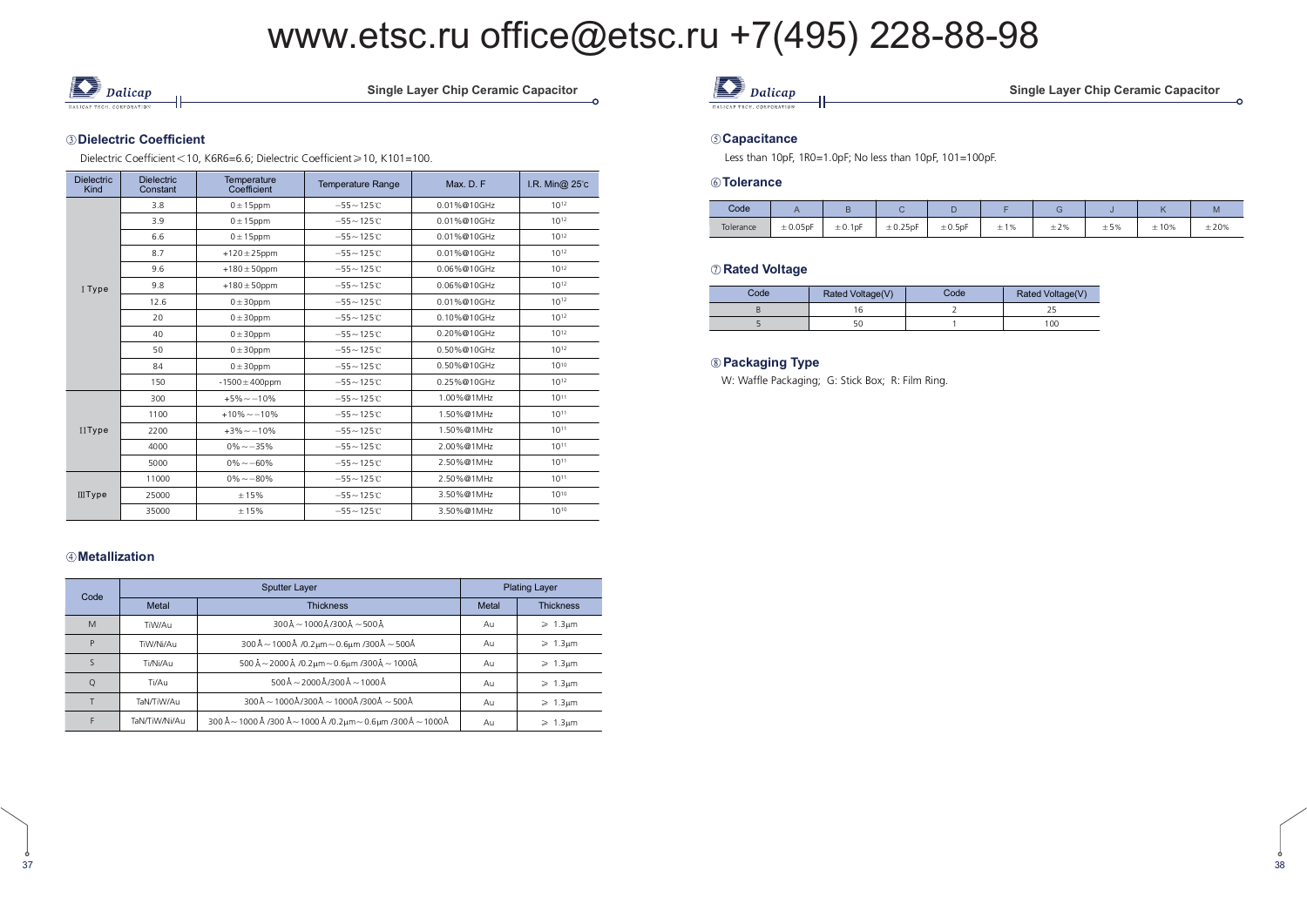

**SG Series General SLC** 

#### ◆SG Series Capacitance Table

|              |                |                |                              |                   |                |                              |                | Size (inch/millimeter)    |                |              |                              |                            |                |                              |                |              |
|--------------|----------------|----------------|------------------------------|-------------------|----------------|------------------------------|----------------|---------------------------|----------------|--------------|------------------------------|----------------------------|----------------|------------------------------|----------------|--------------|
| Cap.pF       |                |                | 1010<br>$(.254 \times .254)$ |                   |                | 1212<br>$(.305 \times .305)$ |                |                           |                |              | 1515<br>$(.381 \times .381)$ |                            |                | 2020<br>$(.508 \times .508)$ |                |              |
|              | 16V            | 25V            | 50V                          | 100V              | 16V            | 25V                          | 50V            | 100V                      | <b>16V</b>     | 25V          | 50V                          | 100V                       | 16V            | 25V                          | 50V            | 100V         |
| 0.04         | 9.6            | 9.6            | 9.6                          | 9.6               | 9.6            | 9.6                          | 9.6            | 9.6                       | 9.6            | 9.6          | 9.6                          | 9.6                        |                |                              |                |              |
| 0.06         | 9.6            | 9.6            | 9.6                          | 9.6               | 9.6            | 9.6                          | 9.6            | 9.6                       | 9.6            | 9,6          | 9.6                          | 9.6                        | 3.8            | 3.8                          | 3.8            | 3.8          |
| 0.08         | 40             | 40             | 40                           | 40                | 9.6            | 9.6                          | 9.6            | 9,6                       | 9.6            | 9.6          | 9.6                          | 9.6                        | 9,6            | 9.6                          | 9.6            | 9.6          |
| 0,1<br>0.2   | 40<br>40       | 40<br>40       | 40<br>40                     | 40<br>40          | 40<br>40       | 40<br>40                     | 40<br>40       | 40<br>40                  | 9.6<br>40      | 9.6<br>40    | 9.6<br>40                    | 9.6<br>40                  | 9,6<br>9.6     | 9.6<br>9.6                   | 9.6<br>9.6     | 9.6<br>9.6   |
| 0.3          | 84             | 84             | 84                           | 84                | 40             | 40                           | 40             | 40                        | 40             | 40           | 40                           | 40                         | 40             | 40                           | 40             | 40           |
| 0.4          | 84             | 84             | 84                           | 84                | 84             | 84                           | 84             | 84                        | 40             | 40           | 40                           | 40                         | 40             | 40                           | 40             | 40           |
| 0.5          | 84             | 84             | 84                           | 84                | 84             | 84                           | 84             | 84                        | 40             | 40           | 40                           | 40                         | 40             | 40                           | 40             | 40           |
| 0.6          | 150            | 150            | 150                          | 150               | 84             | 84                           | 84             | 84                        | 84             | 84           | 84                           | 84                         | 40             | 40                           | 40             | 40           |
| 0.8          | 300            | 300            | 300                          | 300               | 150            | 150                          | 150            | 150                       | 84             | 84           | 84                           | 84                         | 40             | 40                           | 40             | 40           |
| 1.0          | 300            | 300            | 300                          | 300               | 150            | 150                          | 150            | 150                       | 84             | 84           | 84                           | 84                         | 84             | 84                           | 84             | 84           |
| 1.2          | 300            | 300            | 300                          | 300               | 150            | 150                          | 150            | 150                       | 84             | 84           | 84                           | 84                         | 84             | 84                           | 84             | 84           |
| 1.5<br>1.8   | 300<br>300     | 300<br>300     | 300<br>300                   | 300<br>300        | 300<br>300     | 300<br>300                   | 300<br>300     | 300<br>300                | 150<br>150     | 150<br>150   | 150<br>150                   | 150<br>150                 | 84<br>84       | 84<br>84                     | 84<br>84       | 84<br>84     |
| 2.0          | 300            | 300            | 300                          | 300               | 300            | 300                          | 300            | 300                       | 150            | 150          | 150                          | 150                        | 150            | 150                          | 150            | 150          |
| 2.2          | 1100           | 1100           | 1100                         | 1100              | 300            | 300                          | 300            | 300                       | 150            | 150          | 150                          | 150                        | 150            | 150                          | 150            | 150          |
| 2.7          | 1100           | 1100           | 1100                         | 1100              | 300            | 300                          | 300            | 300                       | 300            | 300          | 300                          | 300                        | 150            | 150                          | 150            | 150          |
| 3.3          | 1100           | 1100           | 1100                         | 1100              | 1100           | 1100                         | 1100           | 1100                      | 300            | 300          | 300                          | 300                        | 150            | 150                          | 150            | 150          |
| 3.9          | 1100           | 1100           | 1100                         | 1100              | 1100           | 1100                         | 1100           | 1100                      | 300            | 300          | 300                          | 300                        | 300            | 300                          | 300            | 300          |
| 4.7          | 1100           | 1100           | 1100                         | 1100              | 1100           | 1100                         | 1100           | 1100                      | 1100           | 1100         | 1100                         | 1100                       | 300            | 300                          | 300            | 300          |
| 5.6          | 1100           | 1100           | 1100                         | 1100              | 1100           | 1100                         | 1100           | 1100                      | 1100           | 1100         | 1100                         | 1100                       | 300            | 300                          | 300            | 300          |
| 6.8          | 1100           | 1100           | 1100                         | 1100              | 1100           | 1100                         | 1100           | 1100                      | 1100           | 1100         | 1100                         | 1100                       | 300            | 300                          | 300            | 300          |
| 8.2<br>10    | 2200<br>2200   | 2200<br>2200   | 2200<br>2200                 | 2200<br>2200      | 1100<br>1100   | 1100<br>1100                 | 1100<br>1100   | 1100<br>1100              | 1100<br>1100   | 1100<br>1100 | 1100<br>1100                 | 1100<br>1100               | 300<br>1100    | 300<br>1100                  | 300<br>1100    | 300<br>1100  |
| 12           | 2200           | 2200           | 2200                         | 2200              | 2200           | 2200                         | 2200           | 2200                      | 1100           | 1100         | 1100                         | 1100                       | 1100           | 1100                         | 1100           | 1100         |
| 15           | 4000           | 4000           | 4000                         | 4000              | 2200           | 2200                         | 2200           | 2200                      | 1100           | 1100         | 1100                         | 1100                       | 1100           | 1100                         | 1100           | 1100         |
| 18           | 4000           | 4000           | 4000                         | 4000              | 2200           | 2200                         | 2200           | 2200                      | 2200           | 2200         | 2200                         | 2200                       | 1100           | 1100                         | 1100           | 1100         |
| 20           | 4000           | 4000           | 4000                         | 4000              | 2200           | 2200                         | 2200           | 2200                      | 2200           | 2200         | 2200                         | 2200                       | 1100           | 1100                         | 1100           | 1100         |
| 22           | 4000           | 4000           | 4000                         | 4000              | 4000           | 4000                         | 4000           | 4000                      | 2200           | 2200         | 2200                         | 2200                       | 1100           | 1100                         | 1100           | 1100         |
| 27           | 4000           | 4000           | 4000                         | 4000              | 4000           | 4000                         | 4000           | 4000                      | 2200           | 2200         | 2200                         | 2200                       | 1100           | 1100                         | 1100           | 1100         |
| 33           | 5000           | 5000           | 5000                         | 5000              | 4000           | 4000                         | 4000           | 4000                      | 4000           | 4000         | 4000                         | 4000                       | 2200           | 2200                         | 2200           | 2200         |
| 39           | 15000          | 15000          | 15000                        | 15000             | 4000           | 4000                         | 4000           | 4000                      | 4000           | 4000         | 4000                         | 4000                       | 2200           | 2200                         | 2200           | 2200         |
| 47<br>56     | 15000<br>15000 | 15000<br>15000 | 15000<br>15000               |                   | 15000<br>15000 | 15000<br>15000               | 15000<br>15000 | 15000<br>15000            | 4000<br>5000   | 4000<br>5000 | 4000<br>5000                 | 4000<br>5000               | 2200<br>4000   | 2200<br>4000                 | 2200<br>4000   | 2200<br>4000 |
| 68           | 15000          | 15000          | 15000                        |                   | 15000          | 15000                        | 15000          |                           | 5000           | 5000         | 5000                         | 5000                       | 4000           | 4000                         | 4000           | 4000         |
| 82           | 25000          | 25000          | 25000                        |                   | 15000          | 15000                        | 15000          |                           | 15000          | 15000        | 15000                        | 15000                      | 5000           | 5000                         | 5000           | 5000         |
| 100          | 25000          | 25000          | 25000                        |                   | 25000          | 25000                        | 25000          |                           | 15000          | 15000        | 15000                        | 15000                      | 5000           | 5000                         | 5000           | 5000         |
| 120          | 25000          | 25000          |                              |                   | 25000          | 25000                        |                |                           | 15000          | 15000        | 15000                        |                            | 15000          | 15000                        | 15000          | 15000        |
| 150          | 25000          |                |                              |                   | 25000          |                              |                |                           | 15000          | 15000        | 15000                        |                            | 15000          | 15000                        | 15000          | 15000        |
| 180          | 35000          |                |                              |                   | 25000          |                              |                |                           | 25000          | 25000        | 25000                        |                            | 15000          | 15000                        | 15000          | 15000        |
| 200          | 35000          |                |                              |                   | 25000          |                              |                |                           | 25000          | 25000        |                              |                            | 15000          | 15000                        | 15000          |              |
| 220<br>270   | 35000          |                |                              |                   | 35000<br>35000 |                              |                |                           | 25000<br>25000 | 25000        |                              |                            | 15000<br>25000 | 15000<br>25000               | 15000<br>25000 |              |
| 330          |                |                |                              |                   |                |                              |                |                           | 25000          |              |                              |                            | 25000          | 25000                        | 25000          |              |
| 390          |                |                |                              |                   |                |                              |                |                           | 35000          |              |                              |                            | 25000          | 25000                        |                |              |
| 470          |                |                |                              |                   |                |                              |                |                           | 35000          |              |                              |                            | 25000          |                              |                |              |
| 560          |                |                |                              |                   |                |                              |                |                           |                |              |                              |                            | 25000          |                              |                |              |
| 680          |                |                |                              |                   |                |                              |                |                           |                |              |                              |                            | 35000          |                              |                |              |
| 820          |                |                |                              |                   |                |                              |                |                           |                |              |                              |                            | 35000          |                              |                |              |
| 1000         |                |                |                              |                   |                |                              |                |                           |                |              |                              |                            | 35000          |                              |                |              |
| 1200         |                |                |                              |                   |                |                              |                |                           |                |              |                              |                            |                |                              |                |              |
| 1500         |                |                |                              |                   |                |                              |                |                           |                |              |                              |                            |                |                              |                |              |
| 1800<br>2200 |                |                |                              |                   |                |                              |                |                           |                |              |                              |                            |                |                              |                |              |
| 2700         |                |                |                              |                   |                |                              |                |                           |                |              |                              |                            |                |                              |                |              |
| 3300         |                |                |                              | I Type Dielectric |                |                              |                | <b>II Type Dielectric</b> |                |              |                              | <b>III Type Dielectric</b> |                |                              |                |              |

c



ć

#### ◆SG Series Capacitance Table

|             |                |                              |               |                   |                |                              |              |                           |                | Size (inch/millimeter)         |                |                            |                |                                |                     |              |                 |                                |                |                |
|-------------|----------------|------------------------------|---------------|-------------------|----------------|------------------------------|--------------|---------------------------|----------------|--------------------------------|----------------|----------------------------|----------------|--------------------------------|---------------------|--------------|-----------------|--------------------------------|----------------|----------------|
| Cap.        |                | 2525<br>$(.635 \times .635)$ |               |                   |                | 3030<br>$(.762 \times .762)$ |              |                           |                | 3535<br>$(0.889 \times 0.889)$ |                |                            |                | 4040<br>$(1.016 \times 1.016)$ |                     |              |                 | 5050<br>$(1.270 \times 1.270)$ |                |                |
| pF          | 16V            | 25V                          | 50V           | 100V              | 16V            | 25V                          | 50V          | 100V                      | 16V            | 25V                            | 50V            | 100V                       | 16V            | 25V                            | 50V                 | 100V         | 16 <sub>V</sub> | 25V                            | 50V            | 100V           |
| 0.04        |                |                              |               |                   |                |                              |              |                           |                |                                |                |                            |                |                                |                     |              |                 |                                |                |                |
| 0.06        | 3.8            | 3.8                          | 3.8           | 3.8               |                |                              |              |                           |                |                                |                |                            |                |                                |                     |              |                 |                                |                |                |
| 0.08        | 3.8            | 3.8                          | 3.8           | 3.8               | 3,8            | 3.8                          | 3.8          | 3.8                       |                |                                |                |                            |                |                                |                     |              |                 |                                |                |                |
| 0, 1        | 3.8            | 3.8                          | 3.8           | 3.8               | 3,8            | 3.8                          | 3.8          | 3.8                       | 3.8            | 3,8                            | 3.8            | 3.8                        |                |                                |                     |              |                 |                                |                |                |
| 0.2<br>0.3  | 9.6<br>9.6     | 9.6<br>9.6                   | 9.6<br>9.6    | 9.6<br>9.6        | 9,6<br>9,6     | 9.6<br>9.6                   | 9.6<br>9.6   | 9.6<br>9.6                | 3,8<br>9,6     | 3, 8<br>9.6                    | 3.8<br>9.6     | 3.8<br>9,6                 | 3.8<br>3.8     | 3.8<br>3.8                     | 3.8<br>3.8          | 3.8<br>3.8   | 3.8             | 3.8                            | 3.8            | 3.8            |
| 0.4         | 40             | 40                           | 40            | 40                | 9.6            | 9.6                          | 9.6          | 9.6                       | 9,6            | 9,6                            | 9.6            | 9.6                        | 9.6            | 9.6                            | 9.6                 | 9.6          | 3.8             | 3.8                            | 3.8            | 3.8            |
| 0.5         | 40             | 40                           | 40            | 40                | 9,6            | 9.6                          | 9.6          | 9.6                       | 9.6            | 9.6                            | 9.6            | 9,6                        | 9.6            | 9.6                            | 9.6                 | 9.6          | 3.8             | 3.8                            | 3.8            | 3.8            |
| 0.6         | 40             | 40                           | 40            | 40                | 40             | 40                           | 40           | 40                        | 9.6            | 9.6                            | 9.6            | 9.6                        | 9.6            | 9.6                            | 9.6                 | 9.6          | 3.8             | 3.8                            | 3.8            | 3.8            |
| 0.8         | 40             | 40                           | 40            | 40                | 40             | 40                           | 40           | 40                        | 40             | 40                             | 40             | 40                         | 9.6            | 9.6                            | 9.6                 | 9.6          | 9.6             | 9.6                            | 9.6            | 9.6            |
| 1.0         | 40             | 40                           | 40            | 40                | 40             | 40                           | 40           | 40                        | 40             | 40                             | 40             | 40                         | 9.6            | 9.6                            | 9.6                 | 9.6          | 9.6             | 9.6                            | 9.6            | 9.6            |
| 1.2         | 40             | 40                           | 40            | 40                | 40             | 40                           | 40           | 40                        | 40             | 40                             | 40             | 40                         | 9.6            | 9.6                            | 9.6                 | 9.6          | 9.6             | 9.6                            | 9.6            | 9.6            |
| 1.5         | 40<br>84       | 40<br>84                     | 40<br>84      | 40<br>84          | 40<br>40       | 40<br>40                     | 40<br>40     | 40<br>40                  | 40<br>40       | 40<br>40                       | 40<br>40       | 40<br>40                   | 40<br>40       | 40<br>40                       | 40<br>40            | 40<br>40     | 9.6             | 9.6                            | 9.6            | 9.6            |
| 1.8<br>2.0  | 84             | 84                           | 84            | 84                | 40             | 40                           | 40           | 40                        | 40             | 40                             | 40             | 40                         | 40             | 40                             | 40                  | 40           | 9.6<br>40       | 9.6<br>40                      | 9.6<br>40      | 9.6<br>40      |
| 2.2         | 84             | 84                           | 84            | 84                | 84             | 84                           | 84           | 84                        | 40             | 40                             | 40             | 40                         | 40             | 40                             | 40                  | 40           | 40              | 40                             | 40             | 40             |
| 2.7         | 84             | 84                           | 84            | 84                | 84             | 84                           | 84           | 84                        | 40             | 40                             | 40             | 40                         | 40             | 40                             | 40                  | 40           | 40              | 40                             | 40             | 40             |
| 3.3         | 150            | 150                          | 150           | 150               | 84             | 84                           | 84           | 84                        | 84             | 84                             | 84             | 84                         | 40             | 40                             | 40                  | 40           | 40              | 40                             | 40             | 40             |
| 3.9         | 150            | 150                          | 150           | 150               | 84             | 84                           | 84           | 84                        | 84             | 84                             | 84             | 84                         | 84             | 84                             | 84                  | 84           | 40              | 40                             | 40             | 40             |
| 4.7         | 150            | 150                          | 150           | 150               | 150            | 150                          | 150          | 150                       | 84             | 84                             | 84             | 84                         | 84             | 84                             | 84                  | 84           | 40              | 40                             | 40             | 40             |
| 5.6         | 300            | 300                          | 300           | 300               | 150            | 150                          | 150          | 150                       | 84             | 84                             | 84             | 84                         | 84             | 84                             | 84                  | 84           | 40              | 40                             | 40             | 40             |
| 6.8<br>8.2  | 300<br>300     | 300<br>300                   | 300<br>300    | 300<br>300        | 150<br>150     | 150<br>150                   | 150<br>150   | 150<br>150                | 150<br>150     | 150<br>150                     | 150<br>150     | 150<br>150                 | 84<br>150      | 84<br>150                      | 84<br>150           | 84<br>150    | 40<br>84        | 40<br>84                       | 40<br>84       | 40<br>84       |
| 10          | 300            | 300                          | 300           | 300               | 300            | 300                          | 300          | 300                       | 150            | 150                            | 150            | 150                        | 150            | 150                            | 150                 | 150          | 150             | 150                            | 150            | 150            |
| 12          | 1100           | 1100                         | 1100          | 1100              | 300            | 300                          | 300          | 300                       | 300            | 300                            | 300            | 300                        | 150            | 150                            | 150                 | 150          | 150             | 150                            | 150            | 150            |
| 15          | 1100           | 1100                         | 1100          | 1100              | 300            | 300                          | 300          | 300                       | 300            | 300                            | 300            | 300                        | 300            | 300                            | 300                 | 300          | 150             | 150                            | 150            | 150            |
| 18          | 1100           | 1100                         | 1100          | 1100              | 1100           | 1100                         | 1100         | 1100                      | 300            | 300                            | 300            | 300                        | 300            | 300                            | 300                 | 300          | 150             | 150                            | 150            | 150            |
| 20          | 1100           | 1100                         | 1100          | 1100              | 1100           | 1100                         | 1100         | 1100                      | 300            | 300                            | 300            | 300                        | 300            | 300                            | 300                 | 300          | 150             | 150                            | 150            | 150            |
| 22          | 1100           | 1100                         | 1100          | 1100              | 1100           | 1100                         | 1100         | 1100                      | 300            | 300                            | 300            | 300                        | 300            | 300                            | 300                 | 300          | 150             | 150                            | 150            | 150            |
| 27          | 1100           | 1100                         | 1100          | 1100              | 1100           | 1100                         | 1100         | 1100                      | 300            | 300                            | 300            | 300                        | 300            | 300                            | 300                 | 300          | 300             | 300                            | 300            | 300            |
| 33<br>39    | 1100<br>1100   | 1100<br>1100                 | 1100<br>1100  | 1100<br>1100      | 1100<br>1100   | 1100<br>1100                 | 1100<br>1100 | 1100<br>1100              | 1100<br>1100   | 1100<br>1100                   | 1100<br>1100   | 1100<br>1100               | 300<br>1100    | 300<br>1100                    | 300<br>1100         | 300<br>1100  | 300<br>300      | 300<br>300                     | 300            | 300            |
| 47          | 2200           | 2200                         | 2200          | 2200              | 1100           | 1100                         | 1100         | 1100                      | 1100           | 1100                           | 1100           | 1100                       | 1100           | 1100                           | 1100                | 1100         | 300             | 300                            | 300<br>300     | 300<br>300     |
| 56          | 2200           | 2200                         | 2200          | 2200              | 1100           | 1100                         | 1100         | 1100                      | 1100           | 1100                           | 1100           | 1100                       | 1100           | 1100                           | 1100                | 1100         | 1100            | 1100                           | 1100           | 1100           |
| 68          | 2200           | 2200                         | 2200          | 2200              | 2200           | 2200                         | 2200         | 2200                      | 1100           | 1100                           | 1100           | 1100                       | 1100           | 1100                           | 1100                | 1100         | 1100            | 1100                           | 1100           | 1100           |
| 82          | 2200           | 2200                         | 2200          | 2200              | 2200           | 2200                         | 2200         | 2200                      | 2200           | 2200                           | 2200           | 2200                       | 2200           | 2200                           | 2200                | 2200         | 1100            | 1100                           | 1100           | 1100           |
| 100         | 4000           | 4000                         | 4000          | 4000              | 2200           | 2200                         | 2200         | 2200                      | 2200           | 2200                           | 2200           | 2200                       | 2200           | 2200                           | 2200                | 2200         | 1100            | 1100                           | 1100           | 1100           |
| 120         | 5000           | 5000                         | 5000          | 5000              | 2200           | 2200                         | 2200         | 2200                      | 2200           | 2200                           | 2200           | 2200                       | 2200           | 2200                           | 2200                | 2200         | 1100            | 1100                           | 1100           | 1100           |
| 150         | 5000           | 5000                         | 5000          | 5000              | 5000           | 5000                         | 5000         | 5000                      | 2200           | 2200                           | 2200           | 2200                       | 2200           | 2200                           | 2200                | 2200         | 1100            | 1100                           | 1100           | 1100           |
| 180<br>200  | 5000<br>15000  | 5000<br>15000                | 5000<br>15000 | 5000<br>15000     | 5000<br>5000   | 5000<br>5000                 | 5000<br>5000 | 5000<br>5000              | 5000<br>5000   | 5000<br>5000                   | 5000<br>5000   | 5000<br>5000               | 4000<br>4000   | 4000<br>4000                   | <b>4000</b><br>4000 | 4000<br>4000 | 2200<br>2200    | 2200<br>2200                   | 2200<br>2200   | 2200<br>2200   |
| 220         | 15000          | 15000                        | 15000         | 15000             | 5000           | 5000                         | 5000         | 5000                      | 5000           | 5000                           | 5000           | 5000                       | 4000           | 4000                           | 4000                | 4000         | 2200            | 2200                           | 2200           | 2200           |
| 270         | 15000          | 15000                        | 15000         | 15000             | 5000           | 5000                         | 5000         | 5000                      | 5000           | 5000                           | 5000           | 5000                       | 4000           | 4000                           | 4000                | 4000         | 2200            | 2200                           | 2200           | 2200           |
| 330         | 15000          | 15000                        | 15000         |                   | 15000          | 15000                        | 15000        | 15000                     | 5000           | 5000                           | 5000           | 5000                       | 4000           | 4000                           | 4000                | 4000         | 4000            | 4000                           | 4000           | 4000           |
| 390         | 15000          | 15000                        | 15000         |                   | 15000          | 15000                        | 15000        | 15000                     | 15000          | 15000                          | 15000          | 15000                      | 15000          | 15000                          | 15000               | 15000        | 4000            | 4000                           | 4000           | 4000           |
| 470         | 25000          | 25000                        |               |                   | 15000          | 15000                        | 15000        |                           | 15000          | 15000                          | 15000          | 15000                      | 15000          | 15000                          | 15000               | 15000        | 4000            | 4000                           | 4000           | 4000           |
| 560         | 25000          | 25000                        |               |                   | 15000          | 15000                        | 15000        |                           | 15000          | 15000                          | 15000          |                            | 15000          | 15000                          | 15000               | 15000        | 4000            | 4000                           | 4000           | 4000           |
| 680         | 25000          |                              |               |                   | 25000          | 25000                        | 25000        |                           | 15000          | 15000                          | 15000          |                            | 15000          | 15000                          | 15000               | 15000        | 5000            | 5000                           | 5000           | 5000           |
| 820<br>1000 | 35000<br>35000 |                              |               |                   | 25000<br>25000 | 25000<br>25000               |              |                           | 15000<br>25000 | 15000<br>25000                 | 15000<br>25000 |                            | 15000<br>15000 | 15000<br>15000                 | 15000<br>15000      |              | 15000<br>15000  | 15000<br>15000                 | 15000<br>15000 | 15000<br>15000 |
| 1200        | 35000          |                              |               |                   | 25000          |                              |              |                           | 25000          | 25000                          |                |                            | 25000          | <b>25000</b>                   |                     |              | 15000           | 15000                          | 15000          |                |
| 1500        |                |                              |               |                   | 35000          |                              |              |                           | 25000          |                                |                |                            | 25000          | 25000                          |                     |              | 15000           | 15000                          | 15000          |                |
| 1800        |                |                              |               |                   | 35000          |                              |              |                           | 35000          |                                |                |                            | 25000          |                                |                     |              | 25000           | 25000                          | 25000          |                |
| 2200        |                |                              |               |                   |                |                              |              |                           | 35000          |                                |                |                            | 25000          |                                |                     |              | 25000           | 25000                          |                |                |
| 2700        |                |                              |               |                   |                |                              |              |                           | 35000          |                                |                |                            | 35000          |                                |                     |              | 25000           |                                |                |                |
| 3300        |                |                              |               | I Type Dielectric |                |                              |              | <b>II Type Dielectric</b> |                |                                |                | <b>III Type Dielectric</b> |                |                                |                     |              | 35000           |                                |                |                |

g 2) Special Capacitance and rated voltage, Please contact Dalicap. 40 and rated voltage, Please contact Dalicap. And rated voltage, Please contact Dalicap. 40 and rated voltage, Please contact Dalicap. 40 and rated voltag **Note:** 1) Difference colour corresponds to difference Dielectric, It is possible to change Dielectric constant. 2) Special Capacitance and rated voltage, Please contact Dalicap.

**Note:** 1) Difference colour corresponds to difference Dielectric, It is possible to change Dielectric constant.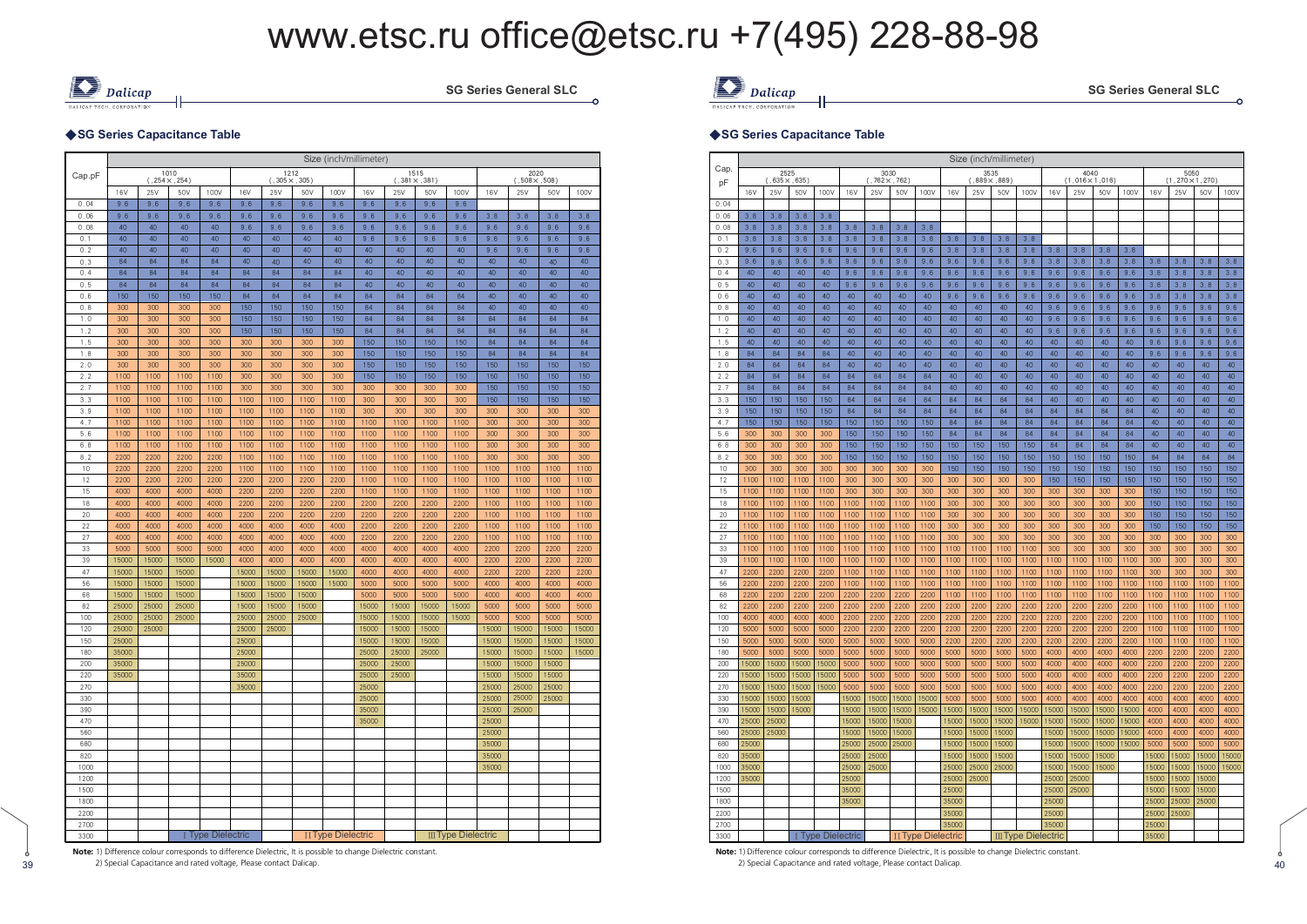

SM Series Margin SLC

#### ◆SM Series Capacitance Table

|            |              |              |                              |                   |              |                              |              | Size (inch/millimeter)    |                |              |                              |                            |                |                              |                |              |
|------------|--------------|--------------|------------------------------|-------------------|--------------|------------------------------|--------------|---------------------------|----------------|--------------|------------------------------|----------------------------|----------------|------------------------------|----------------|--------------|
| Cap.pF     |              |              | 1010<br>$(.254 \times .254)$ |                   |              | 1212<br>$(.305 \times .305)$ |              |                           |                |              | 1515<br>$(.381 \times .381)$ |                            |                | 2020<br>$(.508 \times .508)$ |                |              |
|            | 16V          | 25V          | 50V                          | 100V              | 16V          | 25V                          | 50V          | 100V                      | 16V            | 25V          | 50V                          | 100V                       | 16V            | 25V                          | 50V            | 100V         |
| 0.04       | 9.6          | 9.6          | 9.6                          | 9.6               | 9.6          | 9.6                          | 9.6          | 9.6                       | 9.6            | 9.6          | 9.6                          | 9.6                        | 3.8            | 3, 8                         | 3,8            | 3.8          |
| 0.06       | 40           | 40           | 40                           | 40                | 9.6          | 9,6                          | 9.6          | 9.6                       | 9.6            | 9.6          | 9.6                          | 9,6                        | 3.8            | 3.8                          | 3.8            | 3,8          |
| 0.08       | 40           | 40           | 40                           | 40                | 40           | 40                           | 40           | 40                        | 9.6            | 9.6          | 9.6                          | 9.6                        | 9.6            | 9.6                          | 9.6            | 9.6          |
| 0.1        | 40           | 40           | 40                           | 40                | 40           | 40                           | 40           | 40                        | 9.6            | 9.6          | 9.6                          | 9.6                        | 9.6            | 9.6                          | 9.6            | 9.6          |
| 0.2        | 84           | 84           | 84                           | 84                | 40           | 40                           | 40           | 40                        | 40             | 40           | 40                           | 40                         | 9.6            | 9,6                          | 9.6            | 9.6          |
| 0.3<br>0.4 | 150<br>150   | 150<br>150   | 150<br>150                   | 150<br>150        | 84<br>84     | 84<br>84                     | 84<br>84     | 84<br>84                  | 40<br>84       | 40<br>84     | 40<br>84                     | 40<br>84                   | 40<br>40       | 40<br>40                     | 40<br>40       | 40<br>40     |
| 0.5        | 300          | 300          | 300                          | 300               | 150          | 150                          | 150          | 150                       | 84             | 84           | 84                           | 84                         | 40             | 40                           | 40             | 40           |
| 0.6        | 300          | 300          | 300                          | 300               | 150          | 150                          | 150          | 150                       | 84             | 84           | 84                           | 84                         | 40             | 40                           | 40             | 40           |
| 0.8        | 300          | 300          | 300                          | 300               | 300          | 300                          | 300          | 300                       | 150            | 150          | 150                          | 150                        | 84             | 84                           | 84             | 84           |
| 1.0        | 300          | 300          | 300                          | 300               | 300          | 300                          | 300          | 300                       | 150            | 150          | 150                          | 150                        | 84             | 84                           | 84             | 84           |
| 1.2        | 1100         | 1100         | 1100                         | 1100              | 300          | 300                          | 300          | 300                       | 300            | 300          | 300                          | 300                        | 84             | 84                           | 84             | 84           |
| 1.5        | 1100         | 1100         | 1100                         | 1100              | 300          | 300                          | 300          | 300                       | 300            | 300          | 300                          | 300                        | 150            | 150                          | 150            | 150          |
| 1.8        | 1100         | 1100         | 1100                         | 1100              | 300          | 300                          | 300          | 300                       | 300            | 300          | 300                          | 300                        | 150            | 150                          | 150            | 150          |
| 2.0        | 1100         | 1100         | 1100                         | 1100              | 1100         | 1100                         | 1100         | 1100                      | 300            | 300          | 300                          | 300                        | 150            | 150                          | 150            | 150          |
| 2.2        | 1100         | 1100         | 1100                         | 1100              | 1100         | 1100                         | 1100         | 1100                      | 300            | 300          | 300                          | 300                        | 300            | 300                          | 300            | 300          |
| 2.7        | 1100         | 1100         | 1100                         | 1100              | 1100         | 1100                         | 1100         | 1100                      | 300            | 300          | 300                          | 300                        | 300            | 300                          | 300            | 300          |
| 3.3        | 2200         | 2200         | 2200                         | 2200              | 1100         | 1100                         | 1100         | 1100                      | 1100           | 1100         | 1100                         | 1100                       | 300            | 300                          | 300            | 300          |
| 3.9        | 2200         | 2200         | 2200                         | 2200              | 1100         | 1100                         | 1100         | 1100                      | 1100           | 1100         | 1100                         | 1100                       | 300            | 300                          | 300            | 300          |
| 4.7        | 2200         | 2200         | 2200                         | 2200              | 1100         | 1100                         | 1100         | 1100                      | 1100           | 1100         | 1100                         | 1100                       | 300            | 300                          | 300            | 300          |
| 5.6        | 2200         | 2200         | 2200                         | 2200              | 2200         | 2200                         | 2200         | 2200                      | 1100           | 1100         | 1100                         | 1100                       | 300            | 300                          | 300            | 300          |
| 6.8        | 4000         | 4000         | 4000                         | 4000              | 2200         | 2200                         | 2200         | 2200                      | 1100           | 1100         | 1100                         | 1100                       | 1100           | 1100                         | 1100           | 1100         |
| 8.2<br>10  | 4000<br>4000 | 4000<br>4000 | 4000<br>4000                 | 4000<br>4000      | 2200<br>2200 | 2200<br>2200                 | 2200<br>2200 | 2200<br>2200              | 1100<br>2200   | 1100<br>2200 | 1100<br>2200                 | 1100<br>2200               | 1100<br>1100   | 1100<br>1100                 | 1100<br>1100   | 1100<br>1100 |
| 12         | 4000         | 4000         | 4000                         | 4000              | 4000         | 4000                         | 4000         | 4000                      | 2200           | 2200         | 2200                         | 2200                       | 1100           | 1100                         | 1100           | 1100         |
| 15         | 4000         | 4000         | 4000                         | 4000              | 4000         | 4000                         | 4000         | 4000                      | 2200           | 2200         | 2200                         | 2200                       | 1100           | 1100                         | 1100           | 1100         |
| 18         | 5000         | 5000         | 5000                         | 5000              | 5000         | 5000                         | 5000         | 5000                      | 4000           | 4000         | 4000                         | 4000                       | 2200           | 2200                         | 2200           | 2200         |
| 20         | 15000        | 15000        | 15000                        | 15000             | 5000         | 5000                         | 5000         | 5000                      | 4000           | 4000         | 4000                         | 4000                       | 2200           | 2200                         | 2200           | 2200         |
| 22         | 15000        | 15000        | 15000                        | 15000             | 5000         | 5000                         | 5000         | 5000                      | 4000           | 4000         | 4000                         | 4000                       | 2200           | 2200                         | 2200           | 2200         |
| 27         | 15000        | 15000        | 15000                        | 15000             | 5000         | 5000                         | 5000         | 5000                      | 5000           | 5000         | 5000                         | 5000                       | 2200           | 2200                         | 2200           | 2200         |
| 33         | 15000        | 15000        | 15000                        |                   | 15000        | 15000                        | 15000        | 15000                     | 5000           | 5000         | 5000                         | 5000                       | 2200           | 2200                         | 2200           | 2200         |
| 39         | 15000        | 15000        | 15000                        |                   | 15000        | 15000                        | 15000        |                           | 5000           | 5000         | 5000                         | 5000                       | 4000           | 4000                         | 4000           | 4000         |
| 47         | 25000        | 25000        | 25000                        |                   | 15000        | 15000                        | 15000        |                           | 15000          | 15000        | 15000                        | 15000                      | 4000           | 4000                         | 4000           | 4000         |
| 56         | 25000        | 25000        |                              |                   | 15000        | 15000                        | 15000        |                           | 15000          | 15000        | 15000                        |                            | 5000           | 5000                         | 5000           | 5000         |
| 68         | 25000        |              |                              |                   | 25000        | 25000                        | 25000        |                           | 15000          | 15000        | 15000                        |                            | 5000           | 5000                         | 5000           | 5000         |
| 82         | 35000        |              |                              |                   | 25000        | 25000                        |              |                           | 15000          | 15000        | 15000                        |                            | 5000           | 5000                         | 5000           | 5000         |
| 100        | 35000        |              |                              |                   | 25000        | 25000                        |              |                           | 15000          | 15000        | 15000                        |                            | 15000          | 15000                        | 15000          | 15000        |
| 120        |              |              |                              |                   | 25000        |                              |              |                           | 25000          | 25000        |                              |                            | 15000          | 15000                        | 15000          |              |
| 150        |              |              |                              |                   | 25000        |                              |              |                           | 25000          | 25000        |                              |                            | 15000          | 15000                        | 15000          |              |
| 180<br>200 |              |              |                              |                   | 35000        |                              |              |                           | 25000<br>35000 |              |                              |                            | 15000<br>15000 | 15000<br>15000               | 15000<br>15000 |              |
| 220        |              |              |                              |                   |              |                              |              |                           | 35000          |              |                              |                            | 25000          | 25000                        | 25000          |              |
| 270        |              |              |                              |                   |              |                              |              |                           | 35000          |              |                              |                            | 25000          | 25000                        |                |              |
| 330        |              |              |                              |                   |              |                              |              |                           |                |              |                              |                            | 25000          |                              |                |              |
| 390        |              |              |                              |                   |              |                              |              |                           |                |              |                              |                            | 25000          |                              |                |              |
| 470        |              |              |                              |                   |              |                              |              |                           |                |              |                              |                            | 25000          |                              |                |              |
| 560        |              |              |                              |                   |              |                              |              |                           |                |              |                              |                            | 35000          |                              |                |              |
| 680        |              |              |                              |                   |              |                              |              |                           |                |              |                              |                            |                |                              |                |              |
| 820        |              |              |                              |                   |              |                              |              |                           |                |              |                              |                            |                |                              |                |              |
| 1000       |              |              |                              |                   |              |                              |              |                           |                |              |                              |                            |                |                              |                |              |
| 1200       |              |              |                              |                   |              |                              |              |                           |                |              |                              |                            |                |                              |                |              |
| 1500       |              |              |                              |                   |              |                              |              |                           |                |              |                              |                            |                |                              |                |              |
| 1800       |              |              |                              |                   |              |                              |              |                           |                |              |                              |                            |                |                              |                |              |
| 2200       |              |              |                              |                   |              |                              |              |                           |                |              |                              |                            |                |                              |                |              |
| 2700       |              |              |                              |                   |              |                              |              |                           |                |              |                              |                            |                |                              |                |              |
| 3300       |              |              |                              | I Type Dielectric |              |                              |              | <b>II Type Dielectric</b> |                |              |                              | <b>III Type Dielectric</b> |                |                              |                |              |

**Note:** 1) Difference colour corresponds to difference Dielectric, It is possible to change Dielectric constant.

2) Special Capacitance and rated voltage, Please contact Dalicap.

41



#### ◆SM Series Capacitance Table

|            |              |                              |              |                        |              |                              |              |                           |              | Size (inch/millimeter)       |              |                            |              |                                |              |              |              |                                  |              |              |
|------------|--------------|------------------------------|--------------|------------------------|--------------|------------------------------|--------------|---------------------------|--------------|------------------------------|--------------|----------------------------|--------------|--------------------------------|--------------|--------------|--------------|----------------------------------|--------------|--------------|
| Cap.<br>pF |              | 2525<br>$(.635 \times .635)$ |              |                        |              | 3030<br>$(.762 \times .762)$ |              |                           |              | 3535<br>$(.889 \times .889)$ |              |                            |              | 4040<br>$(1,016 \times 1,016)$ |              |              |              | 5050<br>$(1, 270 \times 1, 270)$ |              |              |
|            | 16V          | 25V                          | 50V          | 100V                   | 16V          | 25V                          | 50V          | 100V                      | 16V          | 25V                          | 50V          | 100V                       | 16V          | 25V                            | 50V          | 100V         | 16V          | 25V                              | 50V          | 100V         |
| 0.04       |              |                              |              |                        |              |                              |              |                           |              |                              |              |                            |              |                                |              |              |              |                                  |              |              |
| 0.06       | 3.8          | 3.8                          | 3.8          | 3.8                    | 3.8          | 3.8                          | 3.8          | 3.8                       |              |                              |              |                            |              |                                |              |              |              |                                  |              |              |
| 0.08       | 3.8          | 3.8                          | 3.8          | 3.8                    | 3.8          | 3.8                          | 3.8          | 3.8                       | 3.8          | 3.8                          | 3.8          | 3.8                        |              |                                |              |              |              |                                  |              |              |
| 0.1        | 3.8          | 3.8                          | 3.8          | 3.8                    | 3.8          | 3.8                          | 3.8          | 3.8                       | 3.8          | 3.8                          | 3.8          | 3.8                        |              |                                |              |              |              |                                  |              |              |
| 0.2        | 9.6          | 9.6                          | 9.6          | 9.6                    | 9.6          | 9.6                          | 9.6          | 9.6                       | 3.8          | 3.8                          | 3.8          | 3.8                        | 3.8          | 3.8                            | 3.8          | 3.8          | 3.8          | 3.8                              | 3.8          | 3.8          |
| 0.3        | 9.6          | 9.6                          | 9.6          | 9.6                    | 9,6          | 9.6                          | 9.6          | 9.6                       | 9.6          | 9,6                          | 9.6          | 9.6                        | 3.8          | 3.8                            | 3.8          | 3.8          | 3.8          | 3.8                              | 3,8          | 3.8          |
| 0.4        | 40           | 40                           | 40           | 40                     | 9.6          | 9,6                          | 9.6          | 9,6                       | 9.6          | 9,6                          | 9.6          | 9.6                        | 9.6          | 9,6                            | 9.6          | 9.6          | 3.8          | 3.8                              | 3.8          | 3.8          |
| 0.5        | 40           | 40                           | 40           | 40                     | 40           | 40                           | 40           | 40                        | 9.6          | 9,6                          | 9.6          | 9.6                        | 9.6          | 9,6                            | 9.6          | 9.6          | 9.6          | 9.6                              | 9.6          | 9.6          |
| 0,6        | 40           | 40                           | 40           | 40                     | 40           | 40                           | 40           | 40                        | 9.6          | 9,6                          | 9.6          | 9.6                        | 9.6          | 9,6                            | 9.6          | 9.6          | 9.6          | 9,6                              | 9.6          | 9.6          |
| 0.8        | 40<br>40     | 40<br>40                     | 40<br>40     | 40<br>40               | 40<br>40     | 40<br>40                     | 40<br>40     | 40<br>40                  | 40<br>40     | 40<br>40                     | 40<br>40     | 40<br>40                   | 9.6<br>40    | 9,6<br>40                      | 9.6<br>40    | 9.6<br>40    | 9.6          | 9,6                              | 9.6<br>9.6   | 9.6<br>9.6   |
| 1.0<br>1.2 | 84           | 84                           | 84           | 84                     | 40           | 40                           | 40           | 40                        | 40           | 40                           | 40           | 40                         | 40           | 40                             | 40           | 40           | 9.6<br>9.6   | 9,6<br>9.6                       | 9.6          | 9.6          |
| 1.5        | 84           | 84                           | 84           | 84                     | 84           | 84                           | 84           | 84                        | 40           | 40                           | 40           | 40                         | 40           | 40                             | 40           | 40           | 40           | 40                               | 40           | 40           |
| 1.8        | 84           | 84                           | 84           | 84                     | 84           | 84                           | 84           | 84                        | 40           | 40                           | 40           | 40                         | 40           | 40                             | 40           | 40           | 40           | 40                               | 40           | 40           |
| 2.0        | 84           | 84                           | 84           | 84                     | 84           | 84                           | 84           | 84                        | 40           | 40                           | 40           | 40                         | 40           | 40                             | 40           | 40           | 40           | 40                               | 40           | 40           |
| 2.2        | 150          | 150                          | 150          | 150                    | 84           | 84                           | 84           | 84                        | 40           | 40                           | 40           | 40                         | 40           | 40                             | 40           | 40           | 40           | 40                               | 40           | 40           |
| 2.7        | 150          | 150                          | 150          | 150                    | 84           | 84                           | 84           | 84                        | 84           | 84                           | 84           | 84                         | 40           | 40                             | 40           | 40           | 40           | 40                               | 40           | 40           |
| 3.3        | 150          | 150                          | 150          | 150                    | 84           | 84                           | 84           | 84                        | 84           | 84                           | 84           | 84                         | 84           | 84                             | 84           | 84           | 40           | 40                               | 40           | 40           |
| 3.9        | 150          | 150                          | 150          | 150                    | 150          | 150                          | 150          | 150                       | 84           | 84                           | 84           | 84                         | 84           | 84                             | 84           | 84           | 40           | 40                               | 40           | 40           |
| 4.7        | 300          | 300                          | 300          | 300                    | 150          | 150                          | 150          | 150                       | 84           | 84                           | 84           | 84                         | 84           | 84                             | 84           | 84           | 84           | 84                               | 84           | 84           |
| 5.6        | 300          | 300                          | 300          | 300                    | 150          | 150                          | 150          | 150                       | 150          | 150                          | 150          | 150                        | 84           | 84                             | 84           | 84           | 84           | 84                               | 84           | 84           |
| 6.8        | 300          | 300                          | 300          | 300                    | 300          | 300                          | 300          | 300                       | 150          | 150                          | 150          | 150                        | 150          | 150                            | 150          | 150          | 84           | 84                               | 84           | 84           |
| 8.2        | 300          | 300                          | 300          | 300                    | 300          | 300                          | 300          | 300                       | 150          | 150                          | 150          | 150                        | 150          | 150                            | 150          | 150          | 84           | RA                               | 84           | 84           |
| 10         | 300          | 300                          | 300          | 300                    | 300          | 300                          | 300          | 300                       | 300          | 300                          | 300          | 300                        | 150          | 150                            | 150          | 150          | 84           | 84                               | 84           | 84           |
| 12         | 1100         | 1100                         | 1100         | 1100                   | 300          | 300                          | 300          | 300                       | 300          | 300                          | 300          | 300                        | 150          | 150                            | 150          | 150          | 150          | 150                              | 150          | 150          |
| 15         | 1100         | 1100                         | 1100         | 1100                   | 300          | 300                          | 300          | 300                       | 300          | 300                          | 300          | 300                        | 300          | 300                            | 300          | 300          | 150          | 150                              | 150          | 150          |
| 18         | 1100         | 1100                         | 1100         | 1100                   | 1100         | 1100                         | 1100         | 1100                      | 300          | 300                          | 300          | 300                        | 300          | 300                            | 300          | 300          | 150          | 150                              | 150          | 150          |
| 20         | 1100         | 1100                         | 1100         | 1100                   | 1100         | 1100                         | 1100         | 1100                      | 300          | 300                          | 300          | 300                        | 300          | 300                            | 300          | 300          | 150          | 150                              | 150          | 150          |
| 22         | 1100         | 1100                         | 1100         | 1100                   | 1100         | 1100                         | 1100         | 1100                      | 1100         | 1100                         | 1100         | 1100                       | 300          | 300                            | 300          | 300          | 300          | 300                              | 300          | 300          |
| 27         | 1100         | 1100                         | 1100         | 1100                   | 1100         | 1100                         | 1100         | 1100                      | 1100         | 1100                         | 1100         | 1100                       | 300          | 300                            | 300          | 300          | 300          | 300                              | 300          | 300          |
| 33         | 2200         | 2200                         | 2200         | 2200                   | 1100         | 1100                         | 1100         | 1100                      | 1100         | 1100                         | 1100         | 1100                       | 1100         | 1100                           | 1100         | 1100         | 300          | 300                              | 300          | 300          |
| 39         | 2200         | 2200                         | 2200         | 2200                   | 1100         | 1100                         | 1100         | 1100                      | 1100         | 1100                         | 1100         | 1100                       | 1100         | 1100                           | 1100         | 1100         | 300          | 300                              | 300          | 300          |
| 47         | 2200         | 2200                         | 2200         | 2200                   | 2200         | 2200                         | 2200         | 2200                      | 1100         | 1100                         | 1100         | 1100                       | 1100         | 1100                           | 1100         | 1100         | 1100         | 1100                             | 1100         | 1100         |
| 56         | 2200         | 2200                         | 2200         | 2200                   | 2200         | 2200                         | 2200         | 2200                      | 1100         | 1100                         | 1100         | 1100                       | 1100         | 1100                           | 1100         | 1100         | 1100         | 1100                             | 1100         | 1100         |
| 68<br>82   | 4000<br>4000 | 4000<br>4000                 | 4000<br>4000 | 4000<br>4000           | 2200<br>2200 | 2200<br>2200                 | 2200<br>2200 | 2200<br>2200              | 1100<br>2200 | 1100<br>2200                 | 1100<br>2200 | 1100<br>2200               | 1100<br>1100 | 1100<br>1100                   | 1100<br>1100 | 1100<br>1100 | 1100<br>1100 | 1100<br>1100                     | 1100<br>1100 | 1100<br>1100 |
| 100        | 5000         | 5000                         | 5000         | 5000                   | 4000         | 4000                         | 4000         | 4000                      | 2200         | 2200                         | 2200         | 2200                       | 2200         | 2200                           | 2200         | 2200         | 1100         | 1100                             | 1100         | 1100         |
| 120        | 5000         | 5000                         | 5000         | 5000                   | 5000         | 5000                         | 5000         | 5000                      | 2200         | 2200                         | 2200         | 2200                       | 2200         | 2200                           | 2200         | 2200         | 1100         | 1100                             | 1100         | 1100         |
| 150        | 15000        | 15000                        | 15000        | 15000                  | 5000         | 5000                         | 5000         | 5000                      | 5000         | 5000                         | 5000         | 5000                       | 2200         | 2200                           | 2200         | 2200         | 2200         | 2200                             | 2200         | 2200         |
| 180        | 15000        | 15000                        | 15000        | 15000                  | 5000         | 5000                         | 5000         | 5000                      | 5000         | 5000                         | 5000         | 5000                       | 2200         | 2200                           | 2200         | 2200         | 2200         | 2200                             | 2200         | 2200         |
| 200        | 15000        | 15000                        | 15000        | 15000                  | 5000         | 5000                         | 5000         | 5000                      | 5000         | 5000                         | 5000         | 5000                       | 4000         | 4000                           | 4000         | 4000         | 2200         | 2200                             | 2200         | 2200         |
| 220        | 15000        | 15000                        | 15000        |                        | 5000         | 5000                         | 5000         | 5000                      | 5000         | 5000                         | 5000         | 5000                       | 4000         | 4000                           | 4000         | 4000         | 2200         | 2200                             | 2200         | 2200         |
| 270        | 15000        | 15000                        | 15000        |                        | 15000        | 15000                        | 15000        | 15000                     | 5000         | 5000                         | 5000         | 5000                       | 5000         | 5000                           | 5000         | 5000         | 2200         | 2200                             | 2200         | 2200         |
| 330        | 15000        | 15000                        | 15000        |                        | 15000        | 15000                        | 15000        |                           | 15000        | 15000                        | 15000        | 15000                      | 5000         | 5000                           | 5000         | 5000         | 4000         | 4000                             | 4000         | 4000         |
| 390        | 25000        | 25000                        |              |                        | 15000        | 15000                        | 15000        |                           | 15000        | 15000                        | 15000        | 15000                      | 5000         | 5000                           | 5000         | 5000         | 4000         | 4000                             | 4000         | 4000         |
| 470        | 25000        | 25000                        |              |                        | 15000        | 15000                        | 15000        |                           | 15000        | 15000                        | 15000        |                            | 15000        | 15000                          | 15000        | 15000        | 5000         | 5000                             | 5000         | 5000         |
| 560        | 35000        | 35000                        |              |                        | 15000        | 15000                        | 15000        |                           | 15000        | 15000                        | 15000        |                            | 15000        | 15000                          | 15000        |              | 5000         | 5000                             | 5000         | 5000         |
| 680        | 35000        | 35000                        |              |                        | 25000        | 25000                        |              |                           | 15000        | 15000                        | 15000        |                            | 15000        | 15000                          | 15000        |              | 15000        | 15000                            | 15000        | 15000        |
| 820        | 35000        |                              |              |                        | 25000        |                              |              |                           | 25000        | 25000                        | 25000        |                            | 15000        | 15000                          | 15000        |              | 15000        | 15000                            | 15000        | 15000        |
| 1000       |              |                              |              |                        | 35000        |                              |              |                           | 25000        | 25000                        |              |                            | 25000        | 25000                          | 25000        |              | 15000        | 15000                            | 15000        | 15000        |
| 1200       |              |                              |              |                        | 35000        |                              |              |                           | 25000        |                              |              |                            | 25000        | 25000                          |              |              | 15000        | 15000                            | 15000        |              |
| 1500       |              |                              |              |                        |              |                              |              |                           | 35000        |                              |              |                            | 25000        | 25000                          |              |              | 15000        | 15000                            | 15000        |              |
| 1800       |              |                              |              |                        |              |                              |              |                           | 35000        |                              |              |                            | 35000        | 35000                          |              |              | 25000        | 25000                            |              |              |
| 2200       |              |                              |              |                        |              |                              |              |                           |              |                              |              |                            | 35000        |                                |              |              | 25000        | 25000                            |              |              |
| 2700       |              |                              |              |                        |              |                              |              |                           |              |                              |              |                            | 35000        |                                |              |              | 25000        |                                  |              |              |
| 3300       |              |                              |              | <b>Type Dielectric</b> |              |                              |              | <b>II Type Dielectric</b> |              |                              |              | <b>III Type Dielectric</b> |              |                                |              |              | 35000        |                                  |              |              |

1 2) Special Capacitance and rated voltage, Please contact Dalicap. And a contact Dalicap. And a contact Dalicap and rated voltage, Please contact Dalicap. And a contact Dalicap and rated voltage, Please contact Dalicap. A **Note:** 1) Difference colour corresponds to difference Dielectric, It is possible to change Dielectric constant.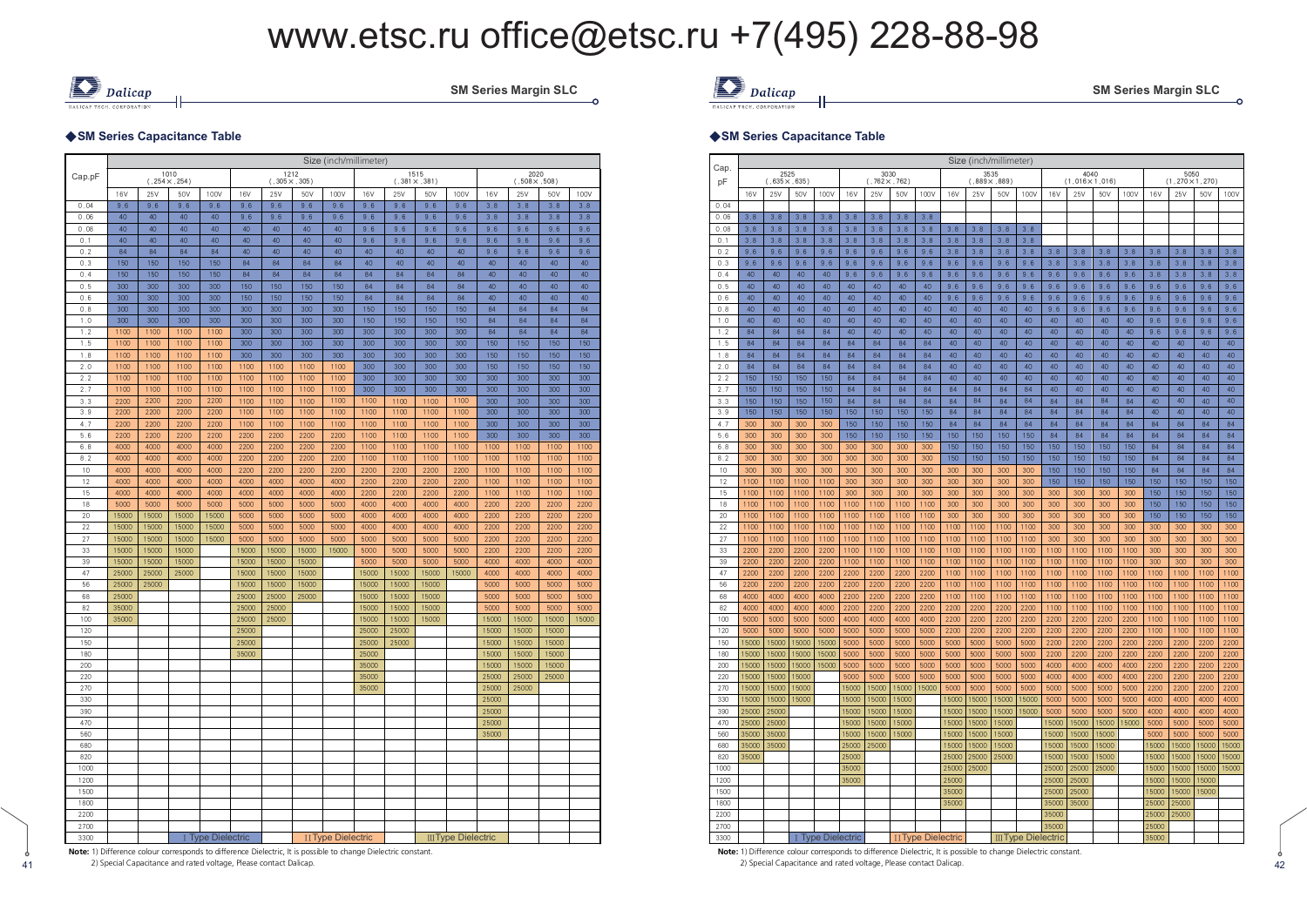

SS Series Surface Mounting SLC

#### ◆SS Series Capacitance Table

|            |              |              |                                          |                        |              |              |                                            |                           | Size (inch/millimeter) |            |                                            |                            |            |            |                                |            |
|------------|--------------|--------------|------------------------------------------|------------------------|--------------|--------------|--------------------------------------------|---------------------------|------------------------|------------|--------------------------------------------|----------------------------|------------|------------|--------------------------------|------------|
| Cap.pF     |              |              | 2010<br>$(.508 \times .254)$<br>5mil Gap |                        |              |              | 4020<br>$(1.016 \times .508)$<br>10mil Gap |                           |                        |            | 6030<br>$(1.524 \times .762)$<br>10mil Gap |                            |            | 20mil Gap  | 8040<br>$(2.032 \times 1.016)$ |            |
|            | 16V          | 25V          | 50V                                      | 100V                   | 16V          | 25V          | 50V                                        | 100V                      | 16V                    | 25V        | 50V                                        | 100V                       | 16V        | 25V        | 50V                            | 100V       |
| 0.06       | 40           | 40           | 40                                       | 40                     | 9,6          | 9,6          | 9,6                                        | 9,6                       | 3.8                    | 3.8        | 3,8                                        | 3.8                        | 3,8        | 3.8        | 3.8                            | 3.8        |
| 0.08       | 40           | 40           | 40                                       | 40                     | 9,6          | 9,6          | 9,6                                        | 9.6                       | 3.8                    | 3.8        | 3,8                                        | 3.8                        | 3.8        | 3.8        | 3.8                            | 3.8        |
| 0.1        | 84           | 84           | 84                                       | 84                     | 40           | 40           | 40                                         | 40                        | 9.6                    | 9.6        | 9,6                                        | 9,6                        | 3.8        | 3.8        | 3,8                            | 3.8        |
| 0.2        | 150          | 150          | 150                                      | 150                    | 40           | 40           | 40                                         | 40                        | 9.6                    | 9.6        | 9.6                                        | 9,6                        | 9,6        | 9.6        | 9,6                            | 9.6        |
| 0.3        | 300          | 300          | 300                                      | 300                    | 40           | 40           | 40                                         | 40                        | 40                     | 40         | 40                                         | 40                         | 9,6        | 9.6        | 9,6                            | 9.6        |
| 0.4        | 300          | 300          | 300                                      | 300                    | 84           | 84           | 84                                         | 84                        | 40                     | 40         | 40                                         | 40                         | 40         | 40         | 40                             | 40         |
| 0.5        | 300          | 300          | 300                                      | 300                    | 84           | 84           | 84                                         | 84                        | 40                     | 40         | 40                                         | 40                         | 40         | 40         | 40                             | 40         |
| 0.6        | 300          | 300          | 300                                      | 300                    | 84           | 84           | 84                                         | 84                        | 40                     | 40         | 40                                         | 40                         | 40         | 40         | 40                             | 40         |
| 0, 8       | 1100         | 1100         | 1100                                     | 1100                   | 150          | 150          | 150                                        | 150                       | 40                     | 40         | 40                                         | 40                         | 40         | 40         | 40                             | 40         |
| 1.0        | 1100         | 1100         | 1100                                     | 1100                   | 150          | 150          | 150                                        | 150                       | 84                     | 84         | 84                                         | 84                         | 40         | 40         | 40                             | 40         |
| 1.2        | 1100         | 1100         | 1100                                     | 1100                   | 150          | 150          | 150                                        | 150                       | 84                     | 84         | 84                                         | 84                         | 40         | 40         | 40                             | 40         |
| 1.5        | 1100         | 1100         | 1100                                     | 1100                   | 300          | 300          | 300                                        | 300                       | 84                     | 84         | 84                                         | 84                         | 84         | 84         | 84                             | 84         |
| 1.8        | 1100         | 1100         | 1100                                     | 1100                   | 300          | 300          | 300                                        | 300                       | 84                     | 84         | 84                                         | 84                         | 84         | 84         | 84                             | 84         |
| 2.0        | 1100         | 1100         | 1100                                     | 1100                   | 300          | 300          | 300                                        | 300                       | 84                     | 84         | 84                                         | 84                         | 84         | 84         | 84                             | 84         |
| 2.2        | 1100         | 1100         | 1100                                     | 1100                   | 300          | 300          | 300                                        | 300                       | 150                    | 150        | 150                                        | 150                        | 84         | 84         | 84                             | 84         |
| 2.7        | 2200         | 2200         | 2200                                     | 2200                   | 300          | 300          | 300                                        | 300                       | 150                    | 150        | 150                                        | 150                        | 84         | 84         | 84                             | 84         |
| 3.3        | 2200         | 2200         | 2200                                     | 2200                   | 1100         | 1100         | 1100                                       | 1100                      | 150                    | 150        | 150                                        | 150                        | 150        | 150        | 150                            | 150        |
| 3.9<br>4.7 | 2200         | 2200         | 2200                                     | 2200                   | 1100<br>1100 | 1100         | 1100                                       | 1100                      | 300                    | 300        | 300                                        | 300                        | 150<br>150 | 150<br>150 | 150<br>150                     | 150        |
| 5.6        | 2200         | 2200         | 2200                                     | 2200                   |              | 1100         | 1100                                       | 1100                      | 300                    | 300        | 300                                        | 300                        |            |            |                                | 150        |
| 6.8        | 4000<br>4000 | 4000<br>4000 | 4000<br>4000                             | 4000<br>4000           | 1100<br>1100 | 1100<br>1100 | 1100<br>1100                               | 1100<br>1100              | 300<br>300             | 300<br>300 | 300<br>300                                 | 300<br>300                 | 300<br>300 | 300<br>300 | 300<br>300                     | 300<br>300 |
| 8.2        | 5000         | 5000         | 5000                                     | 5000                   | 1100         | 1100         | 1100                                       | 1100                      | 1100                   | 1100       | 1100                                       | 1100                       | 300        | 300        | 300                            | 300        |
| 10         | 5000         | 5000         | 5000                                     | 5000                   | 2200         | 2200         | 2200                                       | 2200                      | 1100                   | 1100       | 1100                                       | 1100                       | 300        | 300        | 300                            | 300        |
| 12         | 15000        | 15000        | 15000                                    | 15000                  | 2200         | 2200         | 2200                                       | 2200                      | 1100                   | 1100       | 1100                                       | 1100                       | 1100       | 1100       | 1100                           | 1100       |
| 15         | 15000        | 15000        | 15000                                    | 15000                  | 2200         | 2200         | 2200                                       | 2200                      | 1100                   | 1100       | 1100                                       | 1100                       | 1100       | 1100       | 1100                           | 1100       |
| 18         | 15000        | 15000        | 15000                                    |                        | 2200         | 2200         | 2200                                       | 2200                      | 1100                   | 1100       | 1100                                       | 1100                       | 1100       | 1100       | 1100                           | 1100       |
| 20         | 15000        | 15000        | 15000                                    |                        | 4000         | 4000         | 4000                                       | 4000                      | 1100                   | 1100       | 1100                                       | 1100                       | 1100       | 1100       | 1100                           | 1100       |
| 22         | 15000        | 15000        | 15000                                    |                        | 4000         | 4000         | 4000                                       | 4000                      | 1100                   | 1100       | 1100                                       | 1100                       | 1100       | 1100       | 1100                           | 1100       |
| 27         | 25000        | 25000        | 25000                                    |                        | 4000         | 4000         | 4000                                       | 4000                      | 2200                   | 2200       | 2200                                       | 2200                       | 1100       | 1100       | 1100                           | 1100       |
| 33         | 25000        | 25000        |                                          |                        | 5000         | 5000         | 5000                                       | 5000                      | 2200                   | 2200       | 2200                                       | 2200                       | 2200       | 2200       | 2200                           | 2200       |
| 39         | 25000        |              |                                          |                        | 5000         | 5000         | 5000                                       | 5000                      | 2200                   | 2200       | 2200                                       | 2200                       | 2200       | 2200       | 2200                           | 2200       |
| 47         | 35000        |              |                                          |                        | 15000        | 15000        | 15000                                      | 15000                     | 2200                   | 2200       | 2200                                       | 2200                       | 2200       | 2200       | 2200                           | 2200       |
| 56         | 35000        |              |                                          |                        | 15000        | 15000        | 15000                                      | 15000                     | 4000                   | 4000       | 4000                                       | 4000                       | 2200       | 2200       | 2200                           | 2200       |
| 68         | 35000        |              |                                          |                        | 15000        | 15000        | 15000                                      |                           | 4000                   | 4000       | 4000                                       | 4000                       | 4000       | 4000       | 4000                           | 4000       |
| 82         |              |              |                                          |                        | 15000        | 15000        | 15000                                      |                           | 5000                   | 5000       | 5000                                       | 5000                       | 5000       | 5000       | 5000                           | 5000       |
| 100        |              |              |                                          |                        | 25000        | 25000        | 25000                                      |                           | 5000                   | 5000       | 5000                                       | 5000                       | 5000       | 5000       | 5000                           | 5000       |
| 120        |              |              |                                          |                        | 25000        | 25000        |                                            |                           | 15000                  | 15000      | 15000                                      | 15000                      | 5000       | 5000       | 5000                           | 5000       |
| 150        |              |              |                                          |                        | 25000        |              |                                            |                           | 15000                  | 15000      | 15000                                      | 15000                      | 5000       | 5000       | 5000                           | 5000       |
| 180        |              |              |                                          |                        | 25000        |              |                                            |                           | 15000                  | 15000      | 15000                                      |                            | 15000      | 15000      | 15000                          | 15000      |
| 200        |              |              |                                          |                        | 35000        |              |                                            |                           | 15000                  | 15000      | 15000                                      |                            | 15000      | 15000      | 15000                          | 15000      |
| 220        |              |              |                                          |                        | 35000        |              |                                            |                           | 25000                  | 25000      | 25000                                      |                            | 15000      | 15000      | 15000                          | 15000      |
| 270        |              |              |                                          |                        | 35000        |              |                                            |                           | 25000                  | 25000      | 25000                                      |                            | 15000      | 15000      | 15000                          | 15000      |
| 330        |              |              |                                          |                        |              |              |                                            |                           | 25000                  | 25000      |                                            |                            | 15000      | 15000      | 15000                          |            |
| 390        |              |              |                                          |                        |              |              |                                            |                           | 25000                  |            |                                            |                            | 25000      | 25000      | 25000                          |            |
| 470        |              |              |                                          |                        |              |              |                                            |                           | 35000                  |            |                                            |                            | 25000      | 25000      |                                |            |
| 560        |              |              |                                          |                        |              |              |                                            |                           | 35000                  |            |                                            |                            | 25000      | 25000      |                                |            |
| 680        |              |              |                                          |                        |              |              |                                            |                           | 35000                  |            |                                            |                            | 25000      |            |                                |            |
| 820        |              |              |                                          |                        |              |              |                                            |                           |                        |            |                                            |                            | 35000      |            |                                |            |
| 1000       |              |              |                                          |                        |              |              |                                            |                           |                        |            |                                            |                            | 35000      |            |                                |            |
| 1200       |              |              |                                          |                        |              |              |                                            |                           |                        |            |                                            |                            | 35000      |            |                                |            |
|            |              |              |                                          |                        |              |              |                                            |                           |                        |            |                                            |                            |            |            |                                |            |
|            |              |              |                                          |                        |              |              |                                            |                           |                        |            |                                            |                            |            |            |                                |            |
|            |              |              |                                          | <b>Type Dielectric</b> |              |              |                                            | <b>II Type Dielectric</b> |                        |            |                                            | <b>III Type Dielectric</b> |            |            |                                |            |

**Note:** 1) Difference colour corresponds to difference Dielectric, It is possible to change Dielectric constant. 2) Special Capacitance and rated voltage, Please contact Dalicap.

Dalicap

### SA Series Array SLC

#### ◆ Product Features

Simplied assembly.Can be integrated into IC package to reduce bond wire lengths and reduce

assembly costs.SA array SLC is mainly used in GaAs IC.Capacitor

quantity is 10 pieces maximum.

The total size is theoretically minimum  $20 \times 10$  mils.

#### ◆ Product Applications

Decoupling, RF Bypass, DC Blocking for GaAs IC at RF/Microwave Frequencies.

#### ◆ Part Number



#### **- 
-**

|             | sм         | oc                   |           |               |
|-------------|------------|----------------------|-----------|---------------|
| General SLC | Margin SLC | Surface Mounting SLC | Array SLC | Multi-PAD SLC |

#### ②Size

 The first two digits is length, The second two digits is width, Unit: mil; For example: 1010, Length is 10mil (0.254mm), Width is10mil (0.254mm).

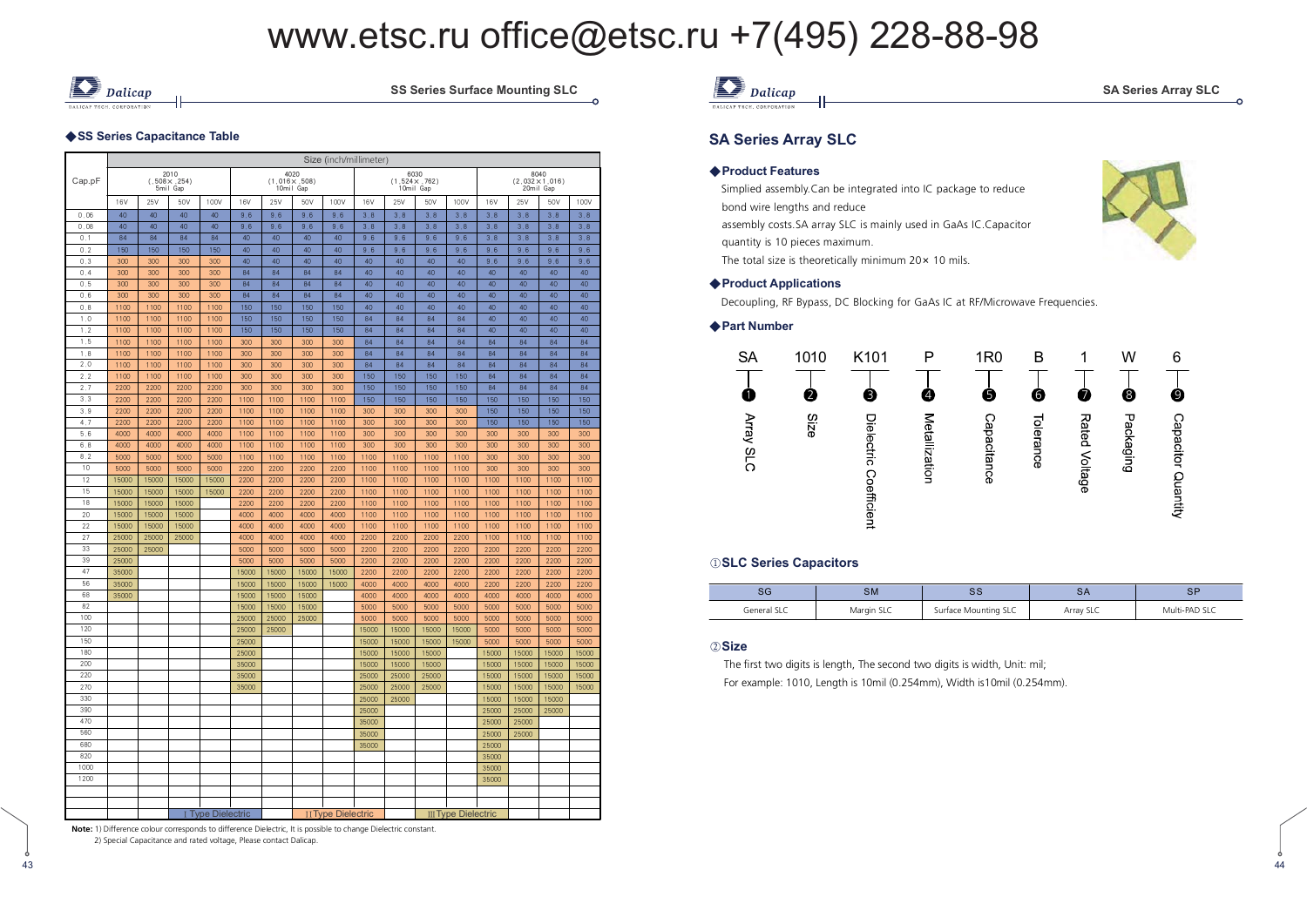

SA Series Array SLC

#### ③Dielectric Coefficient

Dielectric Coefficient < 10, K6R6=6.6; Dielectric Coefficient ≥ 10, K101=100.

| <b>Dielectric</b><br>Kind | <b>Dielectric</b><br>Constant | Temperature<br>Coefficient | <b>Temperature Range</b> | Max. D. F.  | I.R. Min@ 25°c |
|---------------------------|-------------------------------|----------------------------|--------------------------|-------------|----------------|
|                           | 3.8                           | $0 \pm 15$ ppm             | $-55 - 125C$             | 0.01%@10GHz | $10^{12}$      |
|                           | 3.9                           | $0 \pm 15$ ppm             | $-55 - 125C$             | 0.01%@10GHz | $10^{12}$      |
|                           | 6.6                           | $0 \pm 15$ ppm             | $-55 - 125C$             | 0.01%@10GHz | $10^{12}$      |
|                           | 8.7                           | $+120 \pm 25$ ppm          | $-55 - 125C$             | 0.01%@10GHz | $10^{12}$      |
|                           | 9.6                           | $+180 \pm 50$ ppm          | $-55 - 125C$             | 0.06%@10GHz | $10^{12}$      |
| I Type                    | 9.8                           | $+180 \pm 50$ ppm          | $-55 - 125C$             | 0.06%@10GHz | $10^{12}$      |
|                           | 12.6                          | $0 \pm 30$ ppm             | $-55 - 125C$             | 0.01%@10GHz | $10^{12}$      |
|                           | 20                            | $0 \pm 30$ ppm             | $-55 - 125C$             | 0.10%@10GHz | $10^{12}$      |
|                           | 40                            | $0 \pm 30$ ppm             | $-55 - 125C$             | 0.20%@10GHz | $10^{12}$      |
|                           | 50                            | $0 \pm 30$ ppm             | $-55 - 125C$             | 0.50%@10GHz | $10^{12}$      |
|                           | 84                            | $0 \pm 30$ ppm             | $-55 - 125C$             | 0.50%@10GHz | $10^{10}$      |
|                           | 150                           | $-1500 \pm 400$ ppm        | $-55 - 125C$             | 0.25%@10GHz | $10^{12}$      |
|                           | 300                           | $+5\% -10\%$               | $-55 - 125C$             | 1.00%@1MHz  | $10^{11}$      |
|                           | 1100                          | $+10\% - -10\%$            | $-55 - 125C$             | 1.50%@1MHz  | $10^{11}$      |
| <b>IIType</b>             | 2200                          | $+3\% - 10\%$              | $-55 - 125C$             | 1.50%@1MHz  | $10^{11}$      |
|                           | 4000                          | $0\% - 35\%$               | $-55 - 125C$             | 2.00%@1MHz  | $10^{11}$      |
|                           | 5000                          | $0\% - 60\%$               | $-55 - 125C$             | 2.50%@1MHz  | $10^{11}$      |
|                           | 11000                         | $0\% - 80\%$               | $-55 - 125C$             | 2.50%@1MHz  | $10^{11}$      |
| <b>IIIType</b>            | 25000                         | ±15%                       | $-55 - 125C$             | 3.50%@1MHz  | $10^{10}$      |
|                           | 35000                         | ±15%                       | $-55 - 125C$             | 3.50%@1MHz  | $10^{10}$      |

#### 

| Code |               | <b>Sputter Layer</b>                                                                                   |       | <b>Plating Layer</b>    |
|------|---------------|--------------------------------------------------------------------------------------------------------|-------|-------------------------|
|      | Metal         | <b>Thickness</b>                                                                                       | Metal | <b>Thickness</b>        |
| M    | TiW/Au        | $300\text{\AA} - 1000\text{\AA}$ /300 $\text{\AA} - 500\text{\AA}$                                     | Au    | $\geq 1.3 \mu m$        |
| D    | TiW/Ni/Au     | $300\text{\AA}$ ~ 1000 Å /0.2 µm ~ 0.6 µm /300 Å ~ 500 Å                                               | Au    | $\geq 1.3 \mu m$        |
|      | Ti/Ni/Au      | 500 Å ~ 2000 Å /0.2 $\mu$ m ~ 0.6 $\mu$ m /300Å ~ 1000Å                                                | Au    | $\geqslant$ 1.3 $\mu$ m |
|      | Ti/Au         | $500\text{\AA} - 2000\text{\AA}$ /300 Å $-1000\text{\AA}$                                              | Au    | $\geq 1.3 \mu m$        |
|      | TaN/TiW/Au    | $300\text{\AA} \sim 1000\text{\AA}/300\text{\AA} \sim 1000\text{\AA}/300\text{\AA} \sim 500\text{\AA}$ | Au    | $\geqslant$ 1.3 $\mu$ m |
|      | TaN/TiW/Ni/Au | 300 Å ~ 1000 Å /300 Å ~ 1000 Å /0.2μm ~ 0.6μm /300 Å ~ 1000 Å                                          | Au    | $\geqslant$ 1.3 $\mu$ m |

### **D** Dalicap

#### 

Less than 10pF, 1R0=1.0pF; No less than 10pF, 101=100pF.

#### 

| Code      |               |                          |               |              |                 |           |     |      | M         |
|-----------|---------------|--------------------------|---------------|--------------|-----------------|-----------|-----|------|-----------|
| Tolerance | $\pm 0.05$ pF | $± 0.1$ <sub>p</sub> $F$ | $\pm 0.25$ pF | $\pm 0.5$ pF | 1%<br><b>__</b> | $\pm 2\%$ | ±5% | ±10% | $\pm 20%$ |

#### $\oslash$  Rated Voltage

| Code | Rated Voltage(V) | Code | Rated Voltage(V) |
|------|------------------|------|------------------|
|      |                  |      |                  |
|      |                  |      | 100              |

#### 

W: Waffle Packaging; G: Stick Box; R: Film Ring.

#### $\circledR$  **Capacitor Quantity**

Capacitor quantity 10 pieces Maximum.